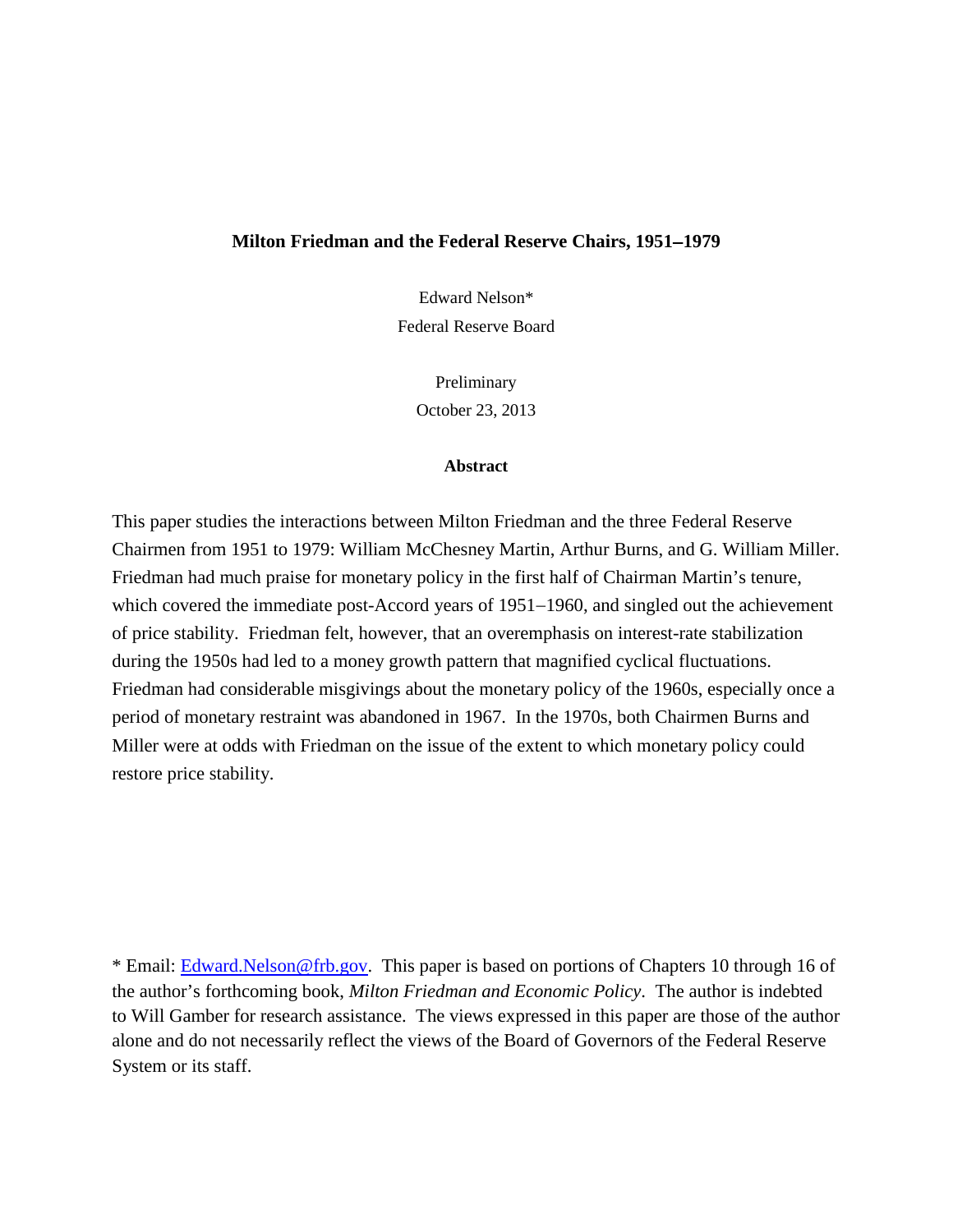## **1. Introduction**

In 1963, Friedman and Schwartz published a landmark study of the history of monetary developments in the United States; fifty years later, a study by Rotemberg (2013) of the Federal Reserve's century of monetary policy found that Friedman himself was entwined in much of that history—to such an extent that the final paragraph of Rotemberg's paper states that "Milton Friedman has an outsize role" in shaping the development of monetary policy. Further light on Friedman's role is shed by juxtaposing two observations: Alan Greenspan's (2010, p. 237) statement that Milton Friedman was "historically the Federal Reserve's severest critic," and the assessment of Ben Bernanke (2004, p. 214) that "one can hardly overstate the influence of Friedman's monetary framework on contemporary monetary theory and practice." Friedman's role in Federal Reserve history thus took two major dimensions: as a critical commentator on monetary policy, and as an advocate of a particular framework for analyzing and executing monetary policy.

The aim of the present paper is to analyze these two dimensions of Friedman's activities for a subset of postwar Federal Reserve history. The period considered spans from the advent of the Federal Reserve/Treasury Accord of 1951 (which allowed the Federal Reserve to pursue a monetary policy that was separate from debt-management considerations) to the appointment in 1979 of Federal Reserve Chairman Paul Volcker (who, soon after assuming office, instituted major changes in monetary policy operation and strategy). The way this period is studied is by considering Friedman's interactions with three successive Federal Reserve Chairs: William McChesney Martin (Chairman from 1951 to 1970), Arthur Burns (Chairman from 1970 to 1978), and G. William Miller (Chairman from 1978 to 1979).

Because Friedman participated so heavily in monetary policy debates, often in the context of discussions of central bank doctrine and strategy, the subject matter of the present paper is related not only to accounts such as Rotemberg (2013) in which Friedman figures very prominently but also to other retrospectives on the evolving conceptual framework of postwar U.S. monetary policy, such as Romer and Romer (2002a, 2002b, 2004, 2013) and Meltzer (2009a, 2009b) as well as prior work on both Friedman and U.S. monetary policy developments by the present author.<sup>[1](#page-1-0)</sup> In particular, in the course of considering the positions that Friedman

<span id="page-1-0"></span><sup>&</sup>lt;sup>1</sup> In particular, DiCecio and Nelson (2013), Nelson (2005, 2007), and Nelson and Schwartz (2008). With respect to the literature on Milton Friedman, it is worth recording that there is a great volume of books and articles about Friedman, but a vast amount of them are by authors who work outside the field of monetary economics, with the result that issues connected to monetary history and monetary analysis receive only light and oversimplified treatment. On top of this, some of the material that has been offered as authoritative in this literature is open to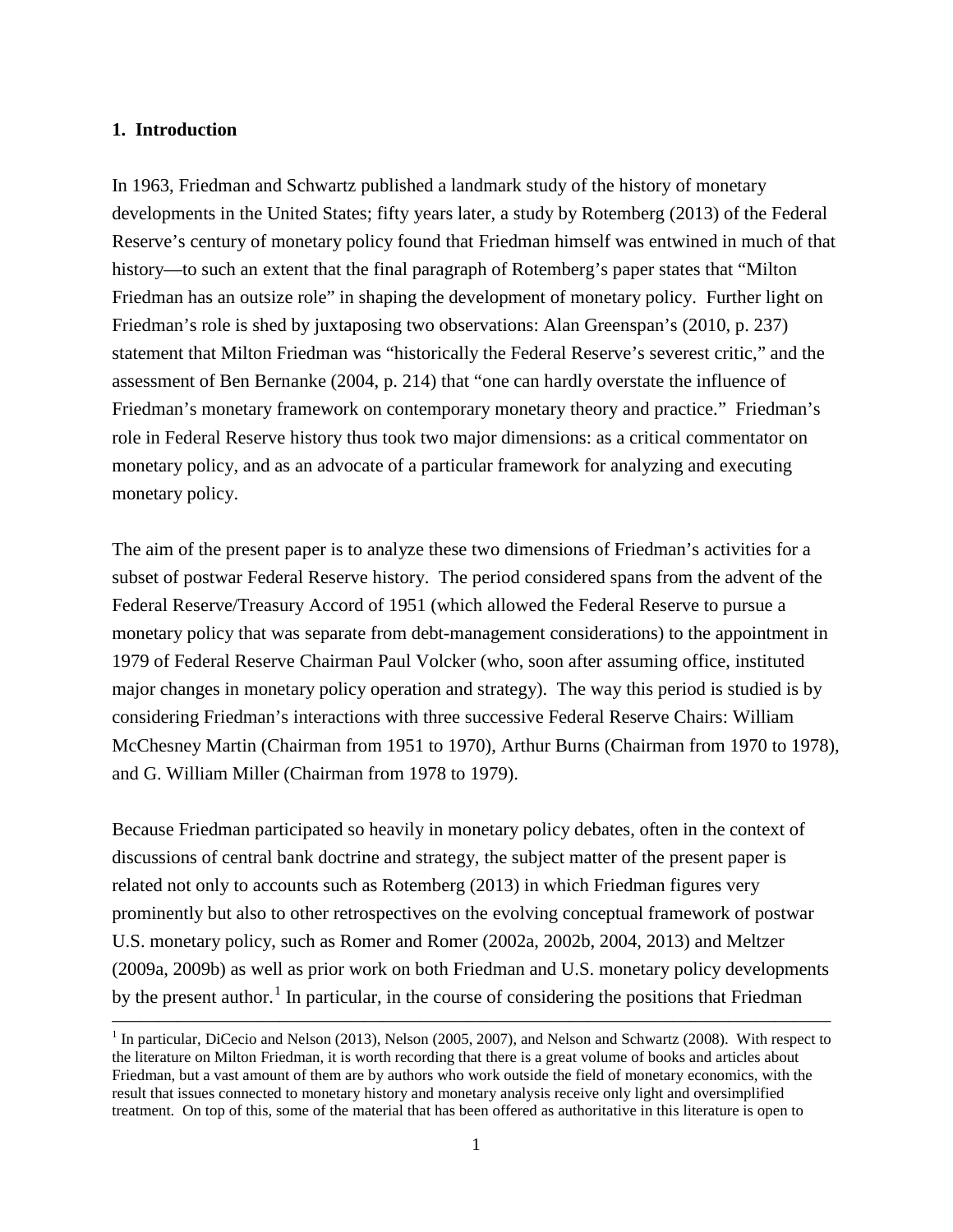took on monetary policy developments from 1951 to 1979, the present paper considers such issues as the merits of the 1950s monetary policy framework (Romer and Romer, 2002a), the reasons for the apparently excessive policy tightening of 1959 (Romer and Romer, 2002a; Rotemberg, 2013), the credit crunch of the mid-1960s (Romer and Romer, 1994; Meltzer, 2009a, Chapter 4), and the Great Inflation of the  $1970s<sup>2</sup>$  $1970s<sup>2</sup>$  $1970s<sup>2</sup>$ . The coverage in this paper of developments in the 1970s aims to provide, via analysis of extensive source materials and a contrast between Friedman's framework and that of Arthur Burns, considerable insight into the course of monetary policy during the Burns incumbency. It should be stressed that the existing literature on the Burns period concentrates very heavily on the years 1970 to 1972 and on the monetary ease produced over that period (for example, DeLong, 1997, and Abrams, 2006), even though the period from 1976 to 1978—the final two years of Burns' tenure—arguably witnessed even greater monetary policy ease and was followed by a higher peak of inflation. The present paper covers the whole Burns period in detail. Friedman's interactions with Burns and his commentary on Federal Reserve policy provide a convenient means to do so, because the issue that most divided Burns and Friedman—whether inflation is or is not a monetary phenomenon—is crucial to understanding Federal Reserve policy from 1970 to 1978. Finally, in covering the oftenneglected or summarily-treated William Miller Chairmanship of 1978−1979, and Friedman's observations on it, the paper complements the material available on the Miller interregnum in Romer and Romer (2002b, 2004) and Meltzer (2009b, Chapter 7). In particular, the paper provides information on Miller's views on Friedman's framework, and Friedman's estimation of Miller as Chairman, that does not appear in previous studies.

The paper proceeds as follows. Section 2 discusses the sources for the paper and some data issues. Then Sections 3 through 5 discuss Friedman's interaction with the three Federal Reserve Chairmen from 1951 to 1979. Section 6 concludes.

<span id="page-2-0"></span>question. For example, Ebenstein (2007, p. 250) refers readers to Frazer (1988) for an account of the disagreements during the 1970s between Friedman and Arthur Burns. An indication of Frazer's reliability as a source on this matter is provided by the fact that, when discussing Friedman's (1974) reply to Burns (1973), Frazer (1988, p. 243) misquotes Friedman's observation "this sentence is unexceptionable" as "this sentence is unacceptable." <sup>2</sup> Because of its focus on Friedman and the Federal Reserve Chairs, this paper does not consider all elements of Friedman's relationship with the Federal Reserve; in particular, his interaction with the Federal Reserve Bank of St. Louis is not considered. Likewise, the activities of other monetarist critics of the Federal Reserve, such as the Federal Reserve Bank of St. Louis and the Shadow Open Market Committee, are not covered here. Hafer and Wheelock (2001) and Poole, Rasche, and Wheelock (2013) provide accounts of the activities of these bodies, with which Friedman was not formally affiliated. In addition, the coverage in this paper of Friedman's discussion of Federal Reserve policy is restricted to monetary policy; accordingly, it does not cover his discussions of bank supervision and regulation or his observations on financial emergencies such as the Penn Central crisis of 1970 and the Franklin National Bank closure in 1974.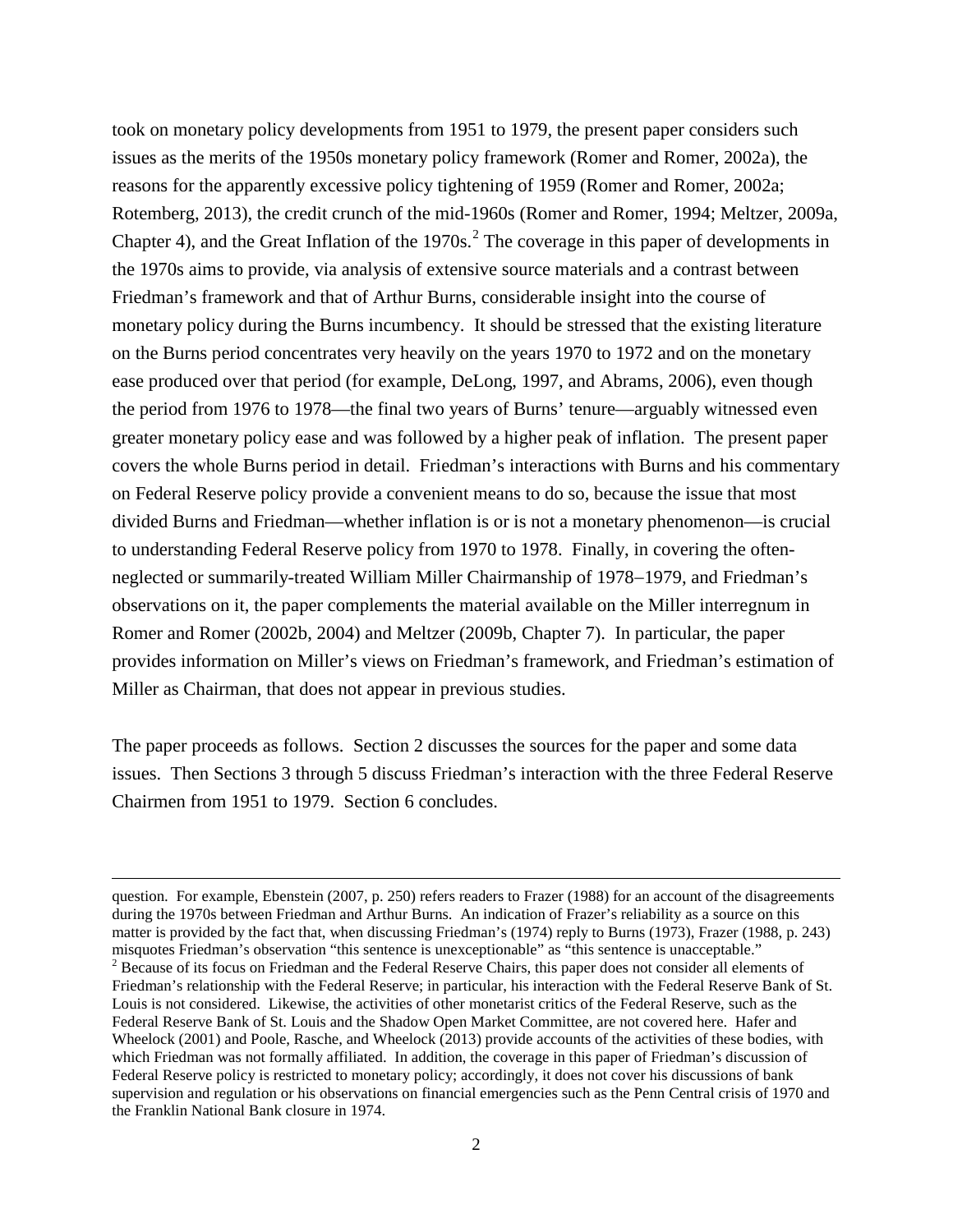### **2. Sources**

This section outlines the materials drawn upon in this paper to bring out Friedman's positions (Sections 2.1) as well as those of the Federal Reserve Chairs (Section 2.2). Some issues related to the study of monetary data in the pre-1979 period are also highlighted (Section 2.3).

### **2.1 Sources for Friedman's views on the Federal Reserve**

A first important piece of source material for ascertaining Friedman's views on monetary policy consists of his research articles and books, both solo-authored and those with Anna Schwartz. These research publications are used extensively in this paper's analysis, as will become clear in later sections. However, for analyzing Friedman's views on monetary policy developments from the 1950s to the 1970s, more material is needed, as many of Friedman's observations did not appear in journals or other research outlets. Monetary policy in the 1950s was analyzed in two of Friedman's books, *A Program for Monetary Stability* (1960) and the Friedman-Schwartz *Monetary History*; [3](#page-3-0) but a number of Friedman's important remarks on 1950s policy occurred in the 1970s and did not appear in journal articles or books that Friedman wrote. The same goes for monetary policy in the 1960s and 1970s: with important exceptions like Friedman (1972a, 1982, 1983, 1984), Friedman did not use research articles to record his assessment of monetary policy in these years, nor was there a Friedman-Schwartz monetary history of the 1960s and 1970s.<sup>[4](#page-3-1)</sup>

It is far from the case, however, that there is a shortage of information about Friedman's views on post-1960 monetary policy; this is not an area in which determining Friedman's positions requires much speculation or extrapolation. The exercise of drawing out Friedman's positions does, however, require considerable long-after-the-fact reconstruction. Because Friedman did not consolidate these positions into an elegant and essentially self-contained monograph in the way he and Schwartz had done for the pre-1960 period with their *Monetary History*, his views need to be distilled from the various commentaries—in research outlets, internal memoranda, and in the public square—in which Friedman provided his reflections on monetary policy developments. From this material, one can obtain a composite picture of Friedman's perspective on post-1960 Federal Reserve policy.

<span id="page-3-1"></span><span id="page-3-0"></span><sup>3</sup> The historical analysis in *A Program for Monetary Stability* was, in content, largely a preview of the *Monetary History*; however, in *A Program for Monetary Stability* Friedman was able to use the analysis to make policy recommendations, something he was not permitted to do in NBER publications such as the *Monetary History*.<br><sup>4</sup> In particular, Friedman and Schwartz (1982) was not an update of the historical analysis in the *Monetary Histo*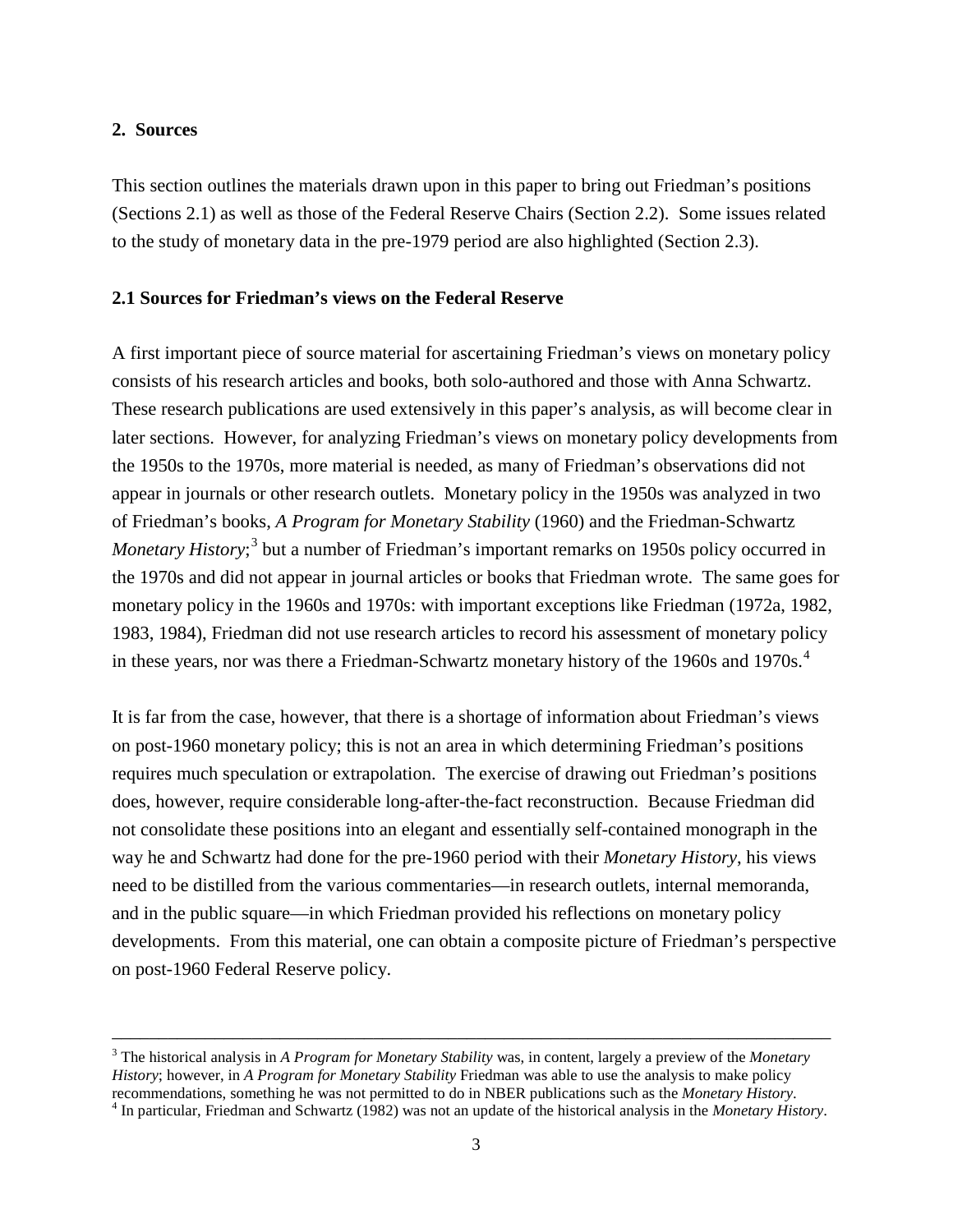It is in this context that Friedman's *Newsweek* columns (which began in 1966) become an important source. As is clear from the extensive quotations from Friedman's *Newsweek* contributions in Dornbusch and Fischer (1978), Nelson (2007), and Rotemberg (2013), these columns contain a wealth of information on Friedman's views on monetary policy developments in the 1970s. Indeed, in light of the fact that Friedman largely moved away from publishing journal articles after the mid-1970s, his *Newsweek* writings, together with his commentary in other news media during the 1970s, were the main basis on which Friedman maintained and consolidated his reputation as a tireless critic of the Federal Reserve. It is a reasonable inference that, when Fischer (1979, p. 174) observed that "we are probably all better off for having Milton Friedman and Bob Lucas remain free to state their views [about policy] without having to engage in any polite compromises," the Friedman statements that Fischer had in mind corresponded to the remarks Friedman had given in the news media during the 1970s.

One objection to using Friedman's *Newsweek* columns should be noted. It has occasionally been suggested—for example, by Tobin (1970)—that the monetary analysis in Friedman's academic work differed in substance from that underlying his popular writings. But Gordon (1976) and Nelson and Schwartz (2008) argue that the two bodies of work arise from the same analytical framework—a position reinforced by Friedman's own tendency to cite and quote his *Newsweek* columns in his research publications (such as Friedman, 1983) and, in the context of research articles, to defend analysis that had appeared in his columns (for example, Friedman, 1970a, 1972b, 1976). The *Newsweek* columns related to monetary policy are accordingly drawn upon heavily in thus study.

So too are Friedman's commentaries (roughly twice a month) on the taped series "Instructional Dynamics Economics Cassette," a subscription-only forum that lasted from 1968 to 1978 and that is today available, almost in its entirety, on the Hoover Institution's website. A further source used in the present study is an archive of press reports from various newspapers relaying Friedman's commentary at various events. The press reports were obtained from electronically available archives of newspapers (for example, of the *New York Times* and the *Wall Street Journal*), from the clippings collections of the Hoover Institution and numerous libraries, and from the author's search of microfilmed back issues of a large number of U.S. newspapers that are not electronically archived.

Friedman's statements in government publications are also employed in this study. In particular, U.S. Government Printing Office volumes that record the proceedings of Congressional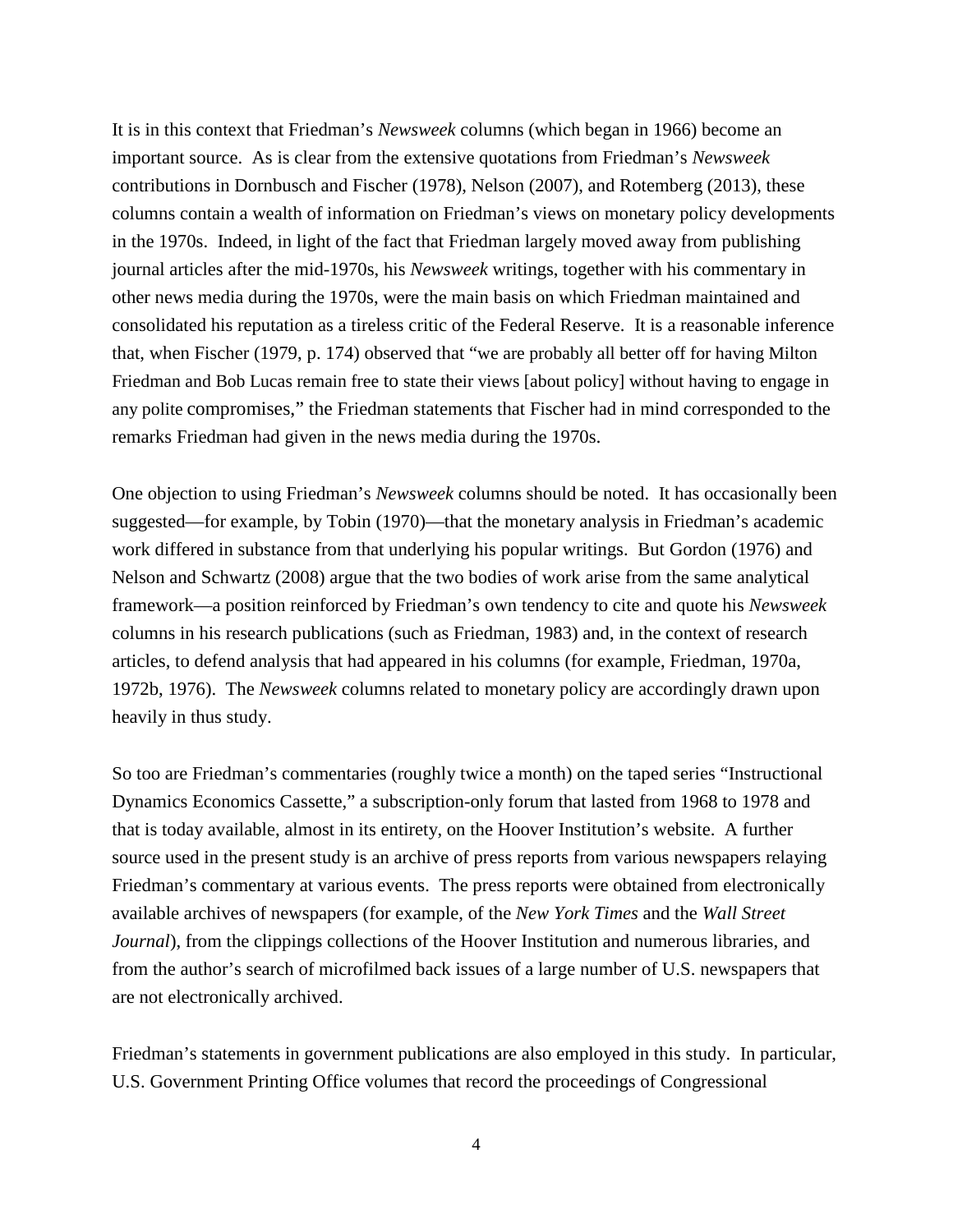committees contain testimony that Friedman gave to these committees in the 1950s, the 1960s, and the 1970s.

Friedman occasionally met with the Federal Reserve Chairman and other Board Governors in his capacity as one of the Board's Academic Consultants from 1965 to 1978. His submissions to the Consultants' meetings in 1965 and 1966 are reproduced in Friedman (1968a, Chapters 4 and 5). Friedman did not publish any of the memoranda that he wrote for his post-1966 appearances at the Consultants' meetings, and for some meetings he did not provide memoranda at all. Information about Friedman's contributions to later meetings is described in the text using Federal Reserve Board records and other sources.<sup>[5](#page-5-0)</sup>

# **2.2 Sources for Federal Reserve Chairmen's statements about Friedman**

When it comes to obtaining the other side of the picture—policymakers' views on Friedman or his framework—this study has not attempted to make to obtain an exhaustive compilation. Much useful material, however, is provided via the electronically-stored archive of Federal Reserve Chairmen's public statements on the Federal Reserve Bank of St. Louis's FRASER website. In addition, a number of the statements of successive Chairmen used in this paper are drawn from materials that are not in FRASER, such as the question-and-answer portions (both spoken and written) of Congressional testimony, published in U.S. Government Printing Office volumes.<sup>[6](#page-5-1)</sup> Other sources, such as FOMC Minutes, are indicated in the text as they are used. In addition, it deserves underscoring that prior, more systematic, studies of FOMC records, such as Romer and Romer (2002a, 2002b) and Meltzer (2009a, 2009b), provide useful sources of quotations and information concerning both the monetary policy strategy of the Federal Reserve and the Federal Reserve's response to the challenge to its policies in the 1960s and 1970s coming from Friedman and other monetarists.

# **2.3 Economic data series**

Much of Friedman's commentary on monetary policy over the period considered in this paper was cast in terms of growth in the money stock, and in particular in terms of a definition of

<span id="page-5-0"></span> $<sup>5</sup>$  The book from which the present paper draws will include material from interviews with a large number of</sup> individuals who interacted with Friedman, including at the Consultants' meetings. However, for the present paper no attempt has been made to integrate this interview material into the analysis.<br><sup>6</sup> This source was earlier used, alongside FRASER documents, by DiCecio and Nelson (2013) to draw out Arthur

<span id="page-5-1"></span>Burns' views on inflation, especially during the less-extensively-studied 1973−1978 portion of Burns' tenure.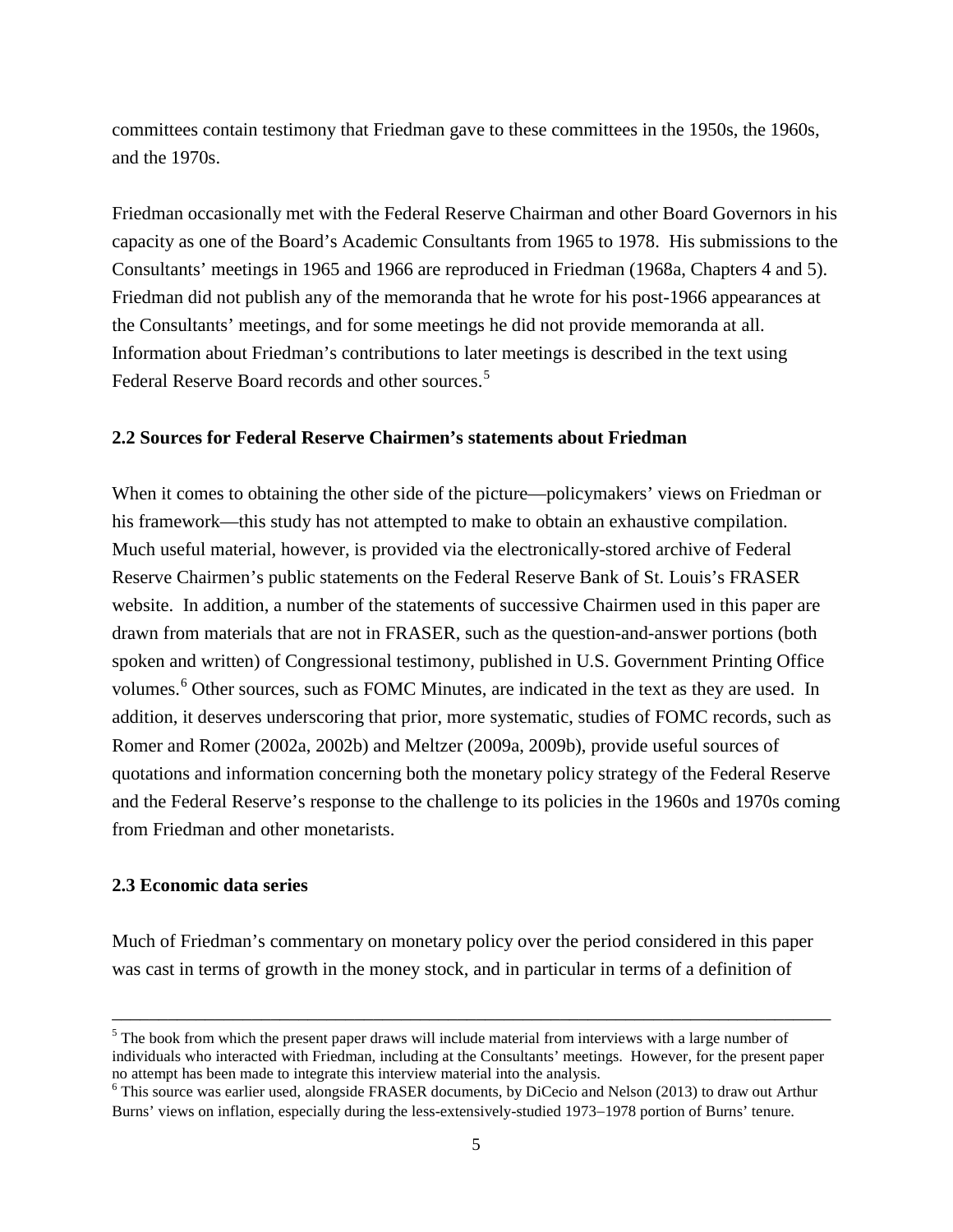money that encompassed demand and time deposits issued by commercial banks as well as currency. Friedman denoted this series by the label M2, and the Federal Reserve followed this terminology in defining official monetary aggregates at the beginning of the  $1970s$  $1970s$  $1970s$ .<sup>7</sup> In 1979−1980, however, the Federal Reserve redefined M2 to include deposits with thrift institutions (see Simpson, 1980). While this definitional change met, in general, with Friedman's approval—indeed, the redefinition largely conformed to the recommendations of an official committee, on which Friedman served, on monetary data (Bach et al., 1976)—it is also true that the old and new M2 definitions did not behave similarly during important episodes in the 1960s. Indeed, as will be seen, the fact that Friedman's M2 and (what became) the later M2 definition behaved differently in the mid-1960s was an important source of divergence in the assessments of Friedman and Chairman Martin. Old and new M2 also behaved differently over much of the 1970s; thus, it does considerable violence to an account of the 1970s if (as in Abrams and Butkiewicz, 2010, for example), no account is taken of the M2 redefinition, and historical analysis is conducted on the implicit assumption that modern M2 data can be used to stand in for the M2 series that Friedman's analysis centered on during the 1970s.

Accordingly, in the analysis below, four different monetary series are used:

**"Old" M1**—currency plus demand deposits. This was a widely-used definition of money among academic and Federal Reserve economists in the 1960s and 1970s, but it was a definition of money that Friedman and Schwartz (1963, 1970) rejected in favor of a broader definition.

**"New" M1**—the modern definition of M1, which expanded the definition of M1 to include checkable and other demand-deposit-like instruments issued by nonbanks. This modern definition exhibits similar behavior to that of old M1 until the mid-1970s.

**"Old" M2**—M1 plus retail time deposits. This was Friedman's favored definition for much of the period from the 1950s through the 1970s, and was what Friedman and Schwartz (1963) called the "quantity of money."

<span id="page-6-0"></span><sup>&</sup>lt;sup>7</sup> The term "M2" appeared in Friedman and Meiselman (1963). Friedman and Schwartz (1970) actually call this series "M2-CDs," to make clear that they are excluding large certificates of deposit, which became an important element of time deposits starting in the early 1960s, from their time-deposit series in the aggregate. The Federal Reserve's official definitions of M2 beginning in the early 1970s have consistently excluded large CDs; thus, the "minus CDs" part of Friedman and Schwartz's label became unnecessary, and Friedman's references to M2 for most of the 1970s were to what Friedman and Schwartz (1970) called M2-CDs.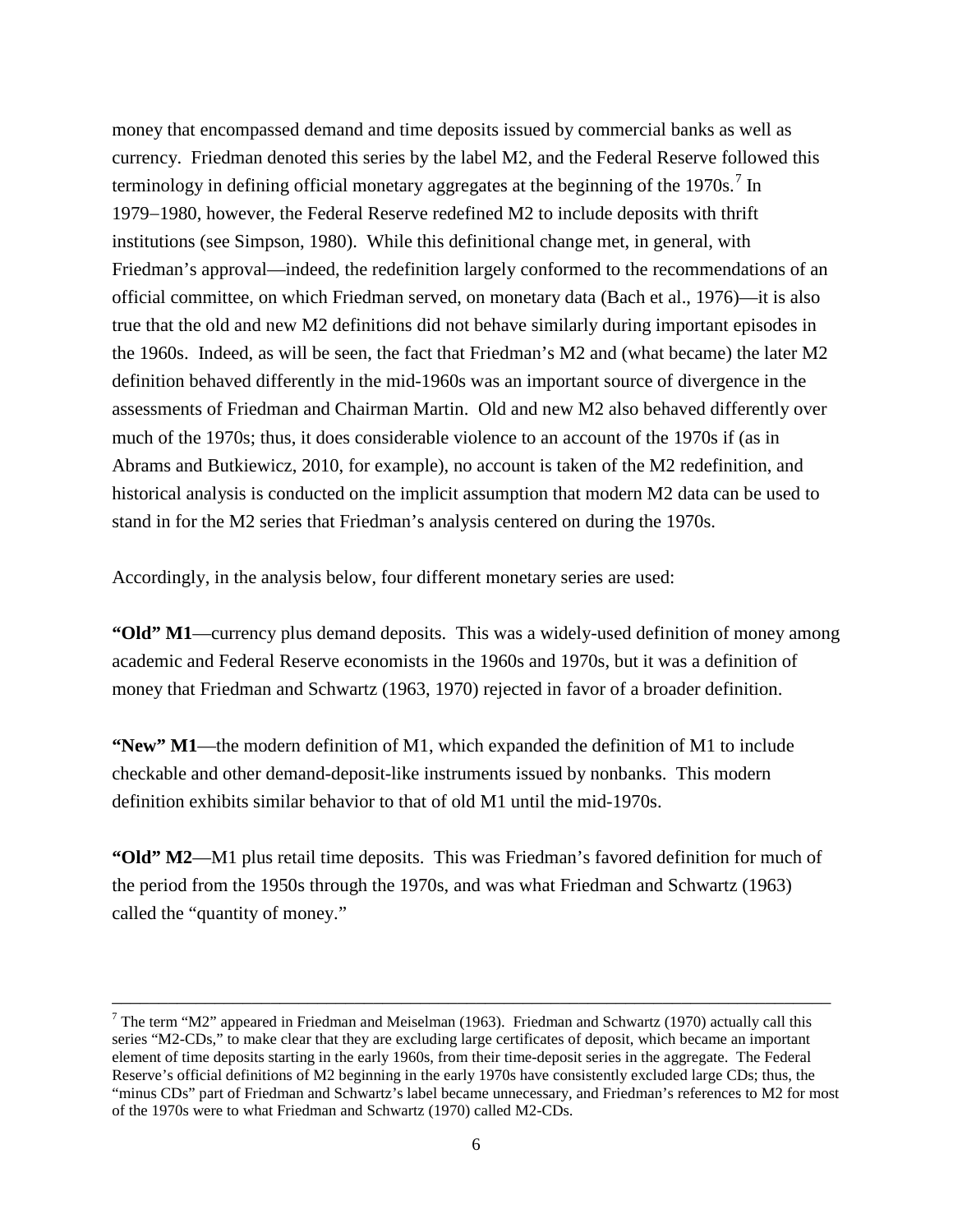**"New" M2**—the modern definition of M2, encompassing old M2, thrift accounts, and some other deposit-like items. Although this was not the official definition of M2 in the 1970s, its approximate behavior was known to policymakers in the 1960s and 1970s and it roughly corresponded to what in the 1960s was unofficially called M3 (which became the official name for the aggregate in the 1970s). As noted, this modern definition of M2 exhibits divergent behavior from that of old M2 in key episodes of the 1960s and 1970s, owing principally to sharp contractions and expansions of the deposit business of thrift institutions.

Keeping track of the four definitions does not overcome all problems associated with a retrospective analysis of monetary data over the 1951−1979 period. In particular, data revisions are not considered systematically here. This is not a trivial omission: not only were the old definitions of M1 and M2 different from the modern definitions, but data on money in the late 1960s and in the early 1970s underwent substantial revisions, so real-time and revised monetary growth differed substantially. The old-M1 and old-M2 data used here are from Lothian, Cassese, and Nowak (1983) and pertain to the vintage of data available in the late 1970s; thus, they comprise revised data.<sup>[8](#page-7-0)</sup>

For other variables discussed in this paper—the federal funds rate, the CPI inflation rate, and real and nominal GDP growth rates—the modern data are used. In the case of the federal funds rate and CPI inflation, the justification for this choice is that the numbers for these series typically are only lightly corrected or revised in retrospect. In the case of the national accounts series, the justification for using modern data is that the focus here for the most part is on growth rates of the series. Orphanides (2003) stresses that initial data on key real output series (which in the 1960s and 1970s consisted of real GNP data) differed substantially from the revised series, and that estimates of output in relation to potential are even more markedly different from their "final" data counterparts. However, Orphanides also shows that real output growth is subject to far less revision, in percentage terms, than are the levels of real output and the output gap.

## **3. William McChesney Martin**

William McChesney Martin was Chairman of the Federal Reserve from April 1951 to January 1970. For a discussion of Friedman's views on Martin's record, it is useful to break Martin's tenure into the subperiods 1951−1960 and 1961−1969. This division is convenient not only

<span id="page-7-0"></span><sup>&</sup>lt;sup>8</sup> These data are quarterly. For cases below in which monthly behavior of monetary series during the 1960s is considered, Friedman and Schwartz's (1970) monthly data on M2 are used, as are data on the Federal Reserve Bank of St. Louis' adjusted monetary base.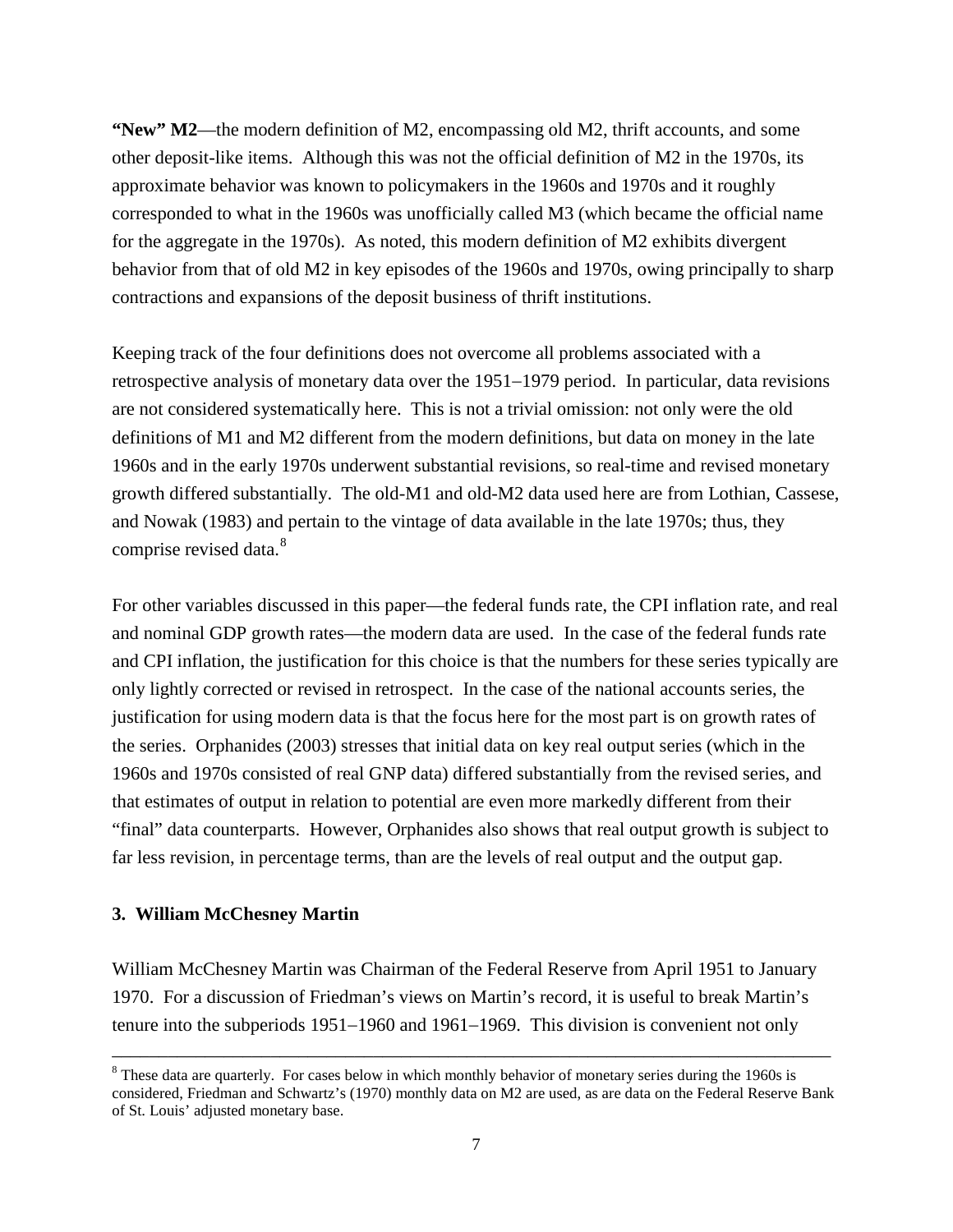because it breaks Martin's incumbency into the periods covered, and not covered, by the *Monetary History*, but also because many accounts, including Friedman's and those of Romer and Romer (2002a, 2002b), distinguish sharply between monetary policy in the 1950s and monetary policy in the 1960s. Before considering developments from 1951 to 1960, however, some background on the situation in 1951 is useful.

## **3.1 The background in 1951**

The year 1951 marks an important turning point for the Federal Reserve not only because Chairman Martin began his tenure but because, essentially concurrently with Martin assuming office, the Federal Reserve and the Treasury established the Accord, under which the Federal Reserve would no longer be required to provide a cap on yields on longer-term government securities. This change in arrangements left the central bank in a position, in principle, to use its tools more flexibly in pursuit of economic stabilization.

For Milton Friedman, it happens also that 1951 is a key date. It would be fair to say that by that point Friedman had developed the monetary, indeed "monetarist," analysis with which he became associated; in Friedman's own estimation, his writings starting in 1951 "embody a single view of monetary theory" (Friedman, 1969, p. v). His positions emphasizing the monetary analysis of inflation, rejecting cost-push views of inflation, and denying an important independent role for fiscal policy in influencing aggregate demand, had all emerged by this point.<sup>[9](#page-8-0)</sup> They were partly a reaction to early findings that had emerged from his and Schwartz's work on the *Monetary History*, some of which Friedman relayed in late 1951 (Friedman, 1952). Many of Friedman's enduring views concerning appropriate monetary policy had also surfaced in the early 1950s. He came out in favor of a fiat money regime (Friedman, 1951a) and floating exchange rates (Friedman, 1953). In other respects, Friedman's approach to monetary policy rules was still under development; in the early 1950s he was still advocating the deficitmonetization rule outlined in Friedman (1948), a rule that had been largely derived from Keynesian economic analysis. Friedman came out in support of a constant money growth rule in 1956 (Friedman, 1957) and advocated it in Congressional submissions starting in 1958 (Friedman, 1958). But even in the early 1950s Friedman was laying stress on control of the money stock with price stability in mind. This perspective was evident in a manifesto that Friedman and University of Chicago colleagues wrote in early 1951 calling for the end of the bond price peg (Friedman et al., 1951).

<span id="page-8-0"></span><sup>&</sup>lt;sup>9</sup> See Nelson (2009, 2014) and Tavlas (1977) for documentation of these observations.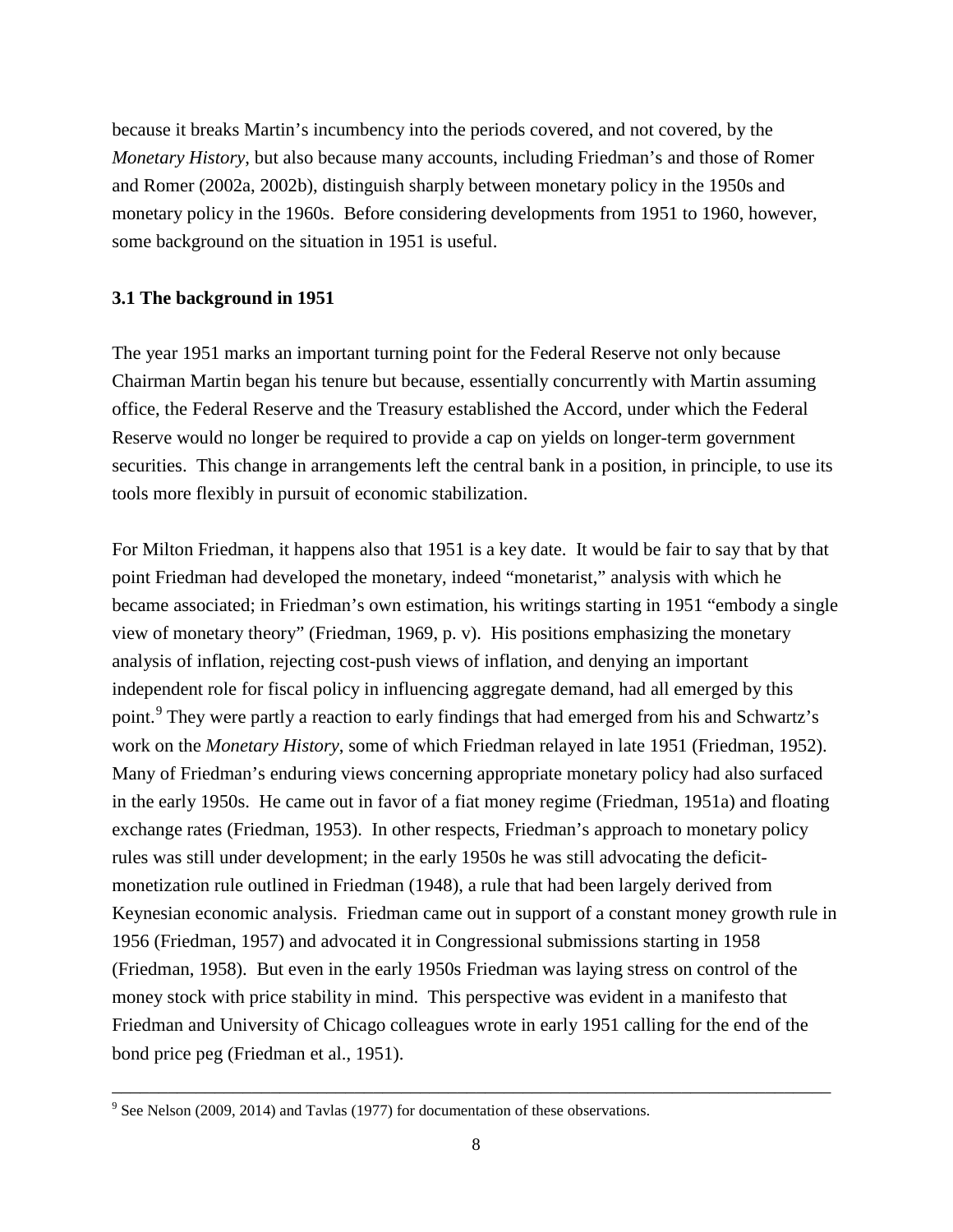# **3.2 Monetary policy in the 1950s**

Romer and Romer (2002, p. 121) suggest that Milton Friedman did not judge favorably the monetary policy of the 1950s. This characterization has some validity; as discussed below, there are several counts on which Friedman found fault with monetary policy from 1951 to 1960. Yet it also is a characterization that does not convey the considerable amount of praise that Friedman advanced for monetary policy in the 1950s, both in his commentary during the 1950s and in his retrospectives on the decade.

A major concern of Friedman's in the early 1950s was the danger of a peacetime secular inflation. Friedman perceived a public mood amenable to higher levels of public spending in the nondefense area; this, he believed, would imply higher budget deficits and lead, via monetization of deficits, to inflation. Thus Friedman said on radio in April 1950 (before the outbreak of the Korean War) that "the strong pressure on the part of many groups for government expenditures" meant "that my own expectation is that the next twenty years see in this country a substantial inflation."<sup>[10](#page-9-0)</sup> When the United States was back on a peacetime footing a few years later, the Federal Reserve was better placed to forestall such a secular inflation because it had regained effective monetary policy independence. Friedman nonetheless saw acquiescence by the monetary authorities to inflationary policies as the most likely outcome, and he reaffirmed his prediction of a secular inflation (Friedman, 1954). One major fear he had was that activist stabilization policy would itself contribute to that secular inflation. The scenario that Friedman (1951b, 1954) painted was that policymakers would overreact (i.e., loosen monetary policy too much) in response to mild recessions and then, when inflation emerged in response to the monetary excess, they would be inclined to attribute the price rises to nonmonetary sources. The result would be that an activist stabilization policy would, on balance, lead to a permanent bias upward in the trend of the price level.

In time, Friedman would view these factors promoting peacetime inflation as having made themselves felt in U.S. policy decisions (M. Friedman, 1980, p. 82). But for the moment—for the rest of the 1950s—he felt that his fears had not been realized in the United States. Friedman did not regard the post-Korean War years of the 1950s as inflationary years, nor did he view the seeds of the 1960s inflation as having been laid by the policy framework of the 1950s. On the contrary, he regarded the price environment of those years—of close to 2 percent inflation, on average—as corresponding to reasonable price stability, and he viewed monetary policy as

<span id="page-9-0"></span> $10 \text{ In } \text{NBC } (1950, \text{ p. } 8).$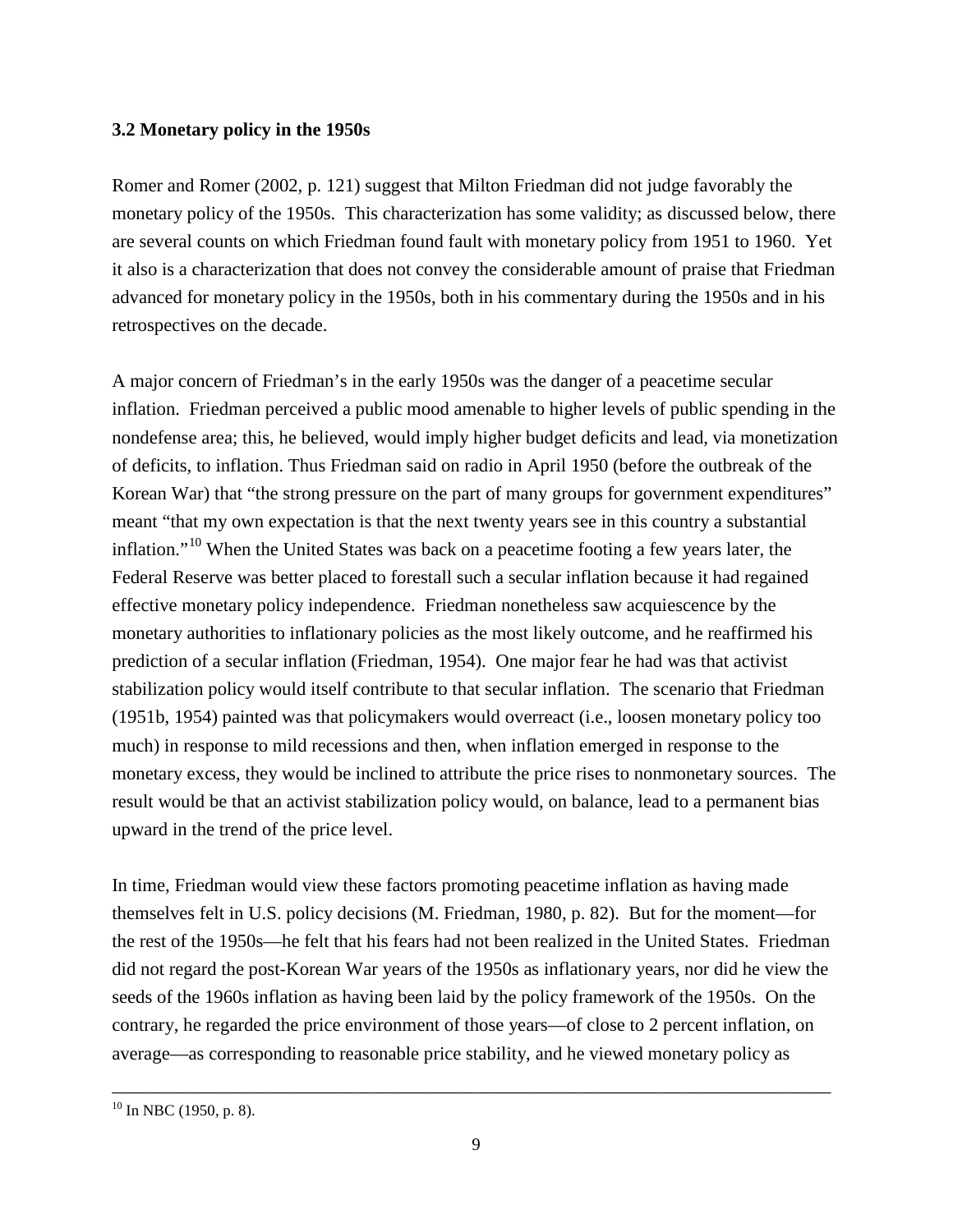having been commendably restrained. He would not have concurred with Ohanian's (1998, p. 191) assessment that the World War II inflation "ushered in the postwar U.S. policy of persistent inflation that has continued over the past 50 years." Rather, Friedman came to view policymakers in the 1950s as having resisted the tendencies he had warned about. His assessment that it was "clearly 1960" when activist policies gained ascendancy in the United States, with the election of John F. Kennedy (M. Friedman, 1980, p. 82; see also Taylor, 2001, p. 106).

For the avoidance of inflation in the 1950s, Friedman gave an enormous amount of praise not to William Martin but to Dwight D. Eisenhower (U.S. President, 1953−1961), with whom he associated "full prosperity without war and without inflation" (*Newsweek*, July 16, 1973). Friedman's close association of 1950s economic outcomes, including inflation outcomes, with Eisenhower may seem jarring in view of Friedman's dictum that inflation is a monetary phenomenon and the fact that Federal Reserve independence had been formally reestablished nearly two years before Eisenhower took office. But Friedman traced the anti-inflationary monetary policy of the 1950s to the Eisenhower Administration. In his view, pressure from the Eisenhower Administration had helped move the Federal Reserve away from the stance it had taken in the period from 1951 to 1953, when it had continued aspects of the bond price peg.<sup>[11](#page-10-0)</sup> Thereafter, the Administration had shown solidarity with the Federal Reserve and resisted the "temper of the time" that favored aggressive stimulation of aggregate demand (*Newsweek*, December 6, 1976).

With respect to the Federal Reserve's performance on stabilization of output, Friedman drew a sharp distinction between comparison *with historical performance* and comparison with the outcomes that he believed were obtainable from a simple benchmark policy, specifically the constant-money-growth rule that he advocated from 1956 onward. When comparing the performance of the 1950s with that of historical Federal Reserve policy, Friedman acknowledged a distinct improvement. Thus, in a paper for a conference in October 1956, Friedman noted the great increase in economic stability of recent years, argued that monetary policy had magnified cyclical fluctuations less than it had in previous decades, and referred to the stability of the money stock and the economy in the five years after 1951.<sup>[12](#page-10-1)</sup>

<span id="page-10-0"></span><sup>&</sup>lt;sup>11</sup> See Friedman (1982, p. 105) and Friedman's remarks in Friedman and Modigliani (1977, p. 16). <sup>12</sup> See Friedman (1957, pp. 75–76, 99–100).

<span id="page-10-1"></span>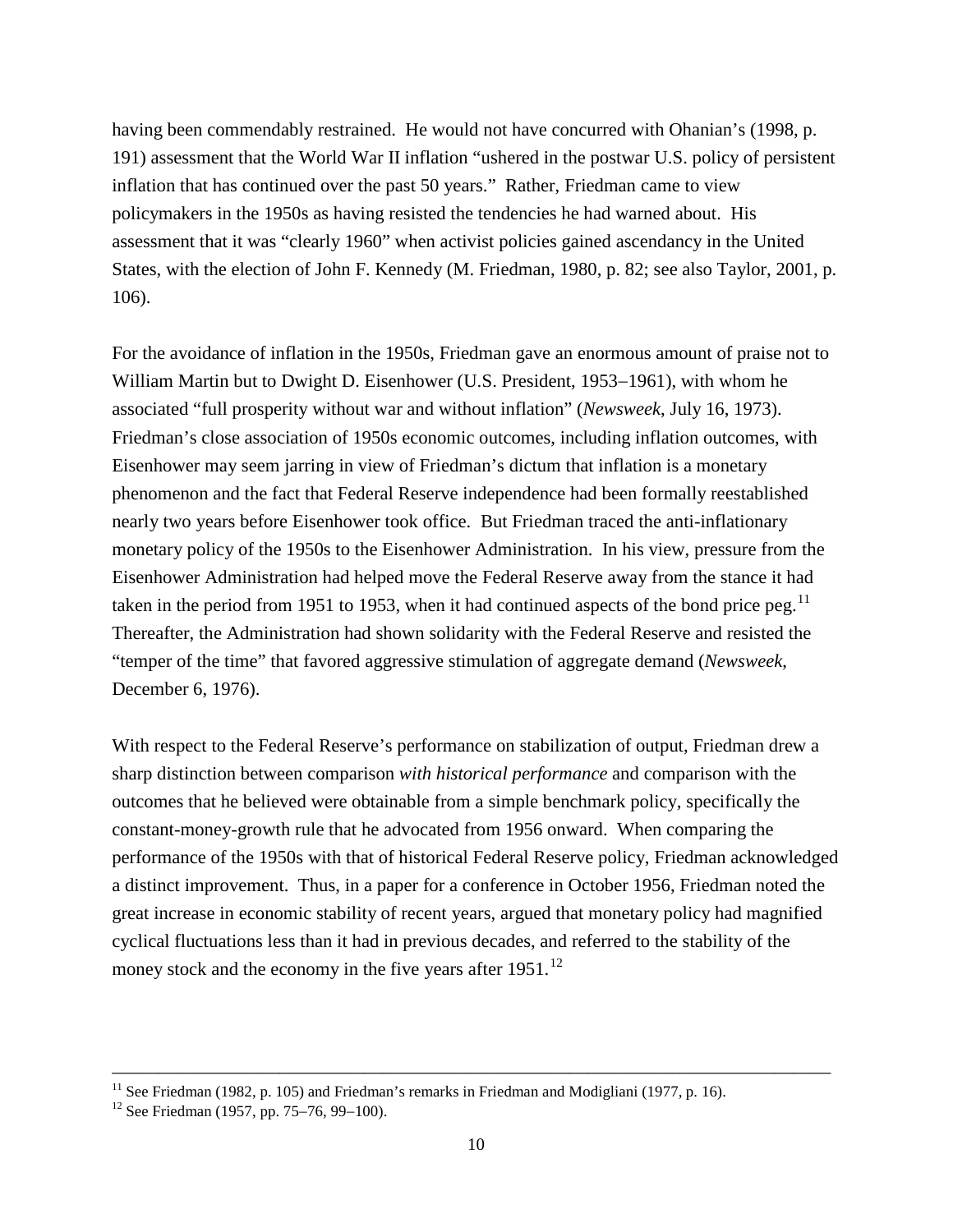Not only did the scale of the output declines in the 1950s recessions contrast favorably with those in the interwar period; so too did the brevity of the recessions. The longest of the three recessions of the 1950s, that in 1953−1954, lasted about a year, shorter than most of the downturns in 1919−1938.[13](#page-11-0) Furthermore, the recoveries from the 1953−1954 and 1957−1958 recessions took the V-shape that Friedman would come to see as typical of expansions after pronounced downturns. The corollary, however, of the presence of these V's in the data was that real GNP variability during the 1950s was high by comparison with later postwar patterns. Thus, Fuhrer, Olivei, and Tootell (2012, p. 86) characterize the decade starting in 1954:Q1 as one of relatively large cyclical fluctuations, and Friedman himself stated in 1977 that the period from 1953 to 1957 featured "highly unstable economic activity."<sup>[14](#page-11-1)</sup>

The constant money growth rule could, Friedman felt, have delivered a more stable economic performance over the 1950s than what actually occurred. While applauding the price stability that the monetary policy of the 1950s had instilled, Friedman felt that a steadier policy, involving fewer ups and downs in monetary growth, could have generated the same result (Friedman, 1960, p. 94). The FOMC, he believed, had worsened business cycle fluctuations by excessive stabilization of interest rates. In addition, as discussed below, Friedman felt that by 1960 the Federal Reserve had overshot the goal of achieving conditions consistent with long-run price stability and had shifted to a policy setting that, if sustained, would produce deflation—a characterization in line with Romer and Romer's (2002a) appraisal, under which the FOMC veered in the late 1950s from its prior pattern of behavior.

Notwithstanding his criticisms, Friedman did regard the Federal Reserve's framework for monetary analysis as better in the 1950s than previously. The *Monetary History* praised the "near-revolutionary change" in official statements in 1952−1954 toward acknowledging the importance of the money supply.<sup>[15](#page-11-2)</sup> Moreover, the recognition of the money stock as a criterion of policy had, Friedman contended, materially improved policy. And while Friedman was critical of the Federal Reserve for allowing the 1960 downturn to occur in the first place, he also suggested (in a 1965 memorandum to the Federal Reserve Board) that the Federal Reserve's attention to money supply data during 1959−1960 helped stop the recession of 1960−1961 from being worse.<sup>16</sup>

<span id="page-11-2"></span><span id="page-11-1"></span>

<span id="page-11-0"></span><sup>&</sup>lt;sup>13</sup> See B.M. Friedman (1980, Table 1.2, p. 12).<br><sup>14</sup> Friedman in Friedman and Modigliani (1977, p. 14).<br><sup>15</sup> Friedman and Schwartz (1963, p. 628). See also Friedman's testimony of October 30, 1959 (in Joint Economic Committee, p. 3041) in which Friedman dates the Federal Reserve's interest in the money supply somewhat earlier (to 1950 to 1953).

<span id="page-11-3"></span> $16$  See Friedman (1968a, p. 146).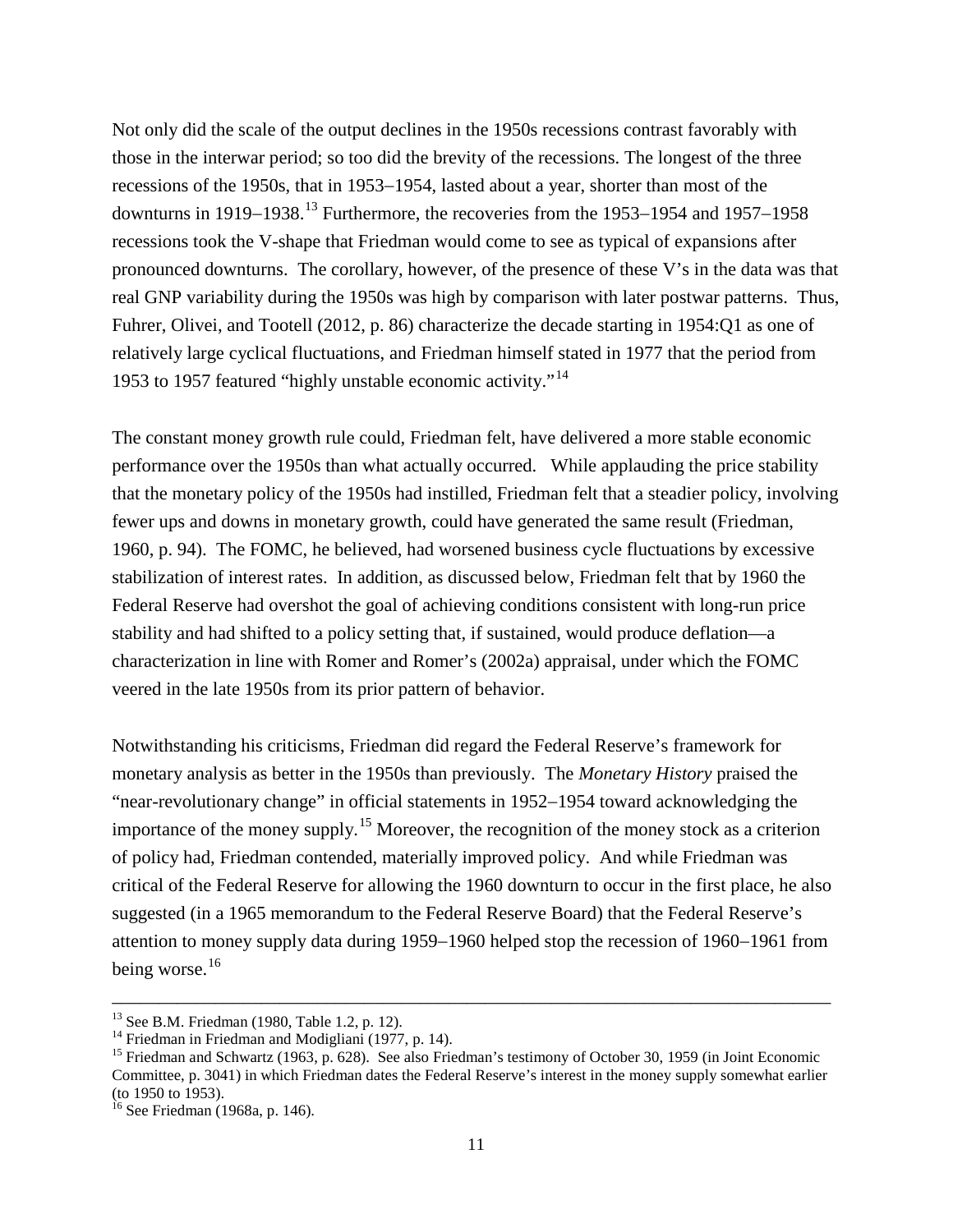On other occasions during the 1950s, however, the Federal Reserve had not apparently acted in such a stabilizing manner. M2 growth displays considerable swings during the 1950s (see Figure 1). Moreover, it is hard to make the case that these fluctuations simply amounted to Federal Reserve accommodation of money demand shocks, because the variability in money growth largely has a counterpart in fluctuations in nominal income and real output growth: see Figures 2 and 3, respectively. The main thrust of Friedman's critique of monetary policy in the 1950s was that much of this movement was unnecessary; a monetary policy that delivered monetary growth of the same mean but with less variability in money growth would have secured similar benefits in terms of low inflation but would have given more stable output performance. While interestrate policy was far more flexible after 1951 than previously, it was still not, in Friedman's view, flexible enough, and it permitted undesirable fluctuations in monetary growth. The possibility that monetary policy magnified cyclical fluctuations in the 1950s by inducing too much interestrate stability is also raised by Gordon (1976, p. 62). In Wicksellian terms, this diagnosis suggests that fluctuations in the natural real rate of interest were high in relation to those of actual nominal and real short-term interest rates, and that procyclical fluctuations in monetary growth were thereby encouraged.





Figure 1. M2 growth (four-quarter), 1951:Q1−1960:Q4 Source: Lothian, Cassese, and Nowak (1983). Series corresponds to Federal Reserve's old M2.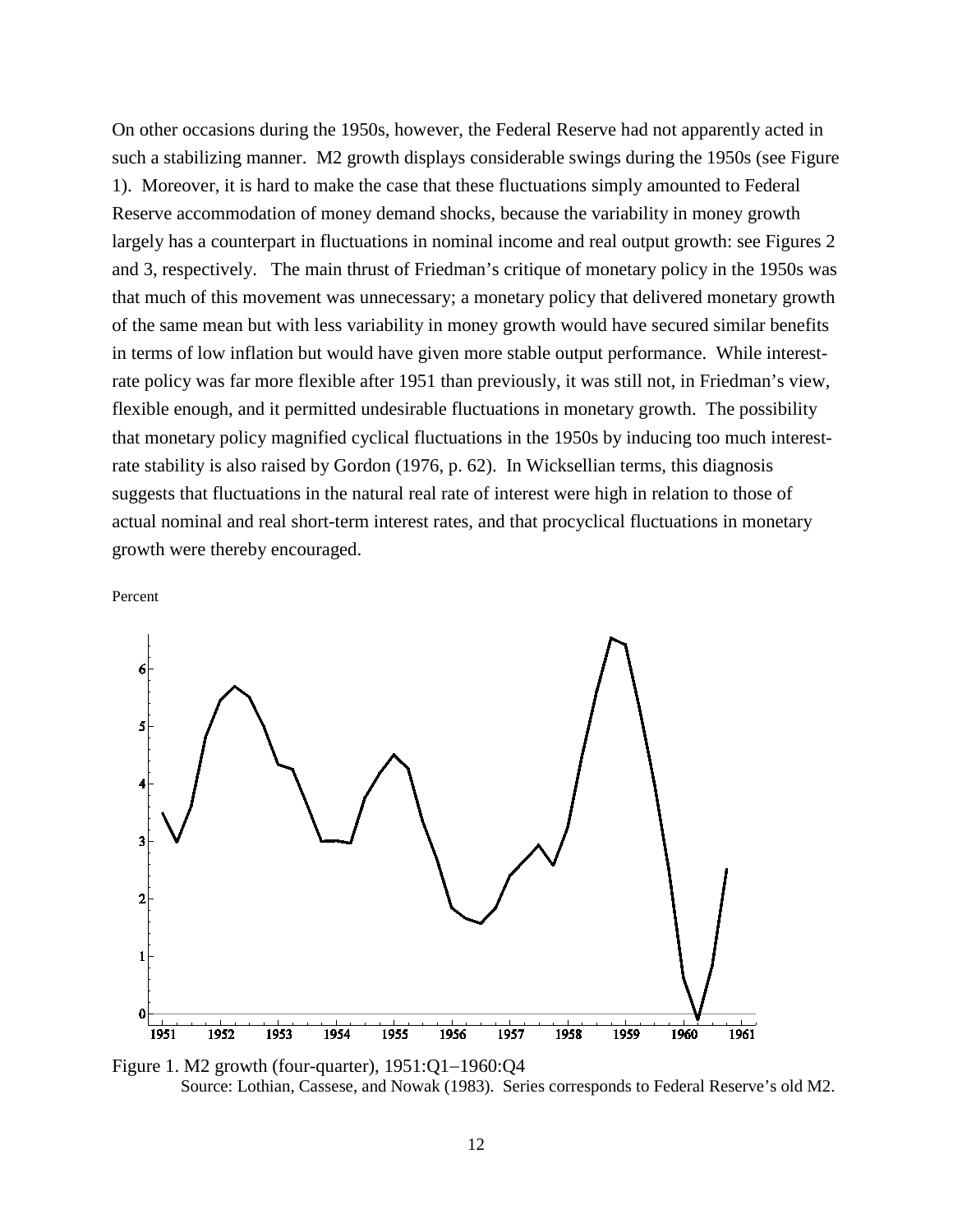

Figure 2. Nominal GDP growth (four-quarter), 1951:Q1−1960:Q4 Source: Federal Reserve Bank of St. Louis' FRED portal.

Percent



Figure 3. Real GDP growth (four-quarter), 1951:Q1−1960:Q4 Source: Federal Reserve Bank of St. Louis' FRED portal.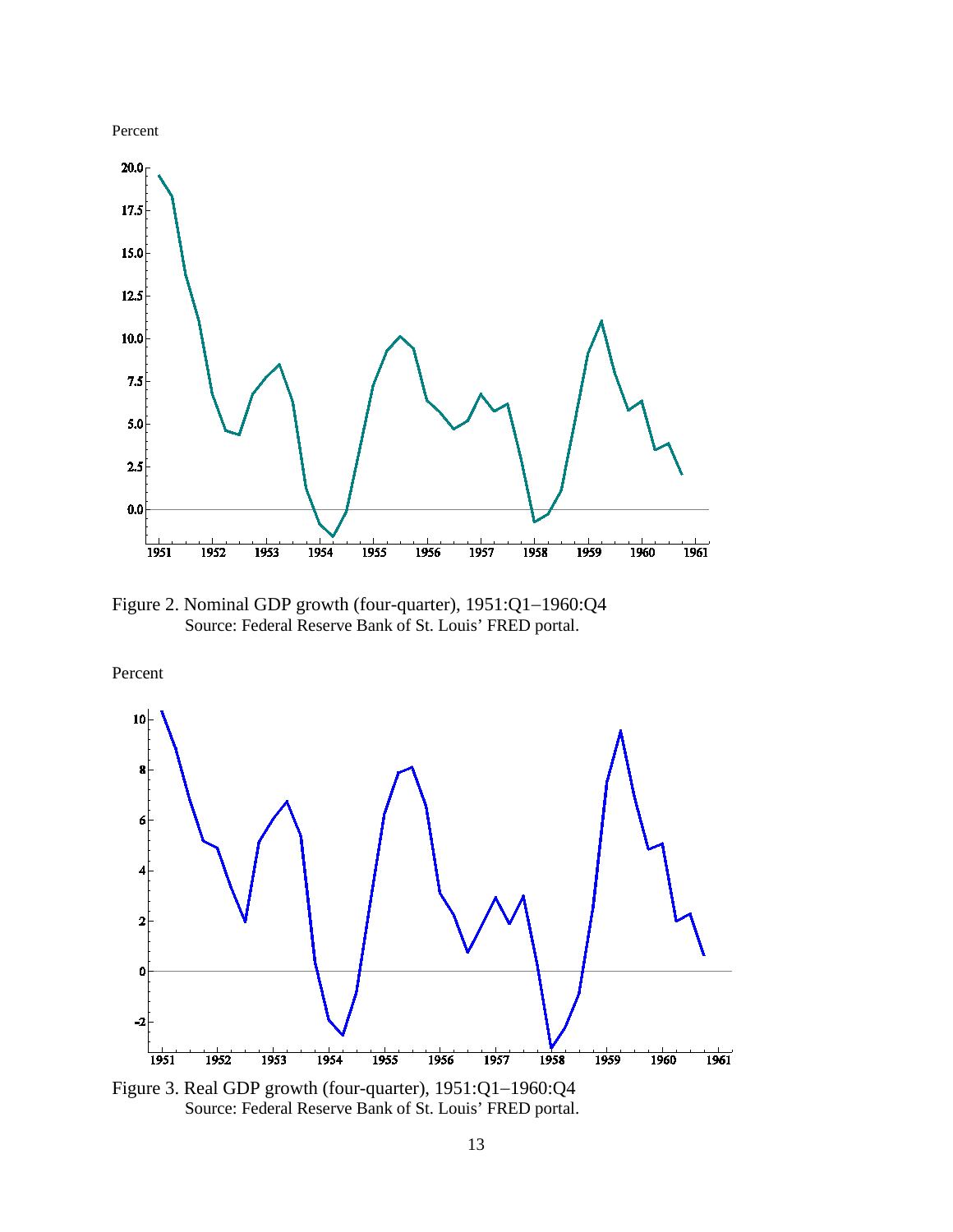How does one square Friedman's notion that the policy regime of the 1950s gave rise to considerable economic fluctuations with Romer and Romer's (2002a) evidence that the implied behavior of the federal funds rate in 1952:Q1−1958:Q4 resembled those in the Volcker-Greenspan era, which covered much of the Great Moderation period? There are several reasons for believing that the Friedman and Romer-Romer positions may not be in conflict.

First, Friedman did grant that 1950s monetary policy was firmly oriented toward low inflation, something that is evident in Romer and Romer's estimate of a federal funds rate response of 1.18 to inflation and the low inflation target implicit in their estimate.

Second, some of the procyclical monetary growth of which Friedman complained may be implied by Romer and Romer's estimates. Romer and Romer find little evidence of any direct response of the federal funds rate to respond to real activity. Friedman emphasized that interest rates have a natural procyclical tendency. Consequently, the failure of the federal funds rate to register a response to a real variable—such as Romer and Romer's real activity variable (output in relation to trend) or output growth (the variable Friedman tended to stress when referring to the procyclicality of interest rates)—may be seen as a feature of the estimated rule that made for swings in output in the 1950s. This characteristic of the estimated reaction function may seem at odds with Friedman's position that monetary policy was characterized by overreaction and by illtimed fine-tuning. But it must be recalled that Friedman was thinking in terms of the *money supply behavior* implied by monetary policy decisions; and what Friedman considered insufficient and delayed reactions of the federal funds rate to business-cycle variations had their counterpart in sizable and procyclical swings in monetary growth.

Third, there are considerable deviations of the actual funds rate from the Romer-Romer estimated rule: these include not only the in-sample residuals of their rule but also the out-ofsample observations for 1959, when the rise in the federal funds rate is well in excess of what the estimated rule predicts.

And the tightening in 1959 was one of Friedman's examples of a firming whose severity could have been avoided if monetary growth had been central to policymakers' evaluation of the stance of monetary policy. It is this episode that brought Friedman face to face with Martin.

The Federal Reserve's use, under Chairman Martin, of a short-term interest rate instrument led it, Friedman believed, to misjudge monetary policy stance in 1958−1960, and to neglect the moredependable metric of M2 growth. The federal funds rate rose in total by about 300 basis points,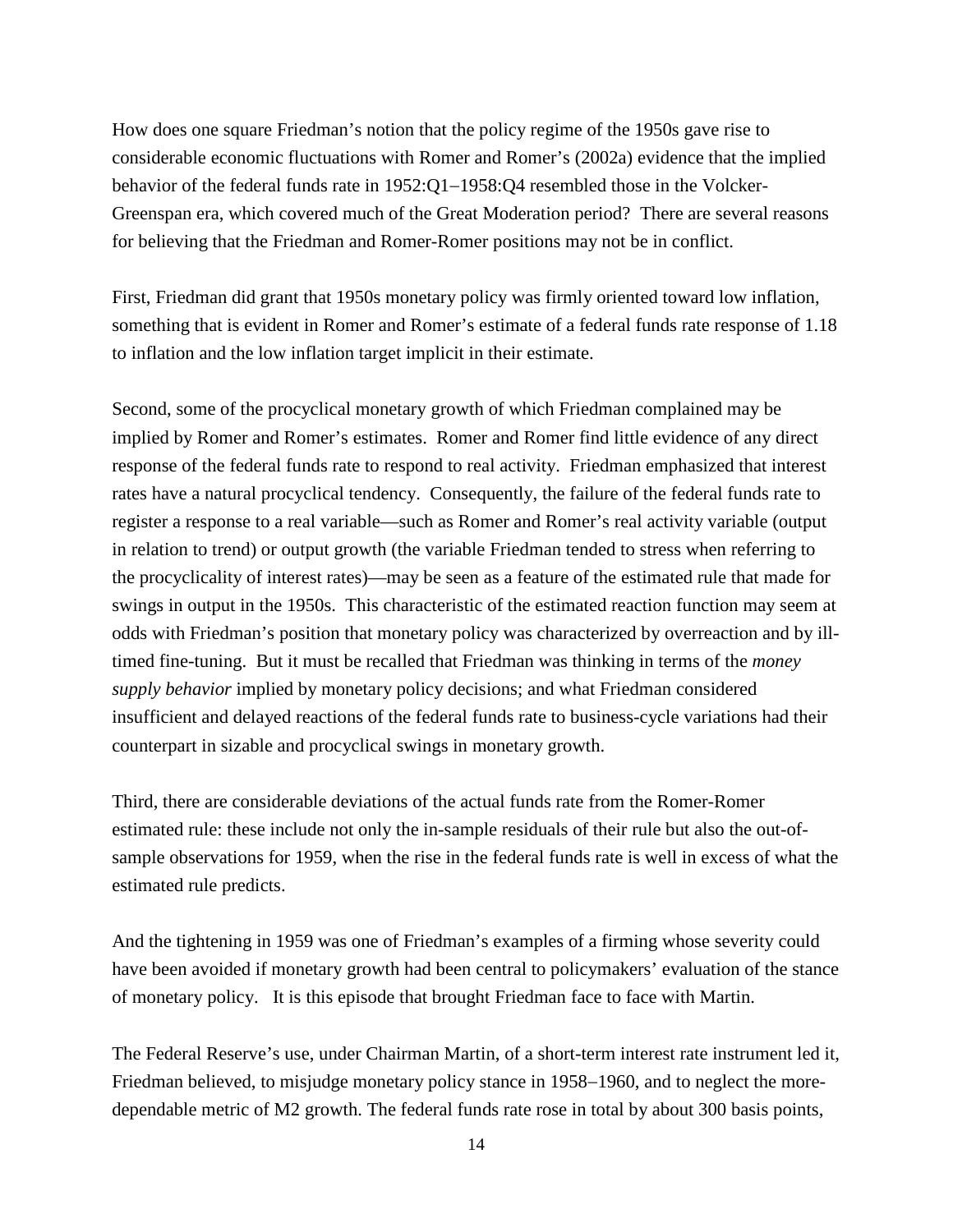from well below 1 percent in July 1958 to 4 percent in December 1959, before leveling off in the first quarter of 1960. Yet this 300-basis point rise was associated with a sequence of different patterns of M2 growth: twelve-month (old) M2 growth continued to increase until December 1958, by which time about half the 300-basis-point funds rate increase had been completed, then experienced its roughly 7½ percentage point decline to mid-1960, continuing to decline after the federal funds rate had peaked. $17$ 

On Friedman's interpretation, the decline in money growth in 1959 that continued in 1960 reflected a sharp tightening in monetary conditions, in excess of the tightening the Federal Reserve had intended.<sup>[18](#page-15-1)</sup> In November-December 1959, according to Friedman's recollection in 1970, he was writing letters to friends "in high places" about the matter, including Arthur Burns, who had been out of government since [19](#page-15-2)56 but kept in close touch with the Administration.<sup>19</sup> In March or April 1960, Friedman came to Washington, DC at the arrangement of Burns to discuss the monetary situation in separate meetings with Treasury Secretary Robert Anderson and Chairman Martin.<sup>[20](#page-15-3)</sup>

What Friedman recalled as "a long and very friendly talk with Bill Martin" concentrated on the fact that the money stock was falling. Martin told Friedman that the authorities did not intend for the quantity of money to decline, but he contended that the Federal Reserve's instruments gave them little scope to boost the money stock. To Friedman's dismay, Martin invoked the familiar aphorism about being able to lead a horse to water but not to make it drink. Martin challenged Friedman: "What do you want us to do—lower the discount rate?"<sup>[21](#page-15-4)</sup> These were fighting words to Friedman: a section of his recent lectures at Fordham University had been titled "The Sufficiency of Open Market Operations" (Friedman, 1960, pp. 30−35). Friedman recognized the reality that in practice central banks used both the discount window and open market operations as means of supplying reserves to banks, so that the two were tools operated in tandem—like two blades of scissors.<sup>[22](#page-15-5)</sup> Martin saw that state of affairs as the natural one; in June 1956, Martin had

<span id="page-15-0"></span><sup>&</sup>lt;sup>17</sup> Here Friedman and Schwartz's (1970) monthly data on the money series are used. Friedman cited the Federal Reserve's reliance on an interest-rate instrument as the source of the 1959 decline in the money stock in Instructional Dynamics Economics Cassette Tape 52, June 10, 1970.

<span id="page-15-1"></span> $^{18}$  Romer and Romer (2002a) suggest the steep tightening may have been motivated by high forecasts of inflation. This would help explain why short-term nominal interest rates were allowed to become so high in relation to *actual* inflation in 1959.<br><sup>19</sup> Instructional Dynamics Economics Cassette Tape 42, January 15, 1970.

<span id="page-15-3"></span><span id="page-15-2"></span><sup>&</sup>lt;sup>20</sup> Friedman referred to this visit in Instructional Dynamics Economics Cassette Tape 42, January 15, 1970, and he gave further details in Instructional Dynamics Economics Cassette Tape 89, December 26, 1971.<br><sup>21</sup> Instructional Dynamics Economics Cassette Tape 89, December 26, 1971.

<span id="page-15-4"></span>

<span id="page-15-5"></span><sup>&</sup>lt;sup>22</sup> Friedman and Schwartz (1963, pp. 511–512); Friedman (1970b, p. 4).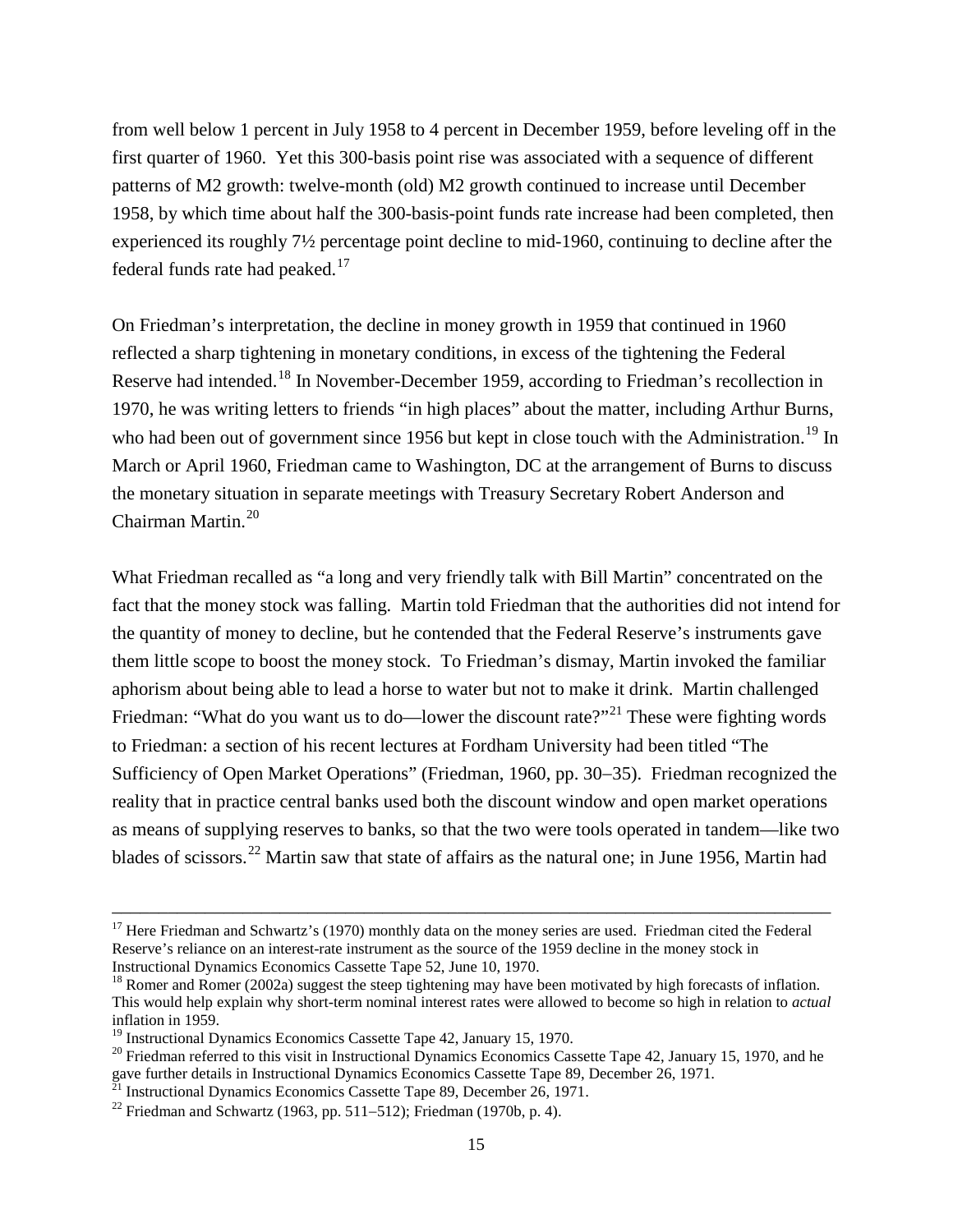testified that "discount policy is closely interwoven with open market policy."<sup>[23](#page-16-0)</sup> But Friedman wanted to institute arrangements under which discounting's status as a way of routinely supplying reserves was greatly scaled back.

Thus Martin's question provoked a sharp reaction from Friedman, which the latter remembered as, "Oh, no, Mr. Martin, why don't you raise the discount rate to 10 percent, and get it out of the way so that we can get rid of the disturbances that discounting brings into the system? What you should do is to go out and buy [securities] in the open market, if you just buy enough in the open market, you don't have to worry, the horses will drink."<sup>[24](#page-16-1)</sup> The value of 10 percent that Friedman cited in his reply was probably facetious, but he certainly did believe that, in a regime that had a discount-window function for the central bank, the discount rate should ordinarily be a penalty rate when judged against market rates (see, for example, Friedman, 1982, p. 117).

The Federal Open Market Committee at its April 1960 meeting discussed the money supply at length, and Martin expressed views at the meeting like those he had given to Friedman: agreeing that a higher money stock was desirable but expressing doubt that monetary policy tools could achieve this.<sup>[25](#page-16-2)</sup> The Committee nevertheless resolved to take action to stimulate the money stock; in particular, open market purchases, whose commencement Friedman and Schwartz (1963, p. 619) date to March 1960, proceeded over much of the rest of the year. Thus, while Friedman would cite the early 1960 period as one in which Federal Reserve actions intensified the decline in the money stock,  $^{26}$  $^{26}$  $^{26}$  Friedman and Schwartz (1963, p. 638) would take "the sharp reversal of monetary policy in March 1960" as an event that eventually arrested the decline in money. Indeed, while the St. Louis adjusted monetary base series (seasonally adjusted) declined in February and March 1960 and its twelve-month growth rate troughed in May 1960, a slow pickup occurred thereafter, while the federal funds rate underwent a major further decline. As indicated above, M2 growth also turned around during 1960.

The recession that Friedman had predicted did occur, and is dated by the NBER as taking place as being associated with an April 1960 peak and a January 1961 trough. Although described by Friedman and Schwartz (1963, p. 638) as "extremely brief and mild" and amounting, on modern real GDP data, to a decline in output of only about 1 percent, the recession was in Friedman's

<span id="page-16-1"></span>

<span id="page-16-0"></span><sup>&</sup>lt;sup>23</sup> Quoted in McKinley (1960, p. 99).<br><sup>24</sup> Instructional Dynamics Economics Cassette Tape 89, December 26, 1971. Friedman made a similar remark, to the effect that a super-penal discount rate would remove discounting as an important source of variations in the monetary base, in Friedman (1962, p. 29).<br><sup>25</sup> FOMC Minutes, April 12, 1960, p. 40.

<span id="page-16-2"></span>

<span id="page-16-3"></span><sup>&</sup>lt;sup>26</sup> March 3, 1964, testimony, in Committee on Banking and Currency, House of Representatives (1964, p. 1155).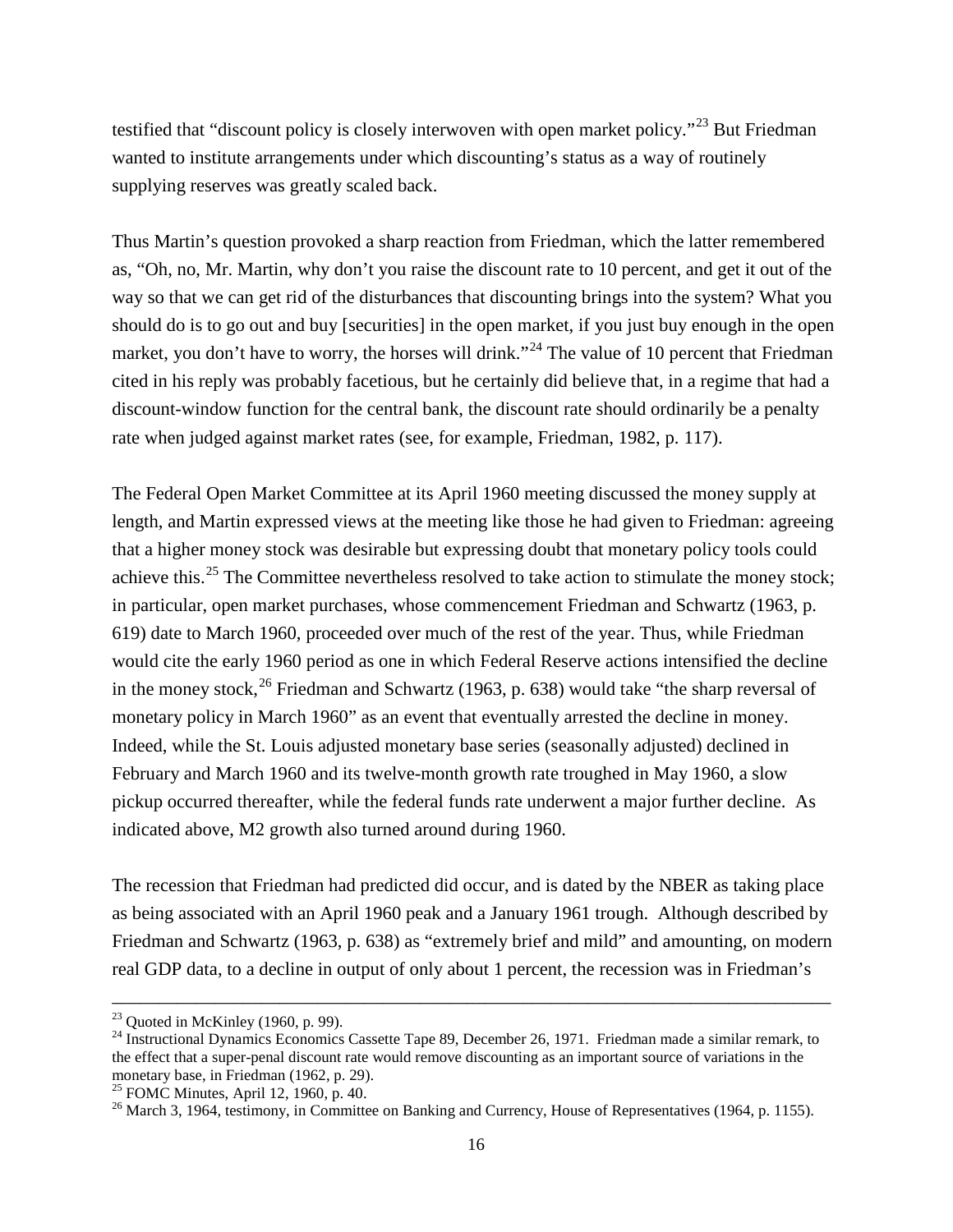evaluation an unnecessary one. The late 1950s recovery had been "choked to death early" because "money was tightened up unduly early," Friedman later judged.<sup>[27](#page-17-0)</sup> On this score Friedman's judgment is in line with recent retrospectives on late-1950s policy by Romer and Romer (2002a) and Rotemberg (2013). These authors suggest that the FOMC tightened in 1959 because Committee members perceived inflation expectations as having risen. The main wrinkle that Friedman's analysis adds to this judgment is the suggestion that policymakers were too willing to take movements in short-term interest rates as the metric for the direction in which monetary conditions were moving, even when that movement was not confirmed by money stock behavior; thus, what policymakers may have perceived as a gradual tightening (especially when viewed against inflation expectations) was not gradual in terms of monetary growth.

# **3.3 1961 to 1969**

In 1961, no doubt conscious that his warning of a secular major peacetime inflation had not materialized, Friedman (1961, p. 465) noted that the postwar period in the United States had not featured large-scale active countercyclical monetary measures. He added that he saw actual economic outcomes as confirming the desirability of that restrained approach. The Kennedy Administration's economic proposals signaled a break with this tradition, and Friedman's accounts of monetary policy in the 1960s have many similarities with those of Romer and Romer (2002b).

Just as the Kennedy Administration was entering office in January 1961 with its aim to get the economy moving again, Friedman's published output was itself poised to move into high gear in a way that would vastly raise his profile in the discourse of both policymakers and economists. There was little inkling of this in 1961. Notwithstanding his late 1950s Congressional testimony, his meeting with Chairman Martin in 1960, and the release the same year of *A Program for Monetary Stability*, Friedman had not been particularly successful in holding the attention of policymakers. When Senator William Proxmire in June 1961 asked Alfred Hayes, Federal Reserve Bank of New York and Vice Chair of the Federal Open Market Committee, if he was "familiar with Dr. Milton Friedman of the University of Chicago," Hayes replied, "In a very general way. I do not know him."[28](#page-17-1) And Friedman himself did not make a great amount of contemporaneous commentary on current U.S. monetary policy during the Kennedy years: he

<span id="page-17-0"></span><sup>&</sup>lt;sup>27</sup> Friedman (1962, p. 24). Likewise, in February 1, 1968, testimony (in Committee on Banking and Currency, U.S. Senate, 1968, p. 155), Friedman said that the expansion was "cut short in mid-passage" by the Federal Reserve's tightening. He again expressed this view in Instructional Dynamics Economics Cassette Tape 85, November 3, 1971.

<span id="page-17-1"></span> $^{28}$  June 2, 1961, testimony, in Joint Economic Committee (1961, p. 78).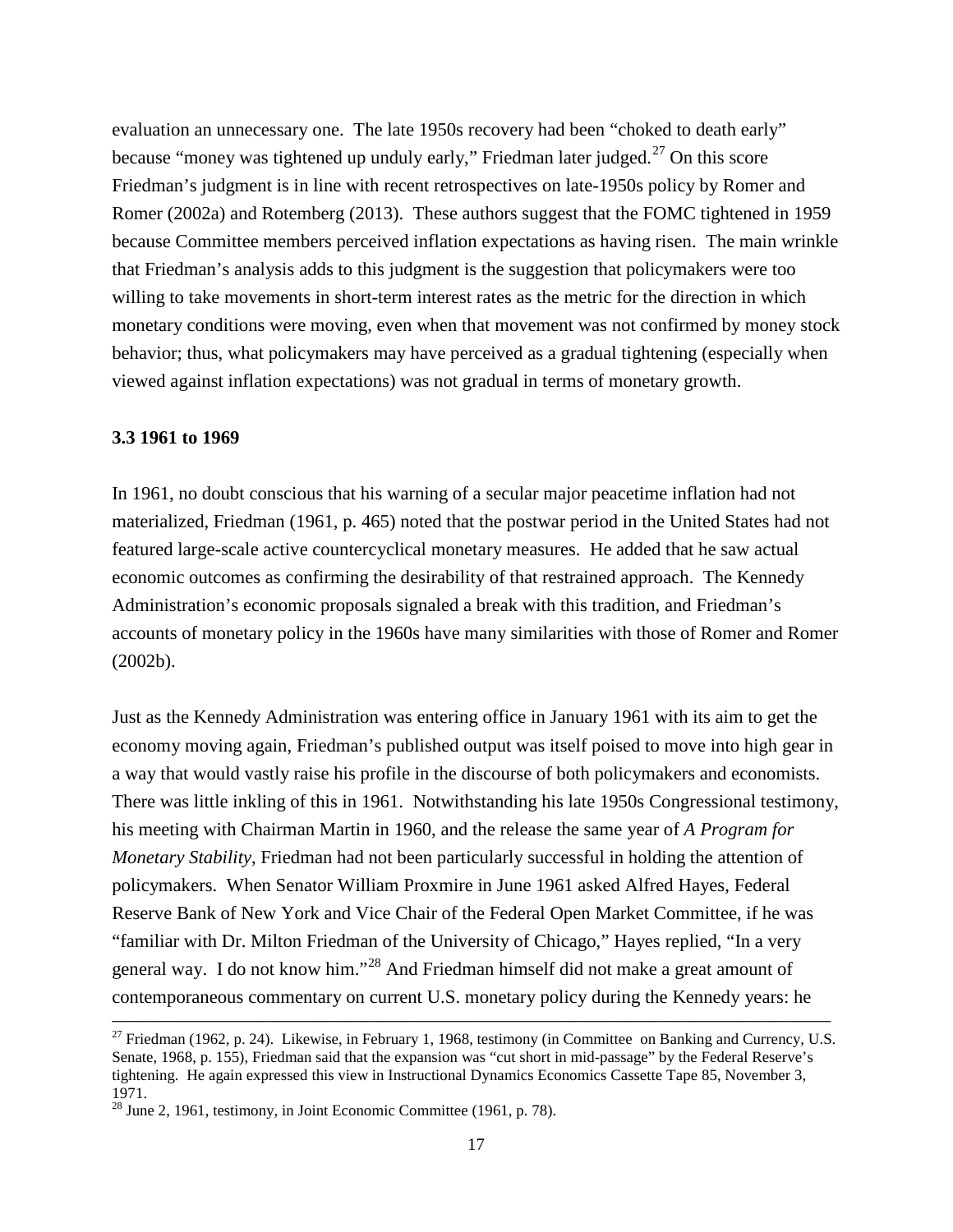was busy with the completion of the *Monetary History* with Schwartz (as well as Friedman and Meiselman, 1963), and he was out of the country for the 1962−1963 academic year.

Friedman's retrospective accounts contain considerable praise for monetary policy up to the mid-1960s. Friedman, in Friedman and Modigliani (1977, pp. 16, 20), identified the interval from 1963:Q3 to 1966:Q4 as one of the episodes of most stable monetary growth, using old M2, in the postwar period. This echoed praise Friedman had given in late 1965 when he noted that in the prior three years "monetary growth has been relatively stable by past standards," an "excellent" monetary policy performance.<sup>[29](#page-18-0)</sup>

But Friedman believed that the rate of monetary growth from 1963, while stable, was too high (March 3, 1964, testimony, in Committee on Banking and Currency, House of Representatives, 1964, p. 1139), and it was followed by still-higher rates in 1967−1968. There was thus some ambivalence in Friedman's evaluation of monetary policy up to the mid-1960s: that period witnessed a stretch of stable monetary growth but, as well as being too high, this steady monetary growth was part of a *regime* that was not conducive to stable monetary growth. Friedman may have had the first half of the 1960s in mind when in 1972 he conceded that there were scenarios in which discretionary policy "happened to produce roughly steady monetary growth" but warned that such cases did not provide "a firm basis for confidence in monetary stability" in the way that could be provided by a rule (*Newsweek*, February 7, 1972). Indeed, Friedman would later divide the Martin chairmanship of Federal Reserve into two separate regimes: 1954−1962 and 1962−1969.<sup>[30](#page-18-1)</sup> He ultimately judged (Friedman, 1992, p. viii) that by 1971 United States had had a decade of monetary mismanagement; the monetary stability that had occurred during part of that decade, while contributing to a "long-sustained expansion from 1961 to 1966" (Friedman, 1983, p. 7), had proved an ephemeral and accidental feature of the post-1961 regime, and the Kennedy and Johnson Administrations, said Friedman, "threw away" the noninflationary environment that had been obtained by the restrained policies and periods of high unemployment of the 1950s (Instructional Dynamics Economics Cassette Tape 64, January 6, 1971).

<span id="page-18-1"></span>

<span id="page-18-0"></span><sup>&</sup>lt;sup>29</sup> See Friedman (1968a, p. 147).<br><sup>30</sup> Instructional Dynamics Economics Cassette Tape 215, 1977/1978. Friedman made a similar comment—to Martin himself!—in 1980 in *Free to Choose*, Episode 9 (p. 6 of transcript). Romer and Romer (2002a, 2002b), using narrative evidence and evidence from interest-rate rules rather than Friedman's money growth criterion, also demarcate the Martin regime into a relatively enlightened and restrained 1950s regime and an overreactive and inflationary 1960s regime.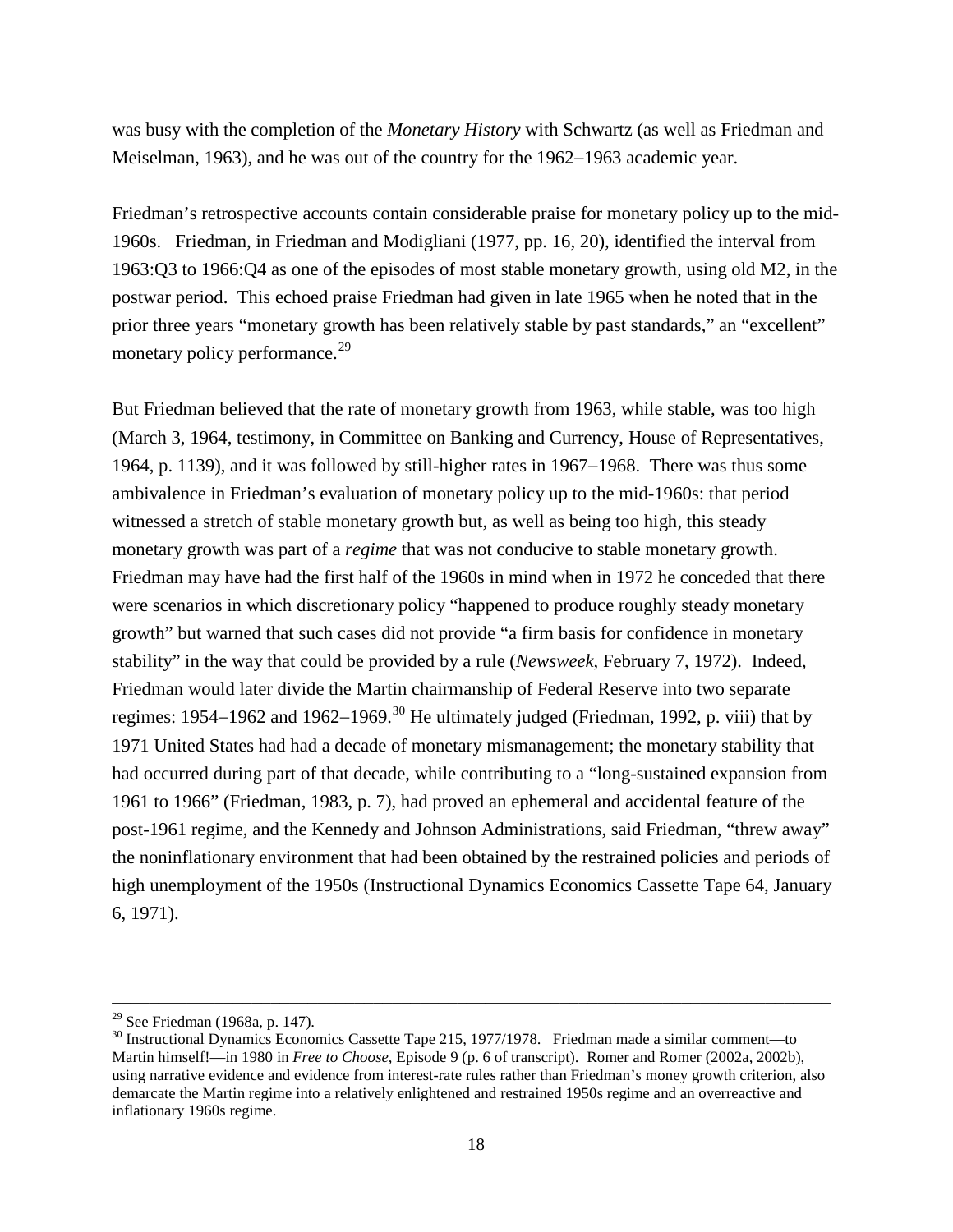In 1965, the Federal Reserve Board inaugurated a regular program of visits by a panel of academic consultants. Friedman's memorandum for the October 1965 meeting largely recapitulated the *Monetary History*, although he supplemented his review by laying out policy implications. He reiterated his concern that peacetime inflation, although not a danger suggested by the U.S. historical experience, might well be the main problem for the future. Friedman highlighted emerging signs that price stability was under threat: inflation had stopped falling and might be increasing, while there was "a real danger of accelerated price rise if the present rate of monetary expansion continues."<sup>[31](#page-19-0)</sup>

A much-publicized increase in the discount rate by the Federal Reserve Board in December 1965 seemed to take heed of the need to restrict monetary expansion. But monetarists—as they were just beginning to be called—argued that had not been a *bona fide* tightening of monetary policy, claiming that monetary aggregates did not slow or even sped up.<sup>[32](#page-19-1)</sup> For the June 15, 1966 meeting of the Federal Reserve Board's Academic Consultants, Friedman presented a memorandum (published in Friedman, 1968a, Chapter 5) that essentially made this claim, stating that "the rate of growth of the money stock has sharply accelerated since August, 1965." Friedman presented a table of annualized growth rates:

|                                                | <b>August, 1962</b> | <b>August, 1965</b> |
|------------------------------------------------|---------------------|---------------------|
|                                                | to August, $1965$   | to April, 1966      |
| M1 (currency plus demand deposits adjusted)    | 3.6                 | 7.6                 |
| M2 (M1 plus time deposits in commercial banks) | 7 9                 | 95                  |

Beneath the copy of Friedman's memorandum held in the Federal Reserve Board's records, however, is a handwritten line:

| M3 ([M2 plus] mutual savings banks and S&L shares) | 7.2 | 7.3 |
|----------------------------------------------------|-----|-----|
|----------------------------------------------------|-----|-----|

indicating that there was no sharp acceleration in the case of M3. The handwritten annotation is not by Friedman; rather, the initials "McC" written alongside it suggest that it was added by Chairman Martin himself.

<span id="page-19-1"></span><span id="page-19-0"></span><sup>&</sup>lt;sup>31</sup> Friedman (1968a, p. 55).<br><sup>32</sup> For example, Brunner (1969, p. 250) and Meltzer (2009a, p. 494).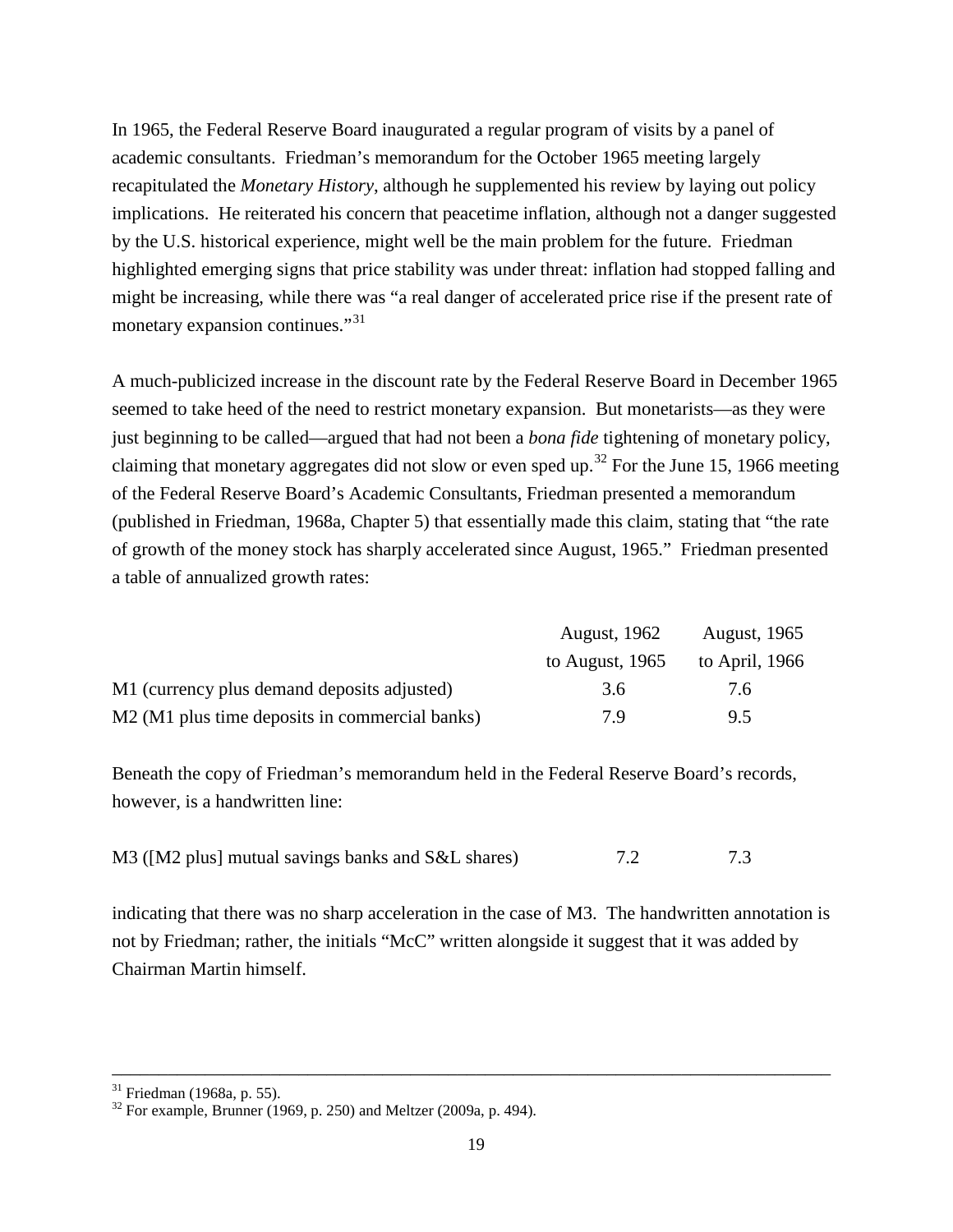Consideration of the behavior of the broader M3 definition importantly modifies the analysis of this period; M3, as defined above, became one of the official Federal Reserve money stock measures in the 1970s, and later still the official definition of M2 was redefined so that it essentially became what Martin in 1966 was calling M3 (Rasche, 1990, p. 159). Moreover, as noted in Section 2, Friedman used the new M2 definition in his later work. The modern M2 series corroborates Martin's suggestion that monetary growth did not accelerate materially in late 1965 and early 1966. The high monetary growth that Friedman perceived in 1966 (using old M2) was largely a flow back into commercial banks of funds held in thrift institutions, and this movement cancels within an aggregate (such as modern M2) that includes thrift accounts.

From April 1966 to the end of the year, the evidence of monetary policy tightening started appearing uniformly across monetary aggregates; the "credit crunch" of 1966 is also evident in other financial indicators and is widely recognized as a period of monetary tightness (Romer and Romer, 1993, pp. 76−78). The Federal Reserve would shift to ease in 1967, and that easing marked a dividing point for Friedman. He would classify 1967 as the beginning of an extended departure from price stability, one in which monetary policy fitted the pattern he had laid out in 1954: an inflation roller-coaster around a rising trend, with the occasional deviations below that trend reflecting shifts to monetary restraint that were abandoned once recessions developed (M. Friedman, 1980, p. 82; Friedman, 1984, p. 26).

The FOMC did not, however, appreciate the scale of its easing during 1967. By explicitly associating high nominal interest rates with tight policy, Committee members and other Federal Reserve officials neglected the distinction between real and nominal interest rates. Friedman, in contrast, was pressing this distinction on policymakers. Chairman Martin could not ignore the criticism, not least because Friedman had attracted the interest of Martin's Congressional interlocutors. Friedman's revival of the Fisher effect was referred to when Martin appeared at a February 14, 1968, hearing of the Joint Economic Committee (1968, p. 1980):

Senator SYMINGTON. A famous economist has developed the theory that easy money creates higher interest rates. If you have not examined that concept, would you have someone on your staff do so? It is an interesting theory. I discussed it with the economist in question only last week. Would you have somebody look into it?

Mr. MARTIN. I will be very glad to.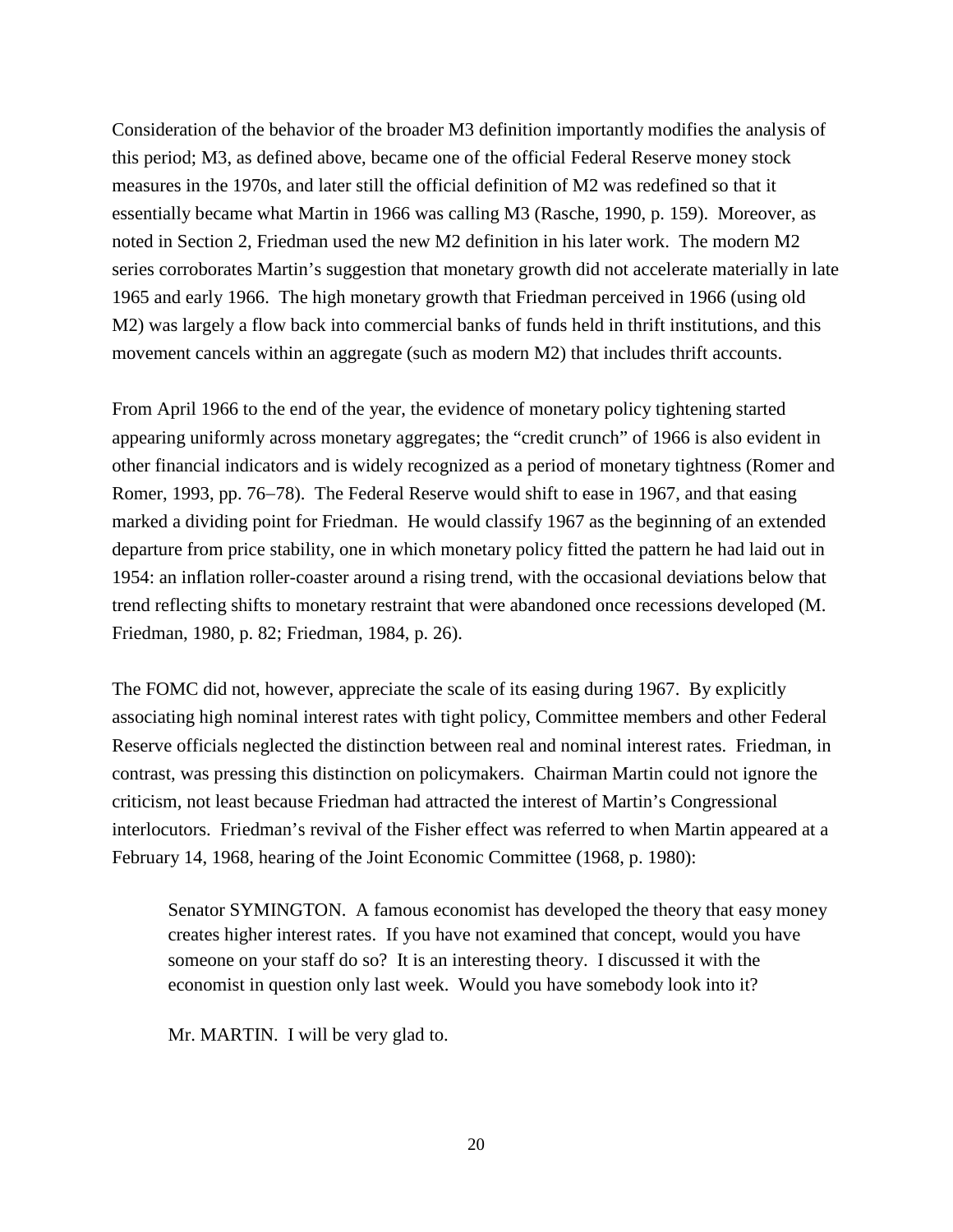The "famous economist" was, of course, Friedman. As it happened, the issue of whether high nominal interest rates necessarily connoted tight monetary policy was one on which Martin was probably more open to persuasion than his fellow policymakers; while acknowledgment of the nominal rate/real rate distinction had faded from FOMC discussions during the 1960s, Martin had recognized the importance of the distinction in the 1950s (Nelson, 2012, pp. 248−249). In 1969, Martin would reaffirm the importance of the Fisher distinction, observing in testimony,

I do not mean to argue that the interest rate developments in recent years had no relation to monetary policy. We know that, in the short run, expansive monetary policies tend to reduce interest rates and restrictive monetary policy to raise them. But in the long run, in a full employment economy, expansive monetary policies foster greater inflation and encourage borrowers to make even greater demands on the credit markets. Over the long run, therefore, expansive monetary policies may not lower interest rates; in fact, they may raise them appreciably. This is the clear lesson of history that has been reconfirmed by the experience of the past several years. (March 25, 1969, testimony, in Committee on Banking and Currency, U.S. Senate, 1969, pp. 9−10.)

Martin's statement amounted to a capitulation to the monetarist position that monetary policy since 1967 had been loose, not tight, and that nominal interest rates, taken in isolation, were a misleading indicator of monetary policy. Friedman's prediction that this message was "bound to sink in" with policymakers eventually (*Wall Street Journal*, November 17, 1967) had been borne out by Martin's reassessment. Understandably, therefore, the Martin quotation became something of a celebrated passage for monetarists (see, for example, Meltzer, 1969, p. 29, and Meltzer, 2009a, p. 565). The congruence between Friedman and policymakers on this issue meant that they were in accord in late 1968 and early 1969 on the need for a tightening of aggregate demand to remove inflation, which had risen further after a temporary respite during the 1967 economic slowdown.

In early 1969, Friedman called for Martin to step down. Although Martin was scheduled, in any event, to leave office at the end of January 1970, Friedman told *Time* magazine (January 10, 1969), "It would be a very good thing if he went early." Friedman had put himself in an awkward position with these remarks, as he was due to attend the Federal Reserve Board's Academic Consultants meeting on January 23 and he would see Martin there.<sup>[33](#page-21-0)</sup> The two got on well at the meeting, however, and Friedman wrote to Martin in a letter dated January 29, offering to set up a task force, composed of personnel from the University of Chicago's Money and

<span id="page-21-0"></span><sup>–––––––––––––––––––––––––––––––––––––––––––––––––––––––––––––––––––––––––––––</sup> <sup>33</sup> Friedman attended the January 23, 1969, Consultants' meeting as discussant of a paper by James Duesenberry.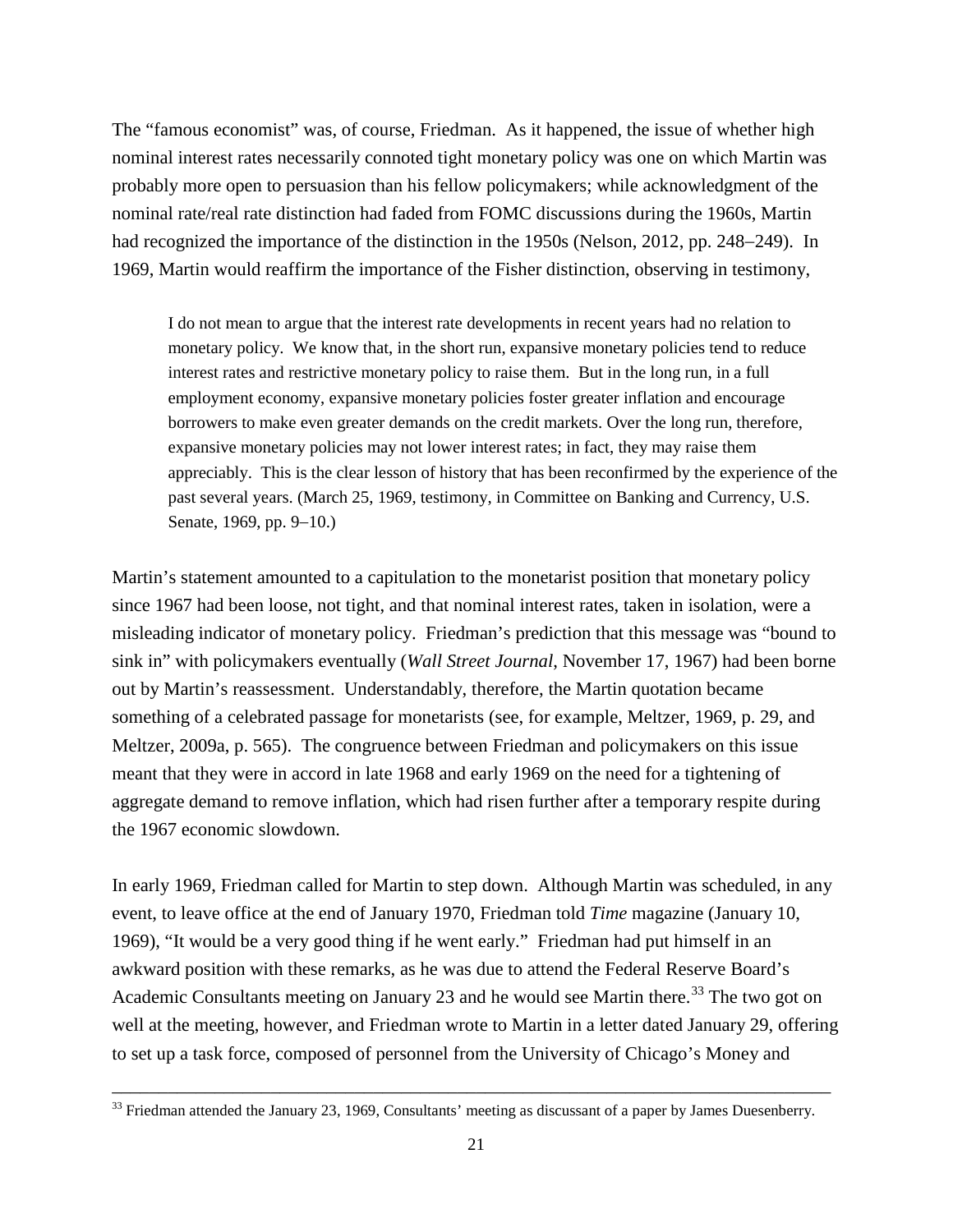Banking Workshop, Federal Reserve Board, and the Federal Reserve Bank of New York, to investigate operating procedures, specifically those that would control total reserves, that might improve control of monetary aggregates. In his reply, Martin poured cold water on the suggestion. Friedman would take consolation in the letter's acknowledgement that it was "quite true" that more precise control of monetary aggregates was feasible. Martin, however, went on to express doubt that enhanced control of monetary growth was actually desirable.<sup>[34](#page-22-0)</sup> Moreover, discussions of the FOMC later in 1969 suggest that Martin was not very familiar with Friedman's case for a monetary growth rule. At the July meeting, Martin characterized Friedman's emphasis on the money stock as arising from the belief that money was an effective fine-tuning lever.<sup>[35](#page-22-1)</sup> In contrast, Friedman (1960, 1968b) had stressed uncertainty about the structure of the economy and urged a rule for money that eschewed fine-tuning.

Martin and Friedman would again cross paths ten years after Martin left office, when Martin was a guest panelist in an episode of Friedman's television program *Free to Choose*. Martin recalled that Friedman "came down and gave us advice from time to time." "You've never taken it," Friedman replied. Martin shot back, "And I'm rather glad we didn't take it all the time."<sup>[36](#page-22-2)</sup>

## **3.4 International economic policy**

Milton Friedman was, of course, a fervent critic of fixed-exchange-rate arrangements and of their potential to interfere with achievement of domestic economic-stabilization goals (Friedman, 1953). But it happens that two of the most familiar points that appear in Friedman's case for floating exchange rates—that floating rates are necessary for monetary policy autonomy, and that avoiding intervention in the foreign exchange market would deliver balance of payments equilibrium—were not arguments Friedman applied very much to the United States in the 1950s and 1960s. He believed that in practice the United States, going back to the 1920s, had been able, by sterilizing international payments flows, to set its money stock largely independently of its international obligations (Friedman, 1960, pp. 78−83; Friedman and Schwartz, 1963, p. 396). Notwithstanding its central role in the Bretton Woods arrangements, the United States, as Friedman saw it, had been able to choose its own monetary policy course. This was partly because of the United States' dominant position (with so much of the burden of adjustment borne

<span id="page-22-0"></span><sup>&</sup>lt;sup>34</sup> Letter from William McChesney Martin to Friedman of April 7, 1969, quoted in Friedman (1982, p. 106). Friedman also discussed this 1969 correspondence with Martin in Instructional Dynamics Economics Cassette Tape 179, October 1975, and in his *Newsweek* column of July 14, 1980.

<span id="page-22-2"></span><span id="page-22-1"></span><sup>&</sup>lt;sup>36</sup> Free to Choose, television series, U.S. version, Episode 9, p. 6 of online transcript.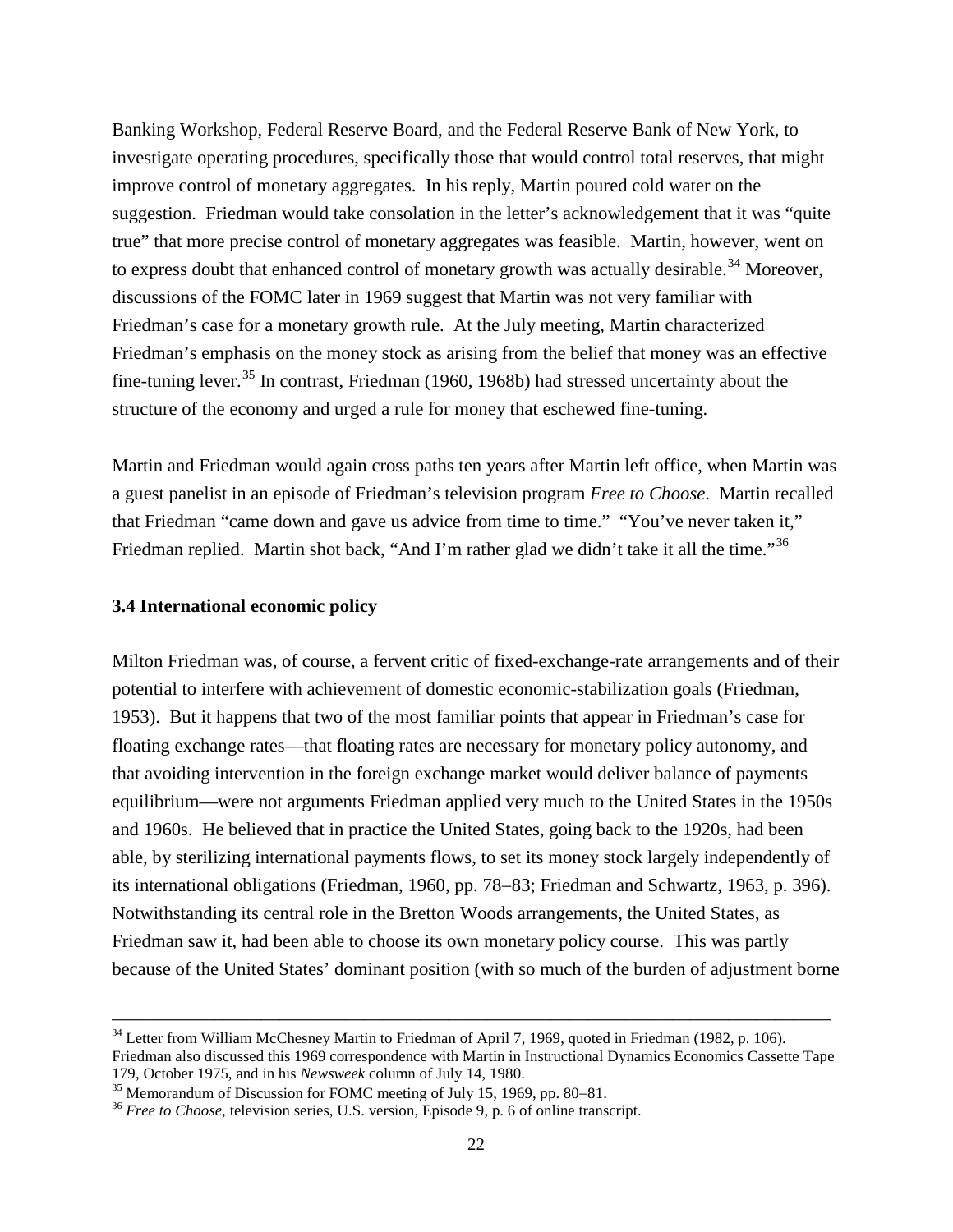by other countries) but partly also because of a number of nonmonetary devices (including restrictions by U.S. residents on gold holding and various barriers to movement of capital and goods) that disconnected U.S. monetary policy from the country's international monetary obligations.

Moreover, Friedman did not see achievement of balance of payments equilibrium, in the sense of the capital and current account imbalances summing to zero, as achievable on a sustained basis for the United States. He believed that other countries would always want to fix their exchange rates with the U.S. dollar, as a means of acquiring dollar assets, and reflecting the United States' role, even if Bretton Woods faded away, as a reserve currency (*New York Times*, May 21, 1969; Friedman, 1971).<sup>[37](#page-23-0)</sup> He regarded attempts by the United States to improve its balance of payments as futile and he spoke out strongly when, in the early 1960s, he believed that monetary policy had been made tighter than otherwise in response to balance of payments considerations (November 14, 1963, testimony, in Joint Economic Committee, 1963). That period was, in Friedman's estimation, a rare occasion on which the U.S. authorities let external considerations influence monetary policy.<sup>[38](#page-23-1)</sup> The linking of monetary policy decisions to the balance of payments proved ephemeral, for in the late 1960s the authorities turned to enhanced foreign exchange controls as the means of improving the balance of payments.

Thus, while Friedman was opposed to the Bretton Woods system, he regarded the United States as having monetary autonomy under Bretton Woods and he did not see domestic monetary policy developments under Martin as reflecting the United States' need to conform with the prevailing exchange-rate system.

## **4. Arthur Burns**

Although Arthur Burns served two four-year terms as Federal Reserve Chairman, a more useful division, for the purposes of an analysis of Friedman's interactions with Burns, is between the years from 1970 to 1972—the period in which the intended policy of gradual aggregate demand restriction was dismantled—and from 1973 to 1978—the period in which inflation reached rates far worse than those observed in the 1960s. Accordingly, the discussion in this section uses this division of Burns' tenure as Chairman.

<span id="page-23-0"></span><sup>–––––––––––––––––––––––––––––––––––––––––––––––––––––––––––––––––––––––––––––</sup>  $37$  Friedman did not anticipate the modern era in which the United States would have sizable current account deficits. Those deficits enabled other countries to acquire U.S.-denominated assets even while floating against the dollar.<br><sup>38</sup> For an interpretation that instead sees U.S. monetary policy in the 1960s as substantially shaped by Br

<span id="page-23-1"></span>Woods obligations, see Bordo and Eichengreen (2013).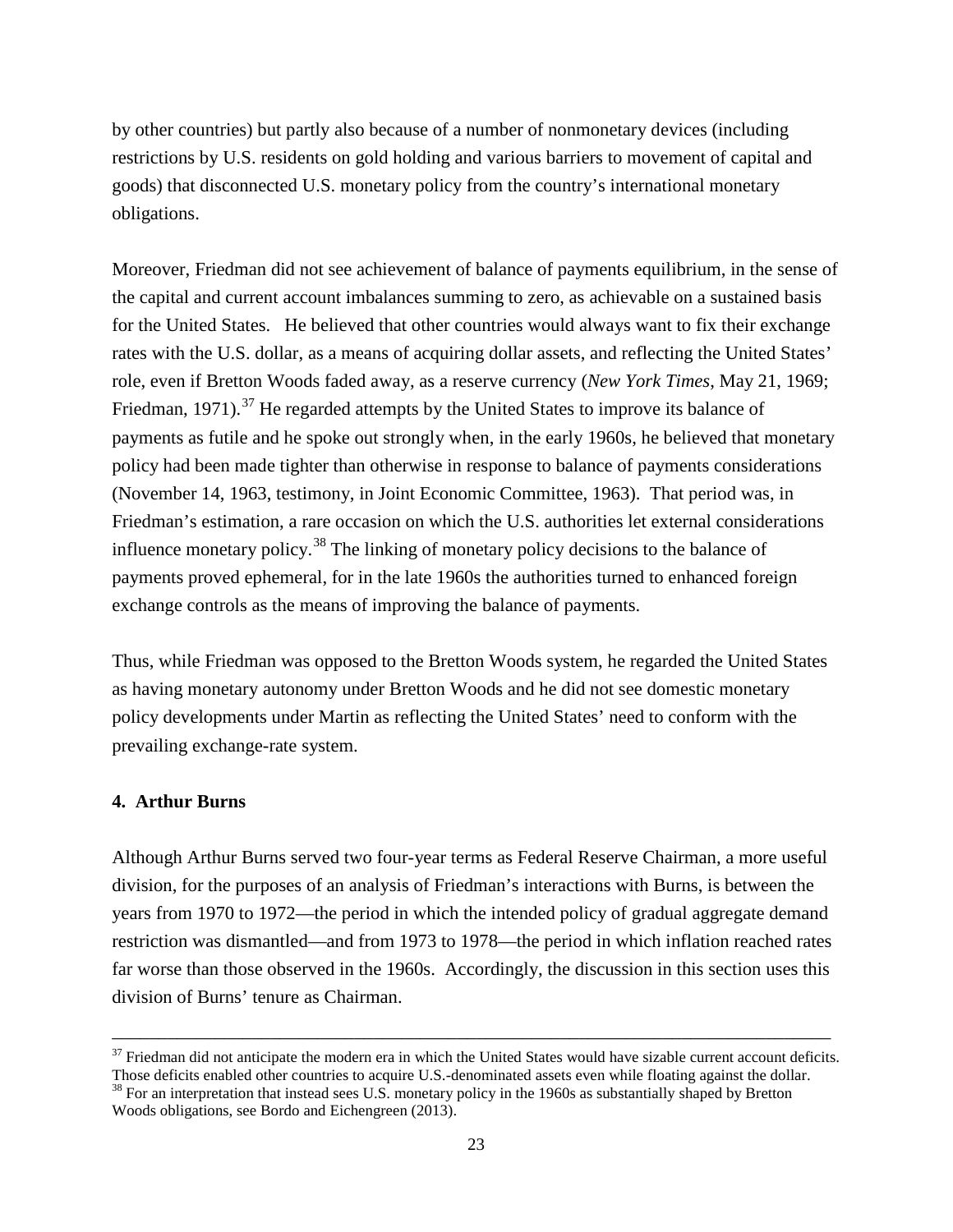# **4.1 1970 to 1972**

Arthur Burns was involved in economic policy in the year before he took office as Federal Reserve Chairman, as he served in the White House as a Counselor to President Richard Nixon. In that capacity, he was one of the designers and articulators of the Administration's policy to cool down the economy gradually to achieve a disinflation. Although both Nixon and Burns would turn away after 1970 from this policy, the core criticisms Friedman made of each policymaker differed. In the case of Nixon, a politician, Friedman attributed the institution of the New Economic Policy (which included wage and price controls) in August 1971 to lack of patience: Nixon had succumbed to what Friedman called a "false sense of urgency" (*Sarasota Journal*, January 5, 1972) in yielding to political pressure to speed up the economy and to the fashionable view that wage-price controls offered a solution to inflation. The shift in Burns' position, however, was one that Friedman was inclined to explain in terms of a change in Burns' analytical framework—from a framework that emphasized monetary control of inflation to one that pointed in the direction of wage-price controls.

This change in Burns' position came as a surprise to Friedman and formed the basis for a rift between himself and his former teacher. It is doubtful whether Burns' views ever lined up with Friedman's quite as much as Friedman thought they did. That said, in the post-1963 period Burns *does* appear to have accepted some of the major and most controversial messages of the *Monetary History*. Indeed, Burns may have been the first Federal Reserve Chairman to accept publicly the Friedman-Schwartz critique of the Great Contraction period, when in 1975 he referred to the "tragic mistake that it [the Federal Reserve] made in shrinking the money supply during the years 1929 to 1933."  $39$ 

In addition, on many economic issues Burns and Friedman still seemed to be largely in sync at the start of 1970. Burns had marked himself out during the 1940s as a critic of Keynesian economics; in that respect he led the way for Friedman, albeit more by setting a tone rather than by offering criticisms of the kind Friedman later articulated.<sup>[40](#page-24-1)</sup> There were some differences between the perspectives of Burns and Friedman that had already emerged by 1970. On fiscal policy, Burns (1968, p. 8) favored, and Friedman opposed, the 1968 tax increase, a difference that reflected disagreement about the scope of fiscal policy to influence aggregate demand and

<span id="page-24-0"></span> $^{39}$  From Burns' March 13, 1975, testimony, in Committee on the Budget, U.S. Senate (1975, p. 830).

<span id="page-24-1"></span> $30$  Friedman makes this point in Taylor (2001, p. 107). Rotemberg (2013) also emphasizes the similarities between Burns' views and Friedman's views as of 1970, while Romer and Romer (2004, p. 154) note Burns' opposition during the 1960s to incomes policy, discussed presently.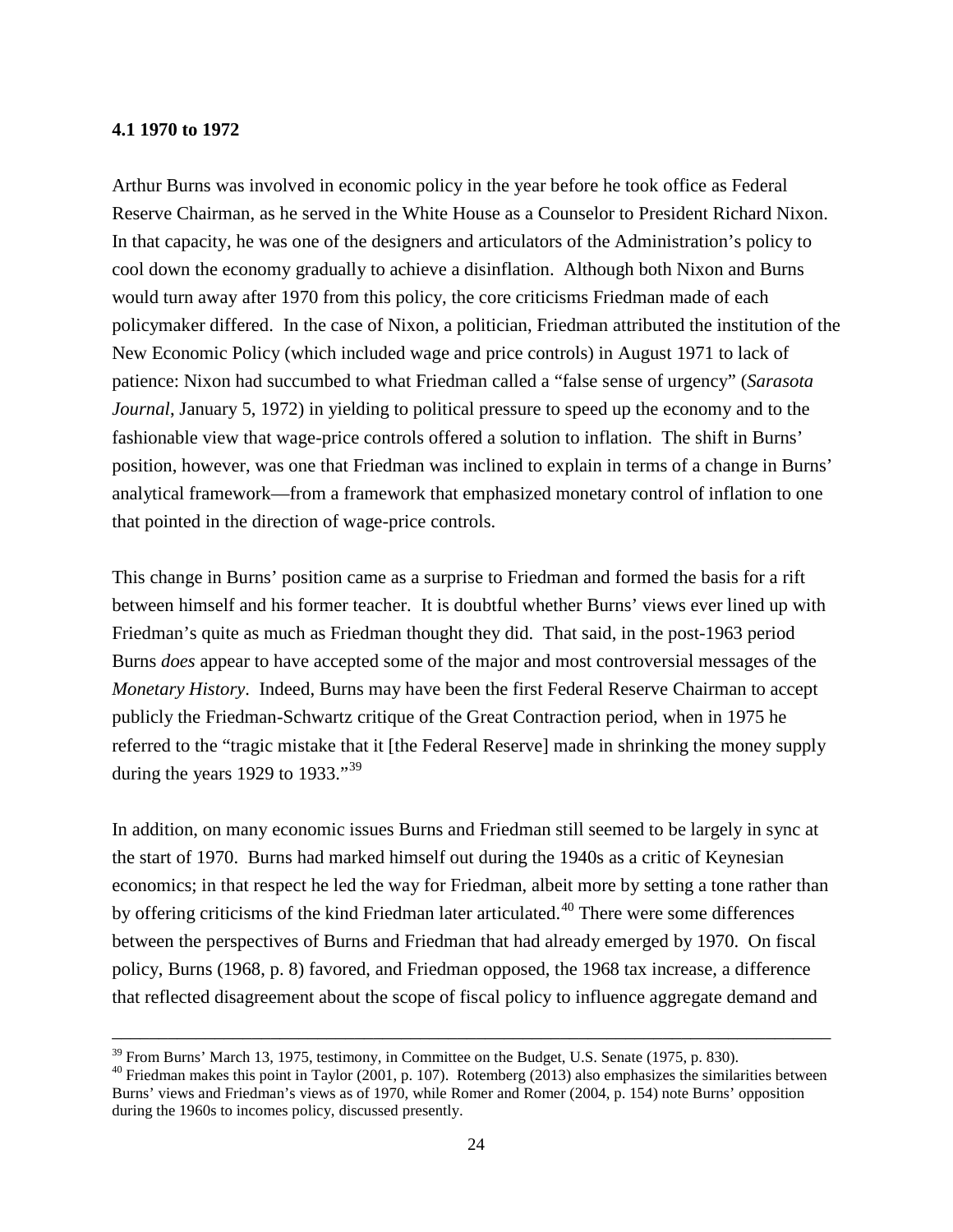about what position a "fiscal conservative" should take on tax increases. On monetary policy, as discussed in Hetzel (1998), Friedman was critical of the narrow, "Keynesian" view of monetary policy transmission outlined in Burns (1957). Thus there were undoubtedly differences of opinion between Burns and Friedman about the transmission of monetary policy, and about the strength of nonmonetary influences on the business cycle. But these differences did not put Friedman and Burns on opposite sides for many of the major policy debates in the 1960s and they did not provide the fundamental reason for their schism in the  $1970s$ .<sup>[41](#page-25-0)</sup>

Indeed, Burns' interventions in public policy debates during the 1960s provided critiques of the Kennedy and Johnson Administrations that Friedman had reason to applaud, including Burns' analysis of the expansionary strategy of the early 1960s and Burns' opposition to guideposts. In August 1966, Burns had said of guidelines, "These require private groups to act counter to their economic interests, create illusions and lead to a postponement of corrective policies." (*Cleveland Press*, August 2, 1966.) He elaborated on these points in what Friedman called "extraordinarily effective and perceptive writings" (Instructional Dynamics Economics Cassette Tape 86, November 20, 1971) that included the published version of a public debate with Paul Samuelson (Burns and Samuelson, 1967). One particular speech, in June 1968, shows Burns' analysis of inflation to be closely aligned to Friedman's (although the speech did not mention Friedman). In that talk, Burns (1968, p. 7) observed, as Friedman so often did, "Whenever a nation experiences inflation, there is a tendency for the government in power to blame greedy businessmen or irresponsible labor leaders." Like Friedman, Burns criticized such explanations, and he pointed instead to aggregate demand policy since at least 1964 as the reason for inflationary pressure. Burns' critique covered fiscal policy and also the "recent record of monetary policy," with particular reference to the increasingly expansionary policy of the preceding few years, culminating in money growth in 1967 that was "faster than in any year since the end of World War II." (Burns, 1968, pp. 7–8.)<sup>[42](#page-25-1)</sup>

In July 1969, serving as President Nixon's counsel, Burns had said, "There is no support for direct control of wages of prices within the executive establishment—none whatever." (*U.S. News and World Report*, July 14, 1969, quoted in Sobel, 1974, p. 18). When asked in a television interview three months later whether there was much advocacy of wage/price guidelines, Burns replied, "Some businessmen and some journalists are, some professors are, but this is still a small minority, I believe." As for the Administration, "we're moving definitely the

<span id="page-25-0"></span> $41$  A single-interest-rate view of monetary transmission, which Friedman saw as a flaw of Burns' (1957) analysis, still allows for aggregate demand and inflation to be controllable by monetary policy.

<span id="page-25-1"></span> $42$  A similar observation appears in another Burns speech of this period (Burns, 1968b, p. 291).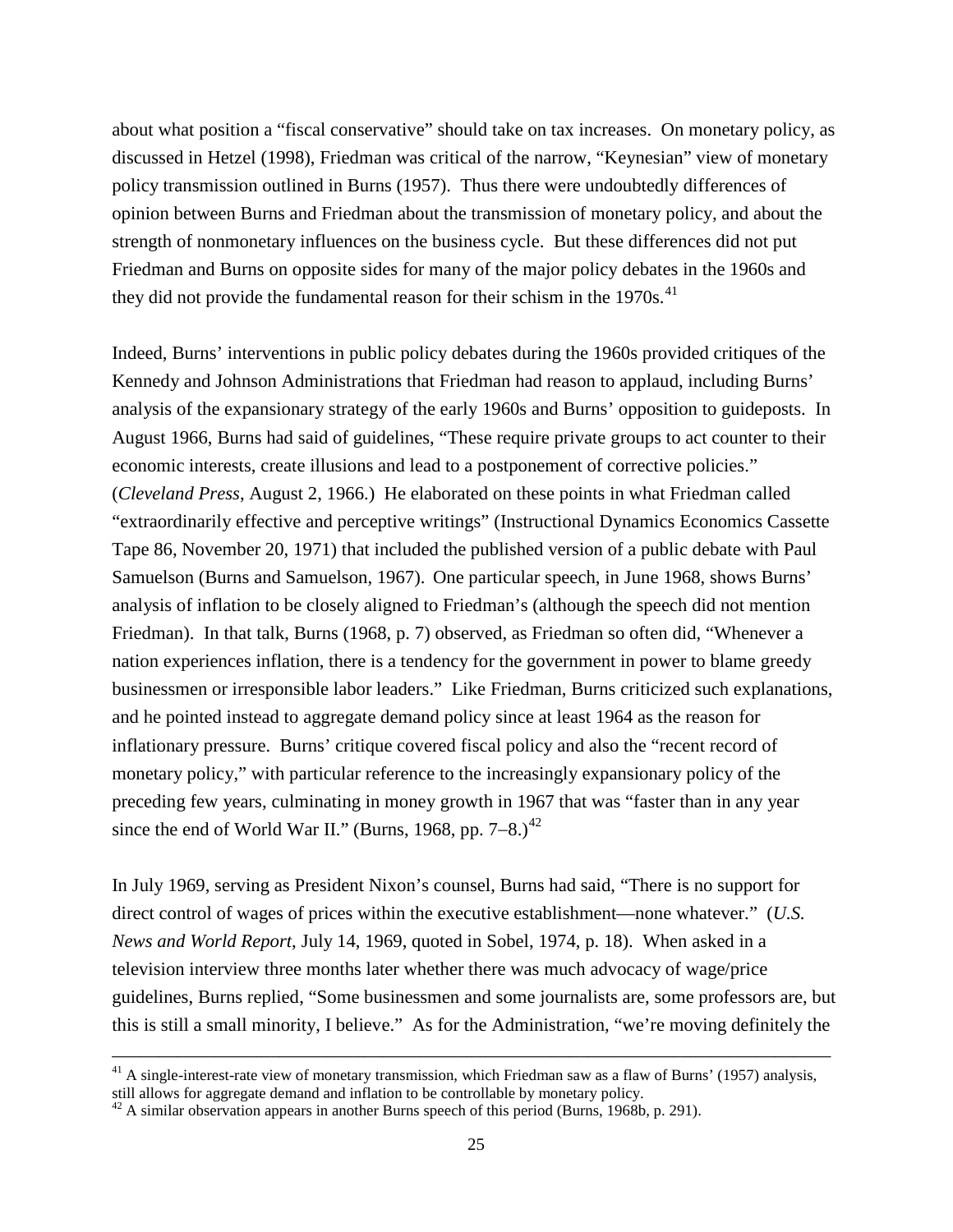other way."[43](#page-26-0) Likewise in his confirmation hearings of December 18, 1969, Burns stated that the "world has had a great deal of experience with wage and price controls" and that the experience had been unfavorable, leading to grey and black markets rather than genuine control of inflation. (In Committee on Banking and Currency, U.S. Senate, 1970a, p. 11.)

Furthermore, Burns' positions about the structural behavior of price setting seemed to be in line with Friedman's. As between cost-push and demand-based perspectives on inflation, Burns seemed clearly to be a subscriber to the latter, as evidenced by his remarks on guideposts and controls and his 1968 speech quoted above. And among different views of the inflation/unemployment link, Burns seemed to have settled in favor of the Friedman-Phelps version, in which the Phillips curve was nonvertical in the short run but vertical in the long run. Burns had chaired the American Economic Association session in which Friedman (1968b) gave his Presidential address and his main outline of the natural rate hypothesis, in December 1967. In 1968, Burns indicated recognition of the natural rate hypothesis by criticizing "some influential New Economists" for being "willing to risk substantial increases in the price level in the interest of gaining a small short-term reduction of the unemployment rate."<sup>[44](#page-26-1)</sup> Burns' actions in government over 1969 likewise indicated an acceptance of the hypothesis. The Nixon Administration absorbed Friedman's address into its analysis of inflation and its gradualist approach to disinflation. Burns himself seemed to have adopted Friedman's analysis—in which the Phillips curve was nonvertical in the short run but vertical in the long run. In his confirmation hearings, Burns stated, "I think the Phillips curve is a generalization, a very rough generalization, for short-run movements, and I think even for the short run the Phillips curve can be changed." (December 18, 1969, testimony, in Committee on Banking and Currency, U.S. Senate, 1970a, p. 24.)

Little wonder that Friedman came out of the 1960s believing that Burns subscribed to much of monetarist theory (Instructional Dynamics Economics Cassette Tape 36 October 1969; Friedman, 1970c p. 24). It is therefore not surprising that Friedman wrote in glowing terms about the nomination of Burns for the position of Federal Reserve Chairman in late 1969 and Burns' accession to that post on January 31, 1970. In a *Newsweek* column published in the week of Burns' swearing-in, Friedman stated, "My close friend and former teacher Arthur Burns is not

<span id="page-26-1"></span>

<span id="page-26-0"></span><sup>&</sup>lt;sup>43</sup> WNET, October 22 1969; pp. 4–5 and p. 5 of transcript.<br><sup>44</sup> Burns (1968, p. 8). This was a somewhat muddled characterization of the New Economists' (Keynesians') position, not least because it took for granted that *they* recognized that the decline in unemployment would be "short-term," whereas Keynesians' negative reactions in the late 1960s and very early 1970s to the natural rate hypothesis indicated that they believed in a long-lasting nonvertical Phillips curve.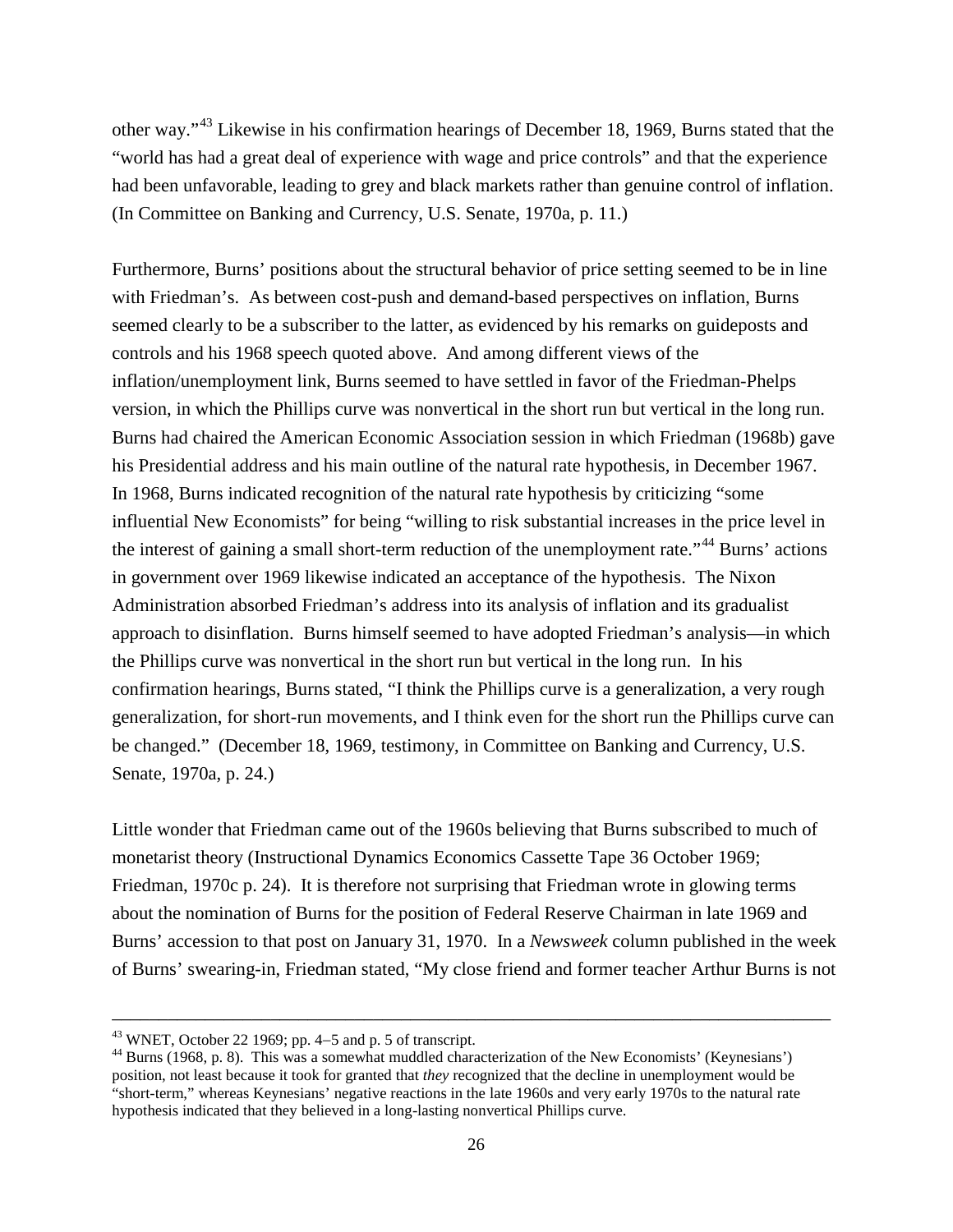just another Chairman. He is the right man in the right place at the right time." (*Newsweek*, February 2, 1970). He added that Burns was the first Chairman ever to have "the right qualifications for that post." Friedman elaborated on this thesis in a talk at Florida Presbyterian College on February 21. Burns, said Friedman, "is the first Chairman of the Board whose background is not in individual banking and individual business. (And I don't intend to be making any nasty comments about anyone—I am talking about background and qualification.) The Chairmen since the beginning have all been admirable people, able people who were trying to do their best—I am not questioning their motives or their intent—but they have all had a background in an individual business or the individual bank. Arthur Burns has a background in the economy as a whole. He is one of the world's authorities on business cycles, was Chairman of the Council of Economic Advisers under Eisenhower, and a very great expert on general economic matters." (Friedman, 1970c, pp. 23−24.)

In the very short term, Friedman's confidence that Burns would shift the Federal Reserve in a direction that Friedman favored was proved correct. In his confirmation hearings, Burns had had quoted to him Friedman's prediction that recession was very likely; Burns' reaction was, "I would not say that. There is, however, a danger of recession." (In Committee on Banking and Currency, U.S. Senate, 1970a, p. 8.) Friedman expressed the hope that upon becoming Chairman Burns would deliver money growth "high enough to encourage recovery… but low enough to avoid renewed inflation" (*Newsweek*, February 2, 1970). Monetary policy developments initially did not disappoint Friedman; the Federal Reserve moved in early 1970 to an easier posture and to an apparently greater emphasis on monetary aggregates. The conviviality between Friedman and the new Federal Reserve leadership was underscored by a lighthearted speech Burns gave at the NBER on February 27, 1970, to commemorate the Bureau's fiftieth anniversary. Noting a recent newspaper item, Burns (1970, p. 29) observed, "There is one sentence in the *Wall Street Journal* that suggests that the newest member of the Federal Reserve Board [i.e., Burns] stresses the importance to the economy of such monetary aggregates as bank reserves and the money supply. Now, to the extent that such an emphasis exists, then it can surely be traced, at least in some degree, to the basic writings of Milton Friedman—whom I don't see here tonight—and Anna Schwartz—who is here with us tonight."

Yet, in the longer term, the connection between Burns' actions and Friedman's recommendations would evaporate. Friedman recognized that Burns would not adopt his 3 to 5 percent M2 growth rule but said that Burns "unquestionably" would adhere "closer to a rule than that which the Fed has in fact followed." (Instructional Dynamics Economics Cassette Tape 36, October 1969.) The Federal Reserve under Burns permitted very rapid monetary growth: so rapid, in fact, that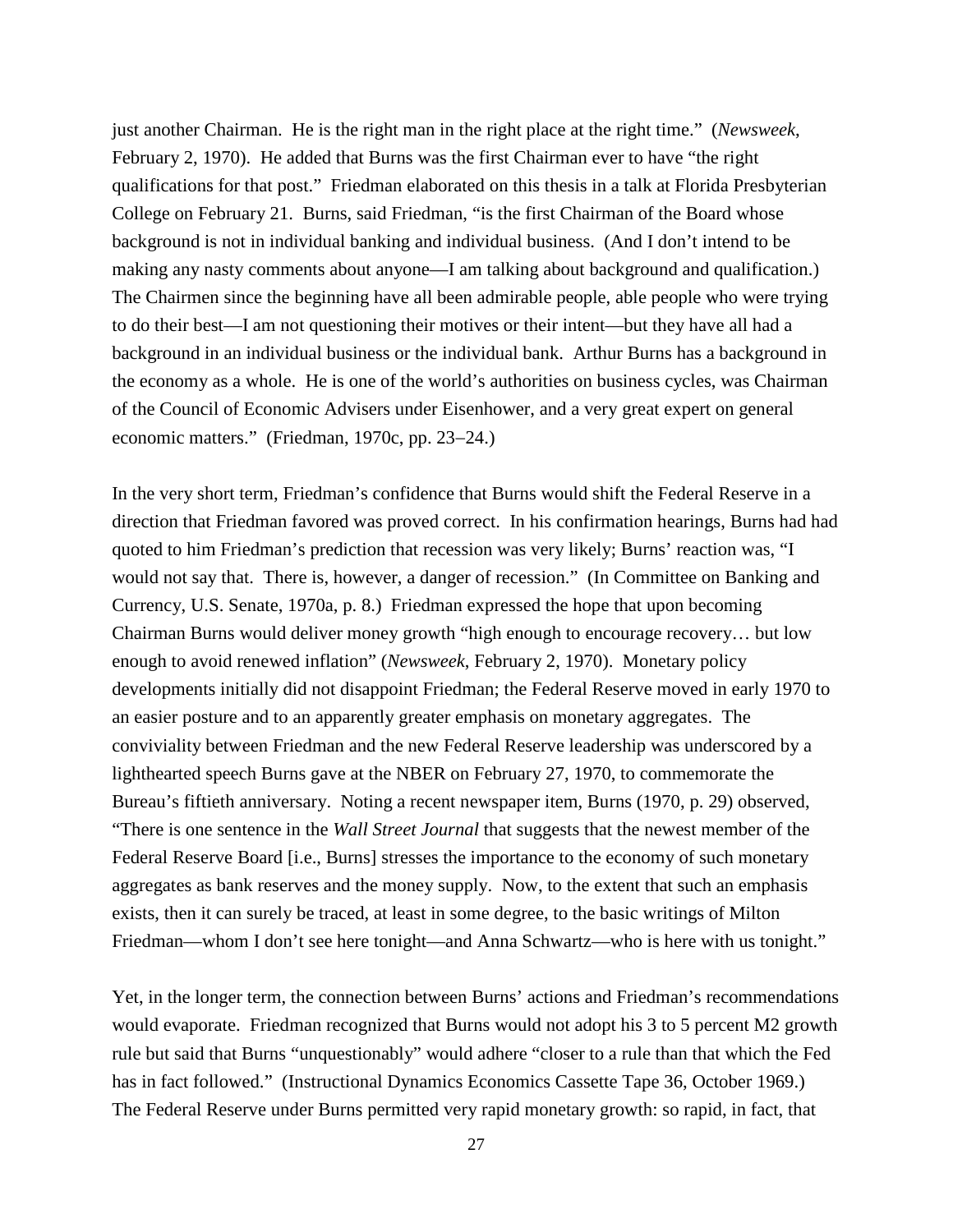double-digit inflation emerged during the decade—twice. Why did Burns end up following a policy so different from what Friedman wanted?

Much of the explanation is found in the sharp change that Burns' theory of inflation underwent after he became Chairman.<sup>[45](#page-28-0)</sup> This change proceeded in two stages (Nelson, 2005). In the first stage, starting with a speech in May 1970, Burns called for wage/price guidelines as a way of speeding up the response of inflation to demand restraint. Notably, at this stage Burns was continuing to see inflation as susceptible to control via aggregate demand policies; indeed, the same month that saw Burns advocate guidelines was also one in which Burns made a statement about the inflation/monetary growth link that Friedman continued to applaud three years later (*Newsweek*, August 27, 1973). The appeal to guidelines, however, did constitute a break from the demand-restraint/market-forces combination which Friedman and the Nixon Administration had advocated for dealing with inflation.

The disagreement led Friedman in May 1970 to send Burns a lengthy handwritten letter critical of Burns' statements on incomes policy. The *Philadelphia Inquirer* (May 29, 1970) reported that Burns was shaken by the letter, and it suggested that relations between Burns and Friedman had deteriorated. The text of the letter (actually, letters, as Friedman wrote multiple times), available in both Friedman's and Burns' archives, <sup>[46](#page-28-1)</sup> confirms Anna Schwartz's characterization that "Milton wrote Arthur a scathing letter saying he never would have believed that Arthur would do something that was so contrary to what he believed were Arthur's principles."<sup>[47](#page-28-2)</sup>

Burns went truly off the reservation, as far as Friedman was concerned, with the further development of his views on inflation in the months after May 1970. The position that Burns took in May 1970 looks moderate compared with the pure cost-push views he would embrace

<span id="page-28-0"></span><sup>–––––––––––––––––––––––––––––––––––––––––––––––––––––––––––––––––––––––––––––</sup> <sup>45</sup> In addition to the discussion that follows, see Poole (1979), Hetzel (1998), Romer and Romer (2002b, 2004), and Nelson (2005).

<span id="page-28-1"></span><sup>&</sup>lt;sup>46</sup> In a 2003 interview with the present author (Nelson, 2004), Anna Schwartz relayed that Friedman had told her that he could not recover a copy of his letter, and she also stated that the holdings of the correspondence in Burns' papers were not available to the public. The latter statement, although accurate as a description of the prior state of affairs, had not been correct for over a dozen years. The May 18 and 29, 1970, Friedman letters to Burns were indeed initially withheld from public view at Burns' request when his papers were deposited with the Ford Presidential Library, but subsequently became available; the relevant correspondence is also now available in Friedman's papers.

<span id="page-28-2"></span><sup>&</sup>lt;sup>47</sup> Anna Schwartz in Nelson (2004, p. 404). To the best of this author's knowledge, other than the press accounts at the time, the earliest public references to these exchanges were in Wells (1994, pp. 57, 280). The exchanges were also discussed in Nelson (2005, 2007), which drew on the press accounts. The 1970 letters from Friedman to Burns are quoted in Wells (1994, p. 57) and, more recently, Leeson (2009, pp. 182−183). Read in isolation, however, Leeson's discussion would not convey the fact that the existence and essence of the Friedman-Burns 1970 correspondence on incomes policy were already public knowledge during Friedman's lifetime.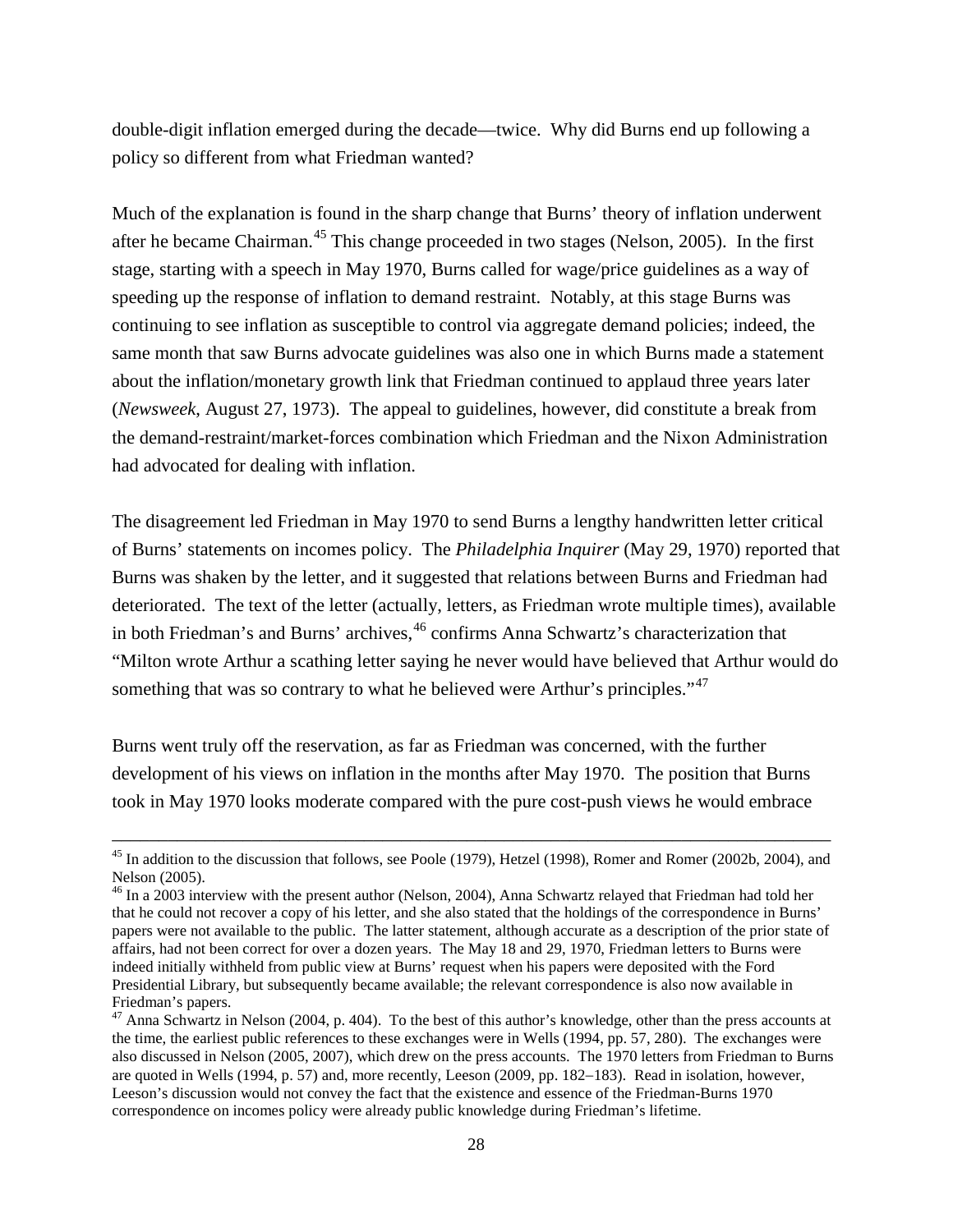later in the year. In this further evolution of his position, Burns shifted to viewing inflation as a nonmonetary phenomenon, not susceptible to influence from the level of economic slack. To Friedman, such an analysis, along with the corresponding policy recommendation of direct government intervention in price and wage formation, was outdated and discredited by empirical evidence.

In March 1971 Congressional testimony, Burns gave a particularly clear statement of the limited role for monetary policy that he now saw in the control of inflation:

Senator, I want to make this perfectly clear. I don't think that our fiscal policy and our monetary policy are sufficient to control inflation. Experience indicates that pretty clearly in our own country and even more dramatically in other countries, particularly in Canada and Great Britain. Therefore, I urge on the administration and on the Congress an incomes policy. (In Committee on Banking, Housing, and Urban Affairs, U.S. Senate, 1971, p. 19.)

From summer 1970 to summer 1971, a period over which Burns pushed for incomes policy and repeatedly espoused his cost-push view of inflation, Friedman took the opposite line. A tone of weariness had entered Friedman's discussion of the issue. "I don't believe, as I have emphasized over and over again, that there are two different kinds of inflation," Friedman observed in June 1971. "I don't believe we are experiencing cost-push inflation." (Instructional Dynamics Economics Cassette Tape 76, June 15, 1971.) People, he said, were misdiagnosing the delayed reaction of prices and costs to excess demand as cost-push inflation. Thus, in early August 1971, Friedman insisted, "The trade unions have no responsibility for inflation; rather, they react to it." (Quoted in Hoffmann, 1971, p. 12.)

The tension between Burns and Friedman on this issue was made especially acute because of the intersection between cost-push views of inflation and views concerning the case for intervention in the market mechanism. Burns' shift toward it meant that he was departing from his inclination, stated as recently as March 1970, to be "strongly in favor of free markets." (In Committee on Banking and Currency, U.S. Senate, 1970b, p. 14.) Naturally enough, Friedman would later characterize the imposition of wage-price controls in August 1971 as a sharp move away from free markets (*Newsweek*, April 1, 1974). Thus, Burns' shift on the issue of incomes policy and inflation created considerable distance between himself and Friedman not only on monetary policy but on the merits of government intervention in goods and labor markets—a matter on which they had formerly had a great amount of common ground.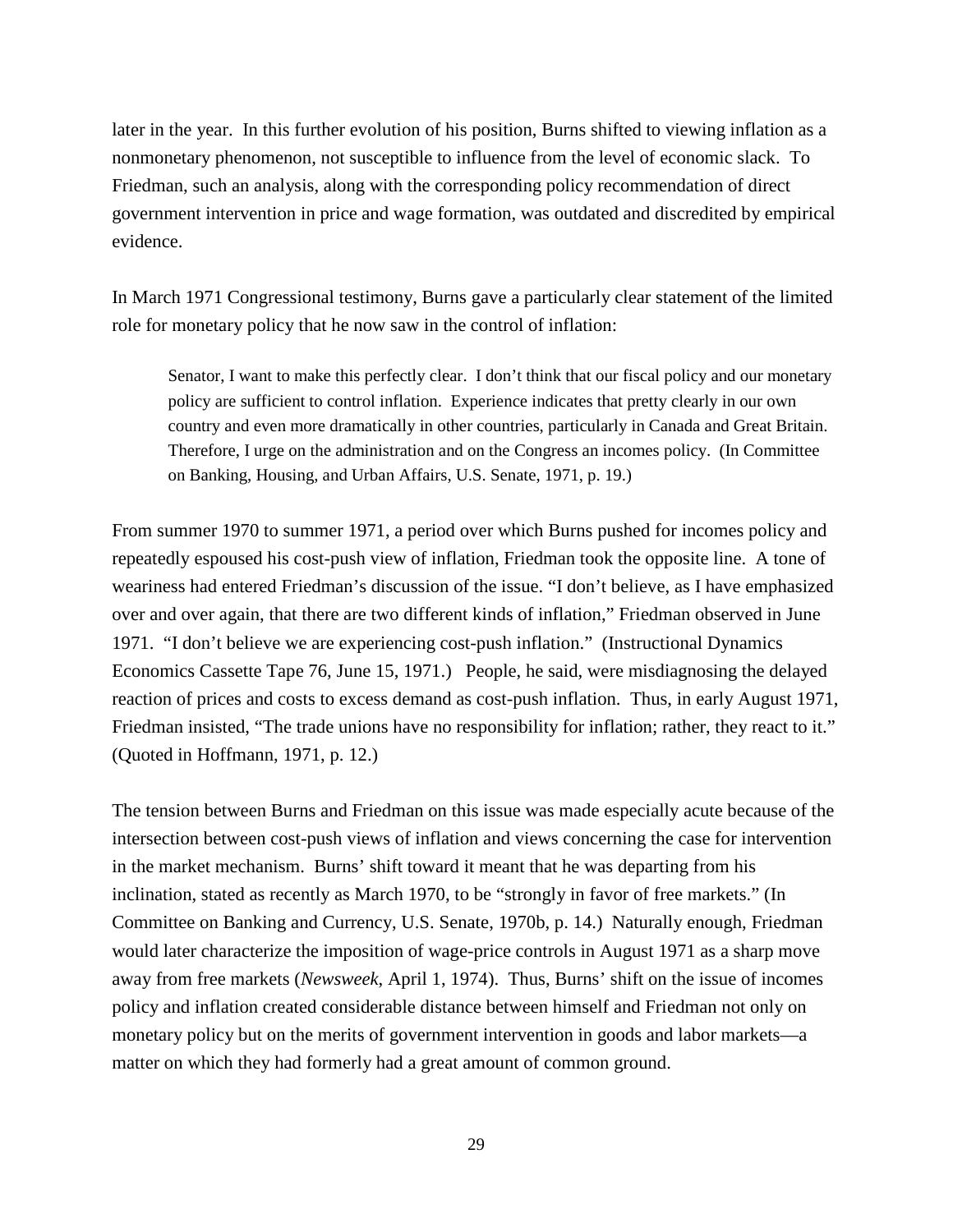In fact, while Burns' statements on incomes policy did amount to a break from Friedman's positions, the behavior of monetary aggregates on the whole during 1970 did not meet great objections from Friedman. As Friedman saw things, policymakers had ridden out pressure for a U-turn on fiscal and monetary policy. Speaking at the end of 1970, Friedman gave praise to Nixon for sticking to a disinflation policy since taking office and to Burns for showing maturity and courage as Federal Reserve Chairman (Instructional Dynamics Tape 64, December 31, 1970).

Percent



Figure 4. M2 growth in the 1970s (four-quarter rates) Source: Lothian, Cassese, and Nowak (1983); Federal Reserve Bank of St. Louis FRED portal.

Matters unraveled during 1971, first with very high money growth in the first half of the year, clear in the M2 data in Figure 4. On this money surge, Friedman made a comment that Burns must have found galling: "I'm persuaded that the Federal Reserve is as concerned as I am about this—and wants to slow it down. I honor their intent, but candor compels me to say the money supply is being managed ineptly." (*The Sunday Bulletin*, April 25, 1971.) The reference to ineptitude echoed a section of Friedman and Schwartz's (1963, Chapter 7) account of the Great Contraction, which had been titled "Why Was Monetary Policy So Inept?"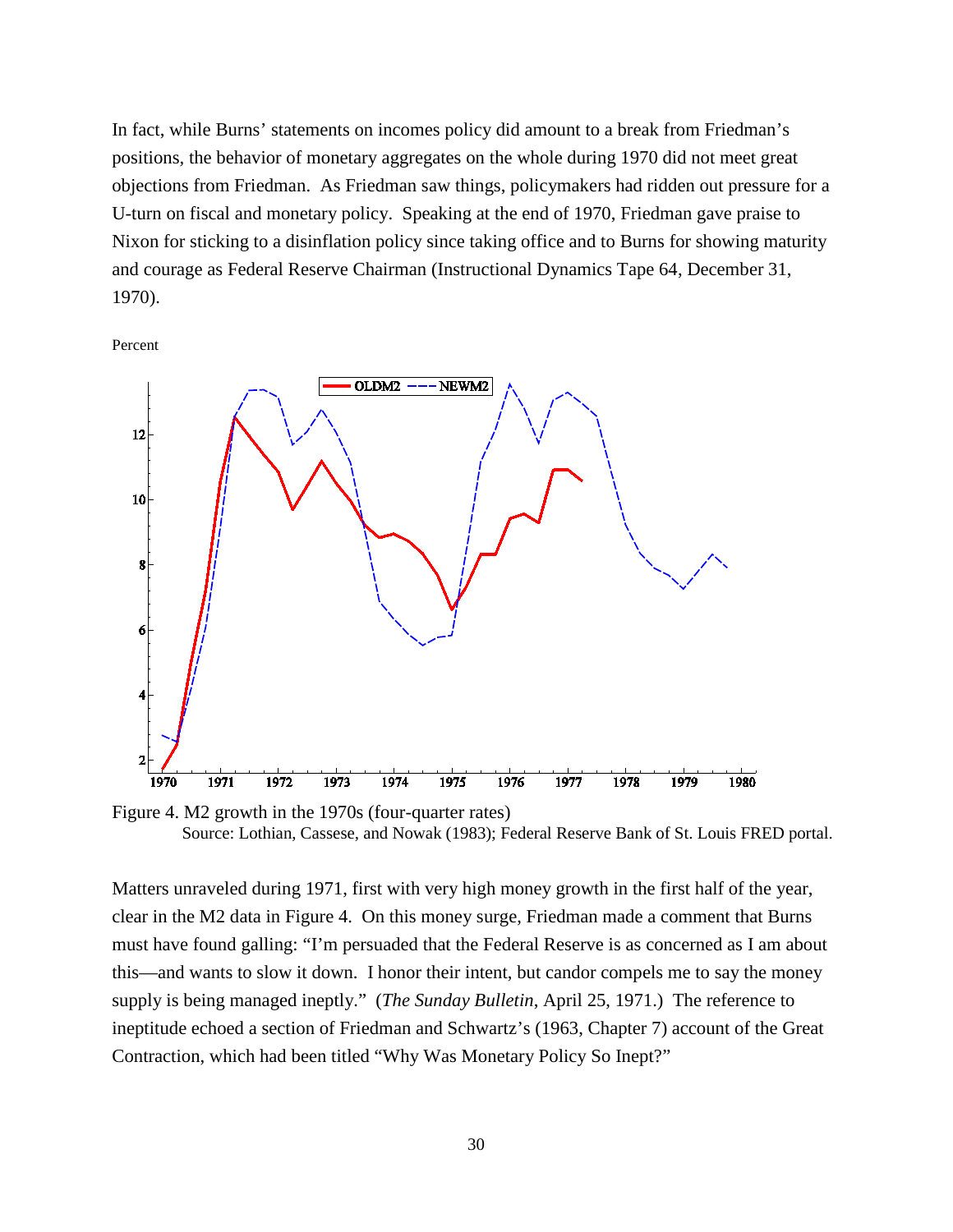Then came the imposition of wage/price controls in August 1971. Friedman was dismayed both at the way Burns had pushed public opinion and the Administration in the direction of controls and at the change in Burns' mindset that had led Burns to see controls as a legitimate weapon against inflation. At the end of 1971, Friedman renewed his attack both on Burns' diagnosis of cost-push inflation and Nixon's attempted cure of controls, contending that he had been imposed "not because 'economic laws are not working the way they used to,'"—here he was alluding to a phrase Burns had used—"not because the classical medicine cannot, if properly applied, halt inflation, but because the public at large has been led to expect standards of performance that as economists we do not know how to achieve."[48](#page-31-0) Friedman said that Burns' shift toward cost-push views of inflation had revived old economic fallacies and that it reflected "the propensity of economists to appeal to a change in our economic structure whenever they are puzzled."<sup>[49](#page-31-1)</sup>

The August 1971 shift by the Administration to wage/price controls was a move Burns applauded and one that he had advocated. Likewise, monetary policy over 1971 and 1972 took a shape that Burns favored. Accounts of economic policy in 1971 to 1972 that characterize Burns as capitulating to pressure from the Nixon Administration to stimulate the economy ahead of the 1972 election do not square with the sequence of events. The record is not consistent with a conscious overstimulation of Burns' part. Burns himself had stated in March 1971 that "[w]e could make no greater mistake now than to throw caution to the winds in the conduct of our monetary and fiscal affairs… Caution in the monetary sphere is required, lest a fresh wave of inflationary forces be released." (Committee on Banking Housing and Urban Affairs, U.S. Senate, 1971, p. 7.)

A coherent and factually accurate account of Burns' behavior does not lie in narratives that suggest a willfully excessive monetary expansion; it lies instead in the policy framework that sprung from Burns' cost-push interpretation of inflation. That interpretation made Burns liable to follow a policy that turned out to constitute excessive ease because it: discouraged him from using monetary policy instruments against inflation (since it suggested that such instruments were ineffective); encouraged him to take measures of economic slack, which apparently justified his policy settings, at face value (whereas a monetary view of inflation would have led

<span id="page-31-0"></span><sup>48</sup> Friedman (1972a, p. 17).

<span id="page-31-1"></span><sup>&</sup>lt;sup>49</sup> Friedman (1972a, p. 11). The crucial connection between Burns' cost-push views and his favorable perspective on wage/price guidelines and wage/price controls is the lacuna in the analysis of the Nixon White House tapes in Abrams and Butkiewicz (2010). These authors nowhere refer to cost-push views of inflation; they thereby overlook Burns' view that controls removed cost-push pressures and are consequently driven to the invalid conclusion that Burns *must* have known that rapid money growth in 1971 and 1972 was incompatible with removal of inflationary pressure.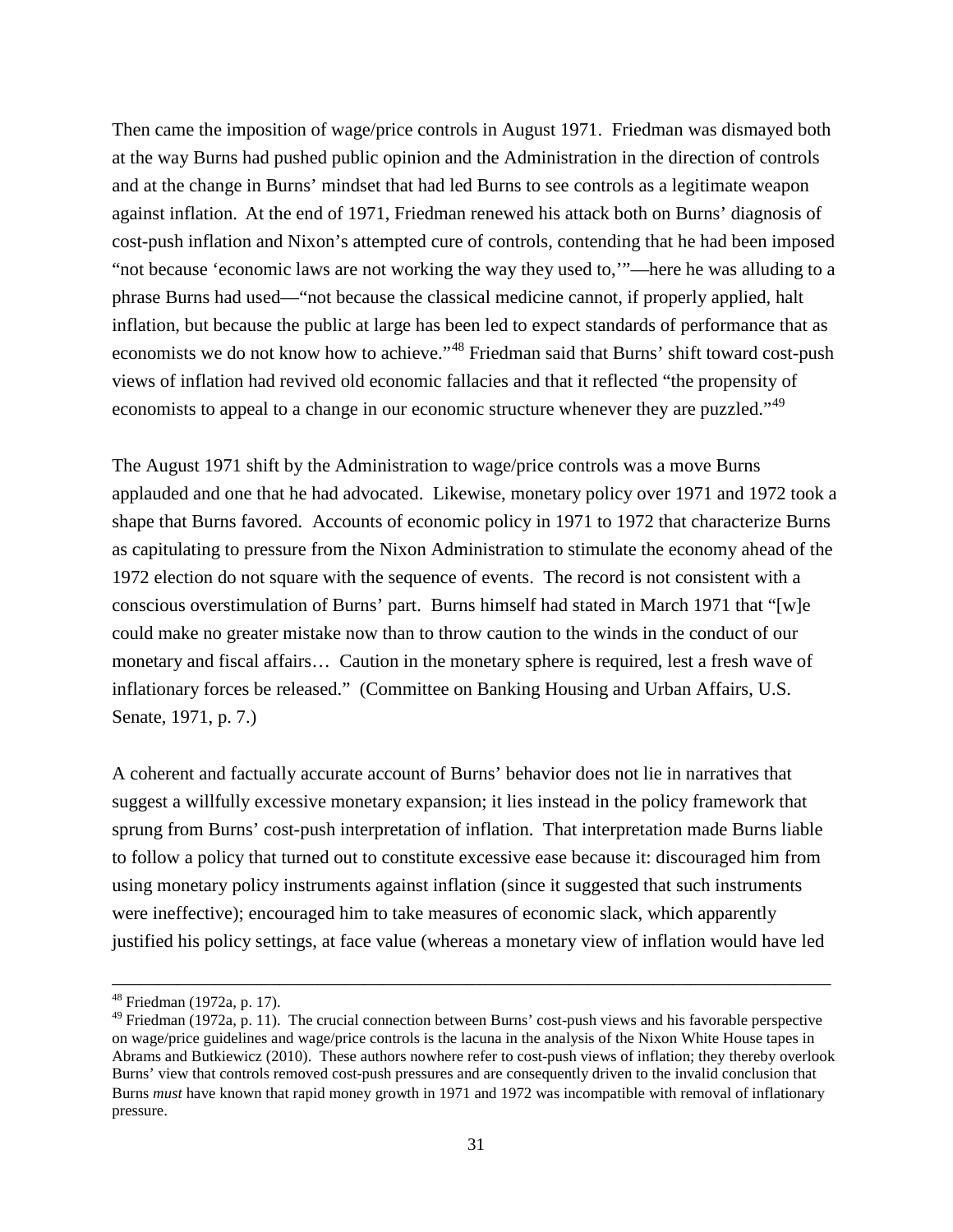slack estimates to be reduced as inflation remained high); and gave him false assurance that he had restored positive real interest rates (since, as discussed above, controls reduced measured inflation for given nominal interest rates).<sup>[50](#page-32-0)</sup> The notion that the provision of an inflationary amount of monetary ease was an unwitting move on Burns' part—constituting a misjudgment of the setting of policy—is underlined by Burns' February 19, 1972, testimony, in which he stated that "an unduly expansive monetary policy would be most unfortunate" and Fed determined to prevent a "renewed inflationary spiral." (Quoted in Sobel, 1975, p. 19.)

Friedman, for his part, rejected outright the notion that Burns would stimulate the economy just to promote Nixon's reelection (*Baltimore Sun*, February 19, 1971) and after the election affirmed this judgment, declaring that the Federal Reserve did *not* conduct monetary policy in 1971 and 1972 with the aim of getting Nixon reelected (Instructional Dynamics Economics Cassette Tape 152, August 21, 1974; also Tape 190, May 1976); Burns, he said, was immune to such pressures (*New York Times*, September 1, 1974).<sup>[51](#page-32-1)</sup> In his final cassette commentary for 1972, Friedman said he did not have even the slightest concern that Burns' FOMC would "depart from what they seriously thought to be the right policy in order to be nice to Mr. Nixon." (Instructional Dynamics Economics Cassette Tape 112, November 29, 1972.)<sup>[52](#page-32-2)</sup>

The critique of Burns suggested by Friedman's analysis, and also supported by other evidence, does not involve Burns' acquiescence to outside pressure to inflate, nor does it involve conscious pursuit on Burns' part of an inflationary policy. Rather, it lies in Burns' embrace of a nonmonetary view of inflation. Burns' conviction that he was pursuing an appropriate policy was likely bolstered by the fact that while Friedman considered policy too easy, others, including

<span id="page-32-0"></span> $50$  The fact that real interest rates rose over this period (see Figure 5 below), and rose in nominal terms during 1972, casts doubt on accounts that suggest that Burns knew in 1972 that interest rates were too low. One prominent line of argument (see Wonnacott and Wonnacott, 1979, p. 317, and Wells, 1994) is that Burns' position as head of the interest and dividends committee (a board created to monitor, but not control, non-wage incomes) constrained Burns' scope to raise market rates in 1972. A related argument is that Burns may have held interest rates down because he feared not doing so would lead to a broadening of the Nixon mandatory controls to include interest rates (Dornbusch and Fischer, 1981, p. 568). Neither of these positions seems convincing to the present author, when set against the factors, just mentioned in the text, which likely led Burns to be satisfied that monetary ease had been avoided.

<span id="page-32-1"></span><sup>&</sup>lt;sup>51</sup> Meltzer (2009b, p. 797) also rejects the notion that Burns' behavior reflected the approach of the 1972 Presidential election. Abrams (2006), in a narrative of the Burns-Nixon White House conversations, is ostensibly concerned with Nixon's pressure on Burns but ultimately comes out largely in favor of the notion that Burns' policies lined up with Burns' own conception of the behavior of inflation. Abrams' account is therefore reconcilable with the prior literature on the Great Inflation that does not point to political pressure as the basis for Burns' policy decisions.

<span id="page-32-2"></span><sup>52</sup> In Taylor (2001, p. 106), Friedman says that "politics played a great role in what happened" in the 1970−1972 period, but immediately applies this statement to Nixon rather than Burns. As noted earlier, Friedman believed that impatience made Nixon more amenable to a U-turn in economic policy of the kind that occurred in August 1971.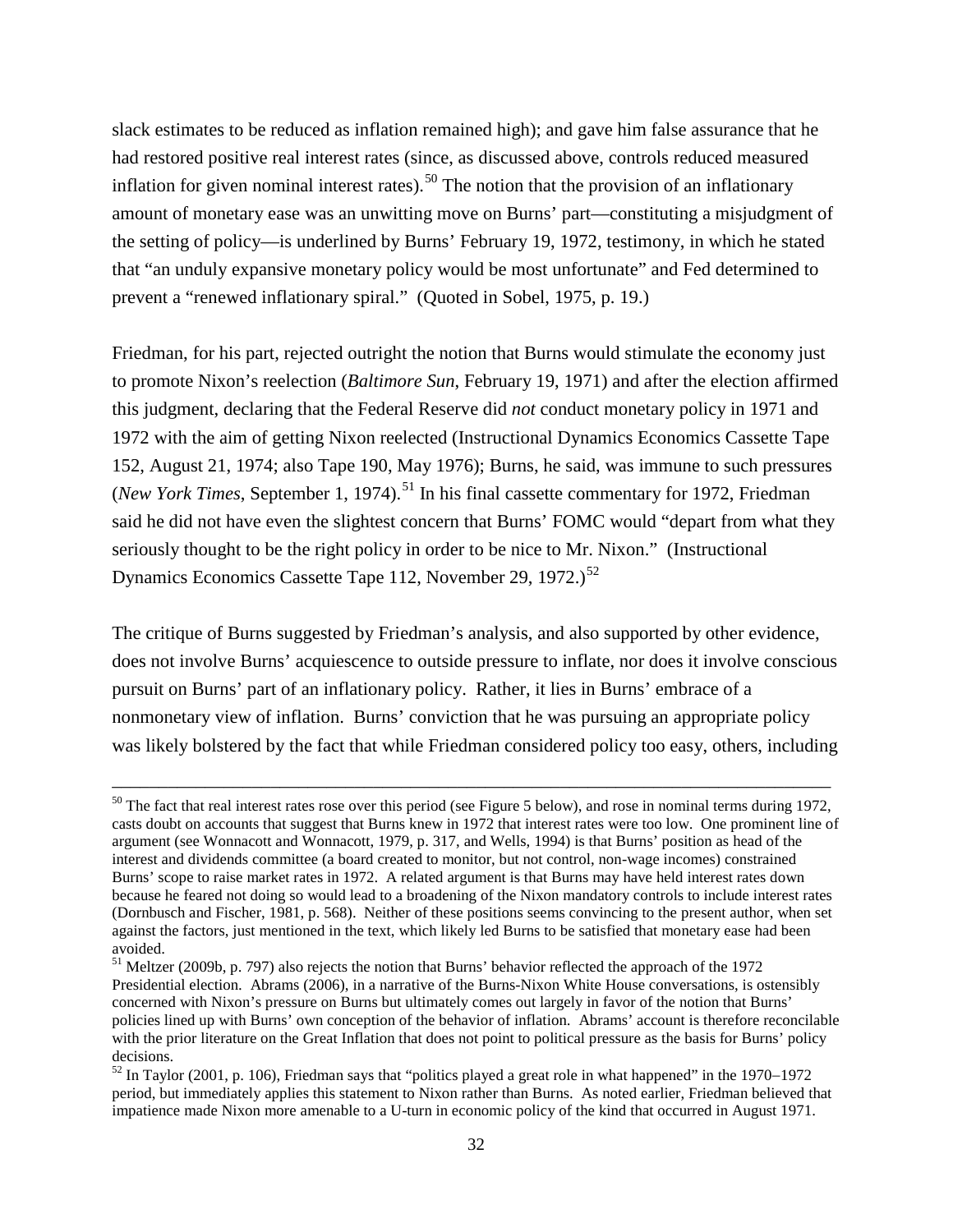some Administration members and Keynesian economists like Paul Samuelson and Walter Heller, were convinced that the danger was that monetary and fiscal policies were too *tight*, even after the August 1971 policy changes.<sup>[53](#page-33-0)</sup>

The dispute between Friedman and Burns on incomes policy was a source of fissures between them that lasted, in varying degrees, for most of the 1970s. The schism commenced with the acrimonious May 1970 correspondence. When the existence of that correspondence quickly became publicly known, Friedman affirmed that Burns was "one of my closest personal friends" but he refused to answer when questioned whether the incomes policy dispute had damaged their personal relationship (*Philadelphia Inquirer*, May 29, 1970). They did not break off communications with one other: they continued to correspond,<sup>[54](#page-33-1)</sup> and Friedman saw Burns at Federal Reserve Board Consultants' meetings in June 1970, November 1970, June 1971, December 1972, and one each year in the 1973−1976 period. They also continued to be summertime neighbors, both having second homes in Vermont (*Philadelphia Evening Bulletin*, April 26, 1970; *New York Post*, October 18, 1976). It would therefore be inaccurate to regard their rift as moving either Burns or Friedman into a state of animosity toward one another.

The relationship between the two was, however, definitely chillier than before. "He may have been civil in encountering Burns," observed Anna Schwartz (email to author, January 25, 2007), "but the relationship of closeness had ended." Friedman would subsequently repair his relationship with Burns, and was accordingly reluctant after 1978 to criticize Burns' record or to recount in detail his previous criticisms. [55](#page-33-2) But the deterioration in the Burns/Friedman relationship in the 1970s is clear from the accounts of Schwartz and others; it is also evident in Friedman's public criticisms of Burns during the remainder of the Chairman's tenure.

In 1972, it was Friedman and not Burns who was under pressure. The economy seemed to be coming up roses, with strong economic growth and lower inflation. Moreover, monetarism was

<span id="page-33-0"></span><sup>–––––––––––––––––––––––––––––––––––––––––––––––––––––––––––––––––––––––––––––</sup> <sup>53</sup> Samuelson and Heller testified against tighter aggregate demand policies in July 1972 testimony (*Evening Star*, July 27, 1972).<br><sup>54</sup> See, for instance, the 1970–1971 correspondence with Burns that Friedman (1982, pp. 106–110) quotes.

<span id="page-33-1"></span>

<span id="page-33-2"></span><sup>&</sup>lt;sup>55</sup> Silber (2012, p. 150), for example, notes that Friedman did not mention Burns in his *Newsweek* column of February 19, 1979, which criticized the monetary policy of the 1970s. However, most inaccurately, Silber (pp. 150, 151) suggests that Friedman's columns *never* held Burns accountable for the inflation of the 1970s, a claim that overlooks many of Friedman's columns (and other commentaries) during Burns' tenure. (The earliest Friedman *Newsweek* column that Silber considers was written after Burns' successor had been named.) And even Friedman's post-1978 statements occasionally named Burns (as well as Martin and Miller) in his indictment of monetary policy since the early 1960s, for example in the *Free to Choose* television series (U.S. version, Episode 9, "How to Cure Inflation," March 7, 1980, p. 6 of online transcript), *Newsweek* (May 2, 1983), Friedman (1984), and Taylor (2001, p. 105).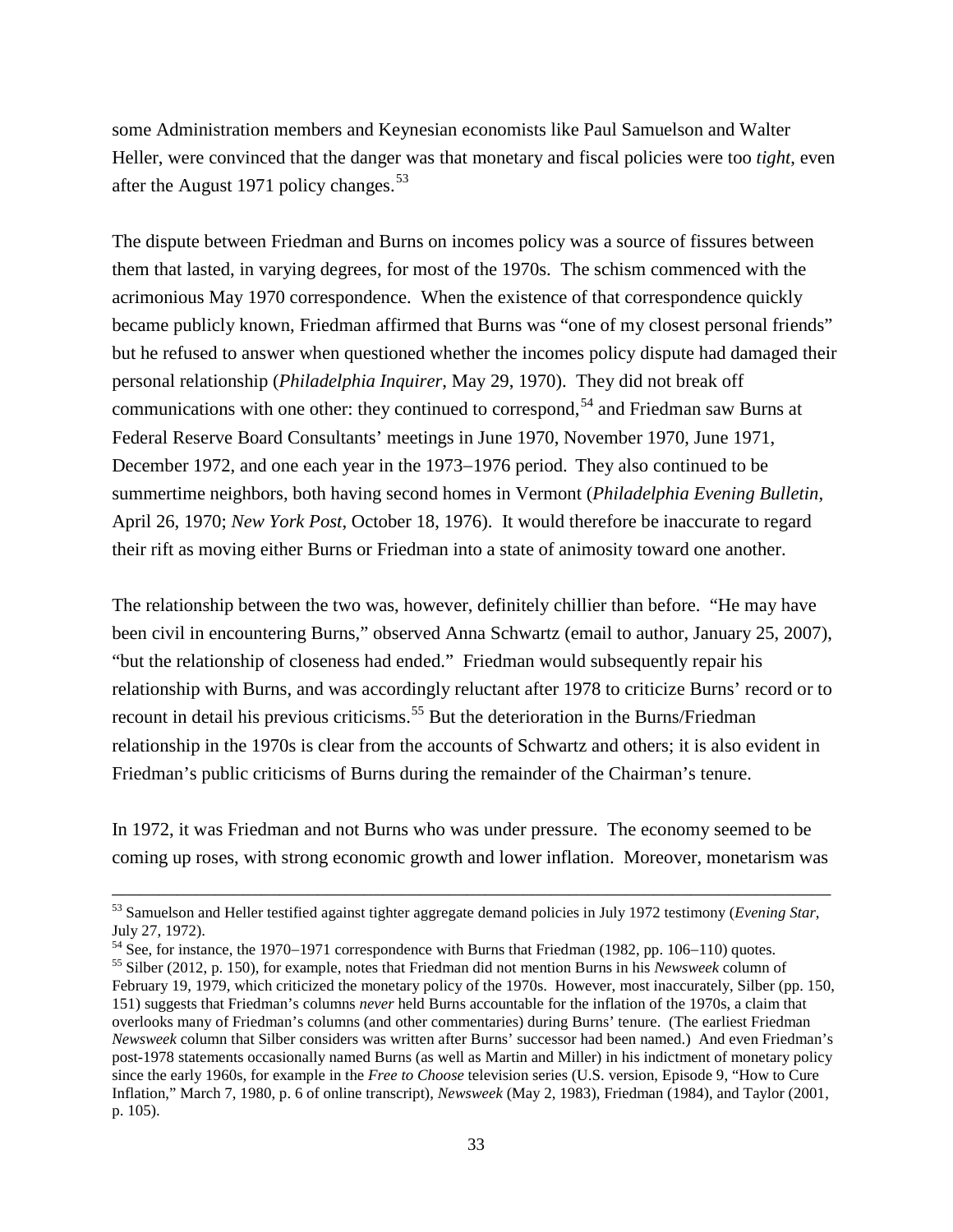under greater attack, with judgments—in retrospect, premature— that the money/nominal income relationship had broken down leading to the *Boston Globe* headline "Whatever Happened to Monetarism?" (January 16, 1972). Meanwhile, Friedman himself assumed a lower profile in the monetary policy sphere, taking a lengthy sabbatical in Hawaii and writing relatively few *Newsweek* columns on monetary policy.

In retrospect, a still-lower profile during 1972 might have been a good idea. After making some extremely astute predictions in late 1971 that inflation and a severe recession were in store beyond 1972, Friedman had, by October 1972, backtracked considerably, adopting a more benign position. In particular, his analysis in the *Newsweek* issue of October 16 stated that rates of monetary growth of late had been "high by historical standards and are higher than I myself favored but, *for this period*, they have not been dangerously high*.*" What led Friedman astray? Most likely, he was far too willing to take the inflation data of the previous year literally, notwithstanding the distortions to the official statistics arising from wage and price controls.<sup>56</sup>

# **4.2 1973 to 1978**

As inflation came out into the open in 1973, Friedman's warnings in 1971 about the dangers of high money growth came to be widely seen as having been vindicated. Friedman's criticisms of the Burns Federal Reserve, which had experienced something of a lull in mid-1972, and which had even given way to strong praise late in the year, resurfaced with a vengeance during 1973. Moreover, Burns now had been in office long enough that, using Friedman's (1972a) reckoning of a roughly two-year lag before monetary policy actions show up strongly in inflation behavior, inflation outcomes could be attributed to decisions made under Chairman Burns.

Friedman provided an early negative judgment on Burns' record in June 1973 Congressional testimony. "Some of my best friends are at the Fed. And that is a literal statement," he observed, alluding to Burns. But he went on to say that the prior eighteen months' monetary growth had been "decidedly too high" and that the Federal Reserve "must bear a great deal of responsibility for an economic climate which underlies the rapid price explosion in the first few months of this year." (June 21, 1973, testimony, in Joint Economic Committee, 1973, p. 130.)

<span id="page-34-0"></span><sup>&</sup>lt;sup>56</sup> In partial mitigation, it should be mentioned that Friedman was not well during this period, suffering from cardiovascular problems that led to open-heart surgery in December 1972.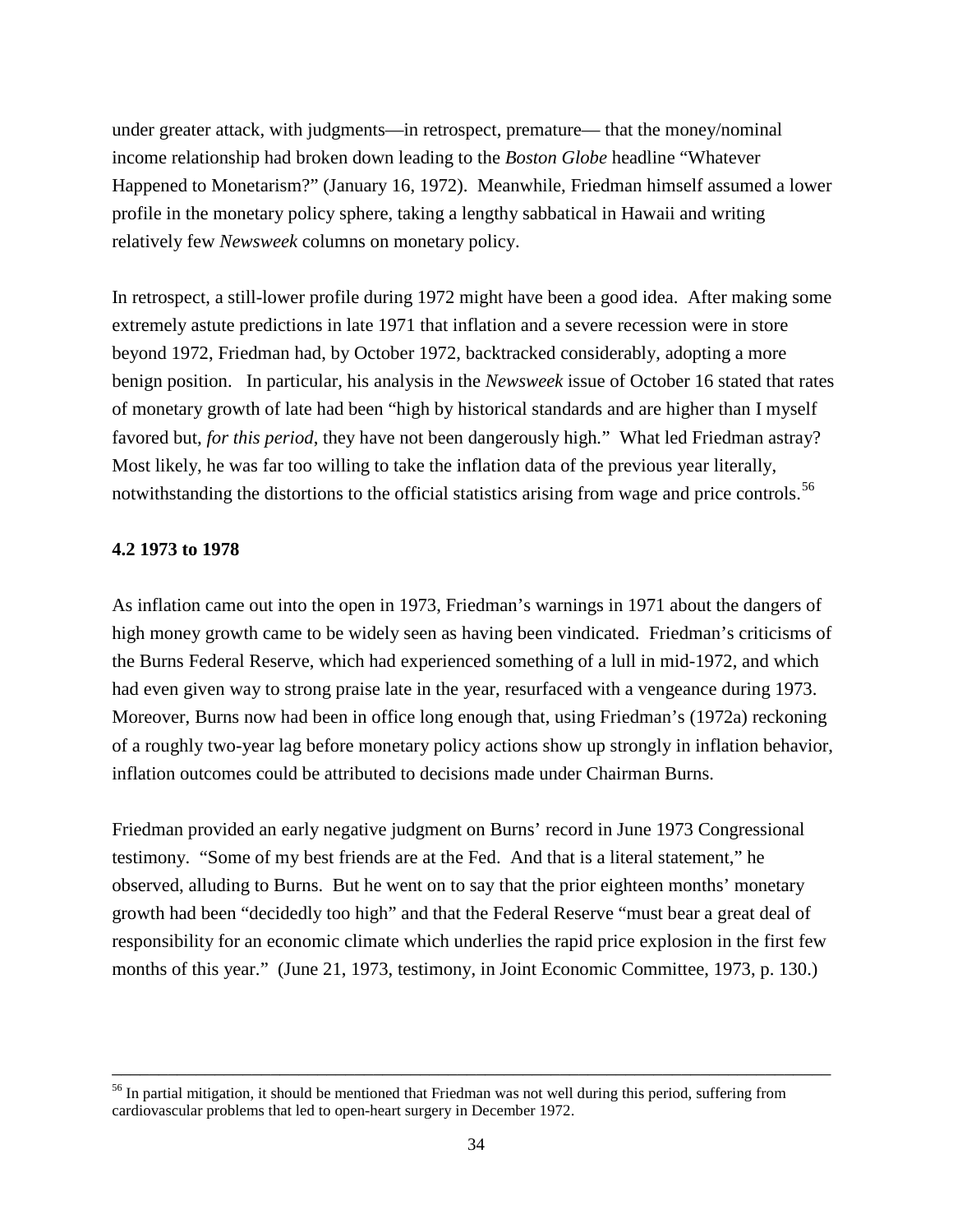Friedman further critiqued Burns' record in a *Newsweek* column titled "The Inflationary Fed" (*Newsweek*, August 27, 1973). This column reiterated Friedman's refrain that "inflation is made in Washington" and that his hopes in January 1970, the month that the Federal Reserve ostensibly shifted focus from interest rates to monetary growth, as well as the point from which Burns took over, "have been shattered. Monetary growth has been both higher and more variable in the past three and a half years than in any other postwar period of equal length."

In September 1973 Burns was pressed in Congressional questioning about the column and so submitted a written reply to Friedman's *Newsweek* piece—although his reply managed not to refer to either Friedman or the column. Burns argued that "Federal Reserve policy has been to resist expansionary forces," citing the fact that M1 growth had been below nominal GNP growth in 1972 and 1973 (in Committee on Banking and Currency, U.S. House of Representatives, 1973, p. 336). From a monetarist perspective, this did not constitute a satisfactory response: M1 growth had been high in absolute terms; the fact of a spread of nominal GDP growth above M1 growth did not constitute good evidence of tight monetary policy.

Burns' response also cited "special factors that have tended powerfully to raise prices this year" (ibid., p. 336) including food price increases, bottlenecks in industrial materials, and dollar devaluation. Burns' appeal to these factors continued in the next skirmish with Friedman, again in the context of a reply to a member of a Congress. It started when Burns penned a letter to Senator Proxmire in November 1973 (Burns, 1973) rejecting the notion that Federal Reserve behavior had generated recent high inflation. To the previous list of world economic developments, devaluation, and commodity price changes, Burns added environmental controls as a source of recent inflation. Burns' analysis prompted Friedman to let fly in a rebuttal, also in the form of a letter to Proxmire, in early 1974 that made headlines (*New York Times*, February 26, 1974) and was reprinted in a number of Federal Reserve Bank bulletins.<sup>[57](#page-35-0)</sup> Friedman was irked by Burns' (1973, p. 21) statement, "The severe rate of inflation that we have experienced in 1973 cannot responsibly be attributed to monetary management." This sentence, Friedman (1974, p. 20) contended, was "unexceptionable" as written, but, "Delete the word 'severe,' and the sentence is indefensible." Commodity price increases and other one-time events, Friedman said, might have added two percentage points to the inflation rate in 1973 but this begged the question of why the rate on which these transitory factors was superimposed was as high as 6 percent; moreover, the more years one considered, the less valid it became to invoke

<span id="page-35-0"></span><sup>57</sup> Including the *Federal Reserve Bank of St. Louis Review* (Friedman, 1974).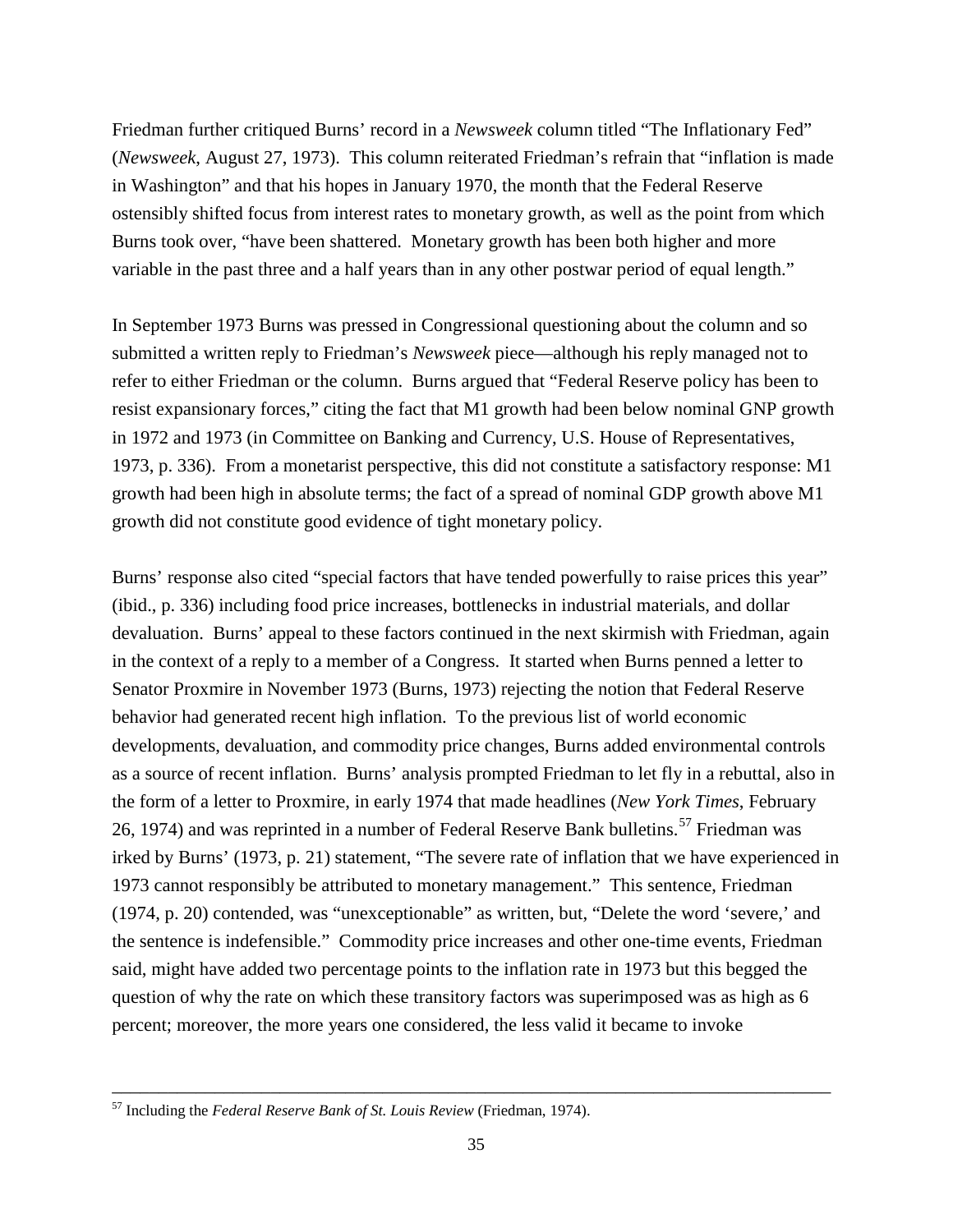nonmonetary events to explain inflation. From this flowed Friedman's (1974, p. 21) conclusion that "the Fed's long-run policies have played a major role in producing our present inflation."

Once again, Congressional questioning forced Burns to provide a reply. "Mr. Friedman is a very dear friend of mine," Burns testified in the week that Friedman's letter appeared. "I don't wish to engage in any debate with him or with any other economist." Burns cited the "extraordinary" budget deficits from 1971 to 1973; these had had "an enormous influence on the rate of inflation in this country," including, he implied, by forcing higher monetary growth (February 26, 1974, testimony, in Joint Economic Committee, 1974, p. 746). However, neither the data on budget deficits nor the values of real interest rates in 1971−1973 square with Burns' suggestion that deficits were an important source of upward pressure on monetary growth (see Hetzel, 1998, and Nelson, 2005).

Friedman and Burns were on the same page in seeing an excess demand situation during 1973. On inflation, too, while Burns attributed far more of the rise in inflation to special factors than did Friedman, he granted in his November 1973 letter that demand pressure had played a part and noted (Burns, 1973, p. 21), "In retrospect, it may well be that monetary policy should have been a little less expansive in 1972." By the time of his acknowledgement, Burns had tightened monetary policy considerably.<sup>[58](#page-36-0)</sup> Indeed, monetary policy tightening shows up in 1973 on a host of criteria: slower growth in the monetary base, M1 and M2; higher short-term nominal interest rates (with the federal funds rate continuing the rise that had started in 1972); and even, for a time, higher real interest rates.

The chronology of the monetary tightening deserves some attention because it bears on Friedman's interpretation of events. As judged by monetary aggregates, especially the old definitions, the monetary squeeze tightened considerably during 1974 (see Table 1). The fact of a recession became known around October 1974 and its severe character became clear later in the year.[59](#page-36-1) From the end of 1974, Friedman's analysis of the mid-1970s downturn took a consistent complexion: The Federal Reserve had undergone a moderate tightening in 1973 that was appropriate, indeed overdue (*Wall Street Journal*, August 21, 1975). But in 1974 it had overdone the tightening, its unwillingness to permit a rapid reduction in the federal funds rate leading to an additional decline in monetary growth. That further downturn in monetary growth

<span id="page-36-0"></span><sup>&</sup>lt;sup>58</sup> The monetary policy tightening during 1973 is emphasized by Barsky and Kilian (2001, p. 150). They note earlier discussions of this tightening in the monetary policy literature; all these discussions, however, are predated by the Friedman commentary on the 1973 tightening that is analyzed here.

<span id="page-36-1"></span> $59$  Romer and Romer (1994, p. 27) note that the Federal Reserve first acknowledged a protracted decline in economic activity at the October 14 FOMC meeting.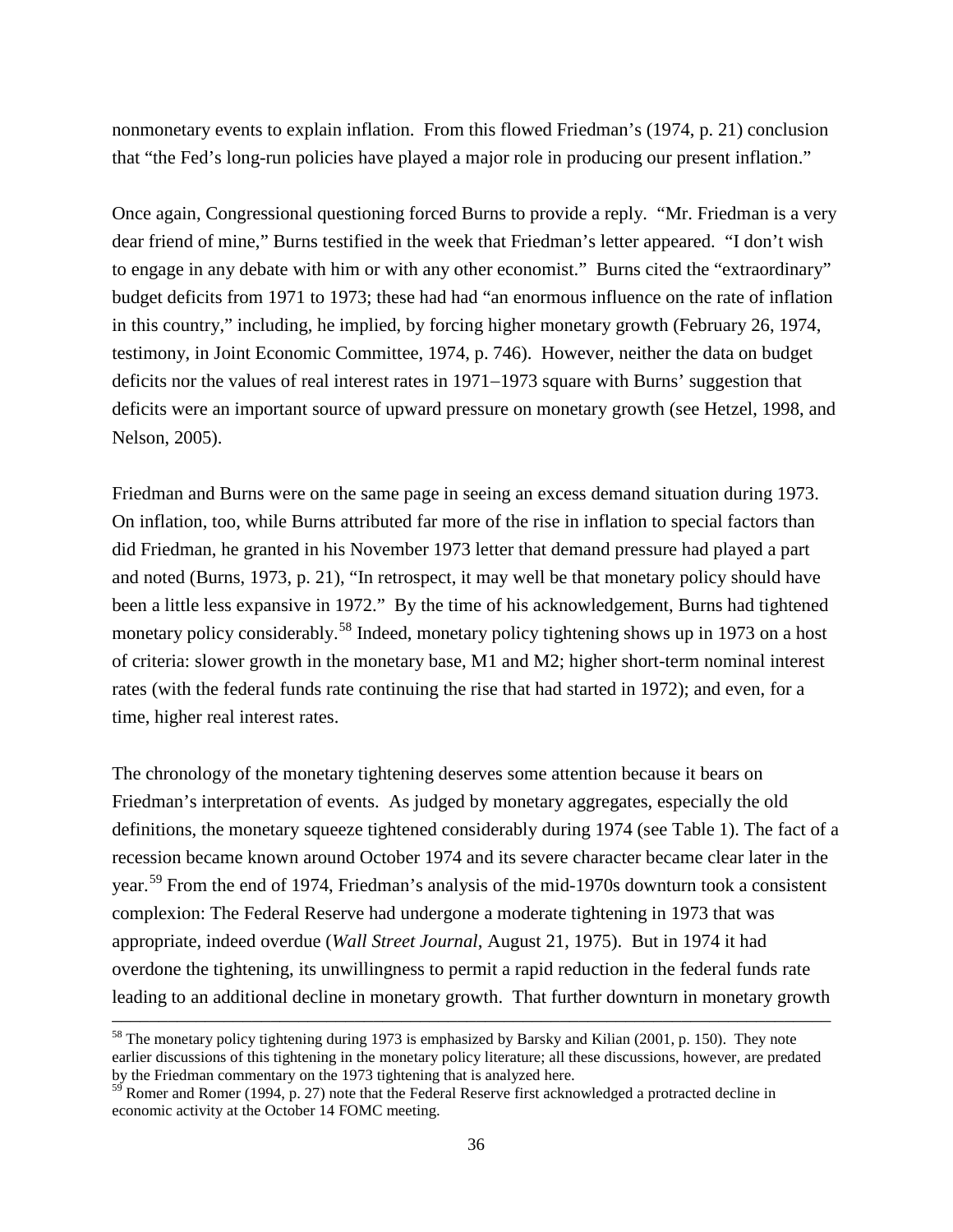led to Friedman's bluntly-titled *Newsweek* column of March 10, 1975, titled "What Is the Federal Reserve Doing?" Friedman refrained from criticizing Arthur Burns by name in this column. In contrast, in his own column a week earlier, Paul Samuelson named names, centering his column's discussion on Burns, taking him to task for the tightness of monetary policy since the summer, and heading his column "A Burns Depression?" (*Newsweek*, March 3, 1975). Likewise, Anna Schwartz, with nearly three decades as Burns' employee behind her, seemed to relish the fact that she could be uninhibited in her criticism of the Chairman. A glimpse into Schwartz's views on Burns' record at the Federal Reserve is provided by her statement in a newspaper interview in early 1975: "We would not have had such a severe recession, and such a prolonged one, had the Fed been doing its job properly." (*Hagerstown Herald*, March 1, 1975.)

| Table 1. Monetary growth patterns from 1971 to 1975<br>(percent changes at annual rate) |        |                    |        |        |  |
|-----------------------------------------------------------------------------------------|--------|--------------------|--------|--------|--|
| Period                                                                                  | Old M1 | Old M <sub>2</sub> | New M1 | New M2 |  |
| 1971:Q1 through 1973:Q2                                                                 | 7.5    | 10.9               | 7.3    | 12.1   |  |
| 1973:Q3 through 1974:Q1                                                                 | 5.7    | 9.2                | 5.5    | 6.2    |  |
| 1974:Q2 through 1975:Q1                                                                 | 3.7    | 6.6                | 3.7    | 5.8    |  |
| 1975:Q2 through 1975:Q3                                                                 | 7.2    | 10.4               | 7.0    | 15.4   |  |
| Source: Lothian Cassass, and Novak (1083) and Eadaral Deserve Bank of St. Louis' EDED   |        |                    |        |        |  |

Source: Lothian, Cassese, and Nowak (1983) and Federal Reserve Bank of St. Louis' FRED portal.

A development that Friedman applauded in 1974 was the United States' move away from wage and price controls. Nevertheless, Friedman remained irritated by the profusion of alleged nonmonetary cures for inflation and of Burns' ongoing advocacy of nonmonetary explanations for inflation. With the controls' expiration, Burns continued, throughout his second term as Federal Reserve Chairman, to be an advocate of various alternative types of incomes policy (see DiCecio and Nelson, 2013, pp. 404−416).

Congress' Concurrent Resolution 133 of March 1975 required that the Federal Reserve report to Congress on its "objectives and plans" for monetary growth, a move that made monetary aggregate targets a more formal part of the monetary policy process. Friedman was initially elated about Resolution 133. He hailed the Resolution's linkage of long-run monetary growth to real output growth, and its requirements for public statements by the Federal Reserve concerning shorter-run actions, as "perhaps the most important change since the Banking Acts of the mid-1930s" (*Newsweek*, June 2, 1975.) But Friedman would retract that assessment. In the early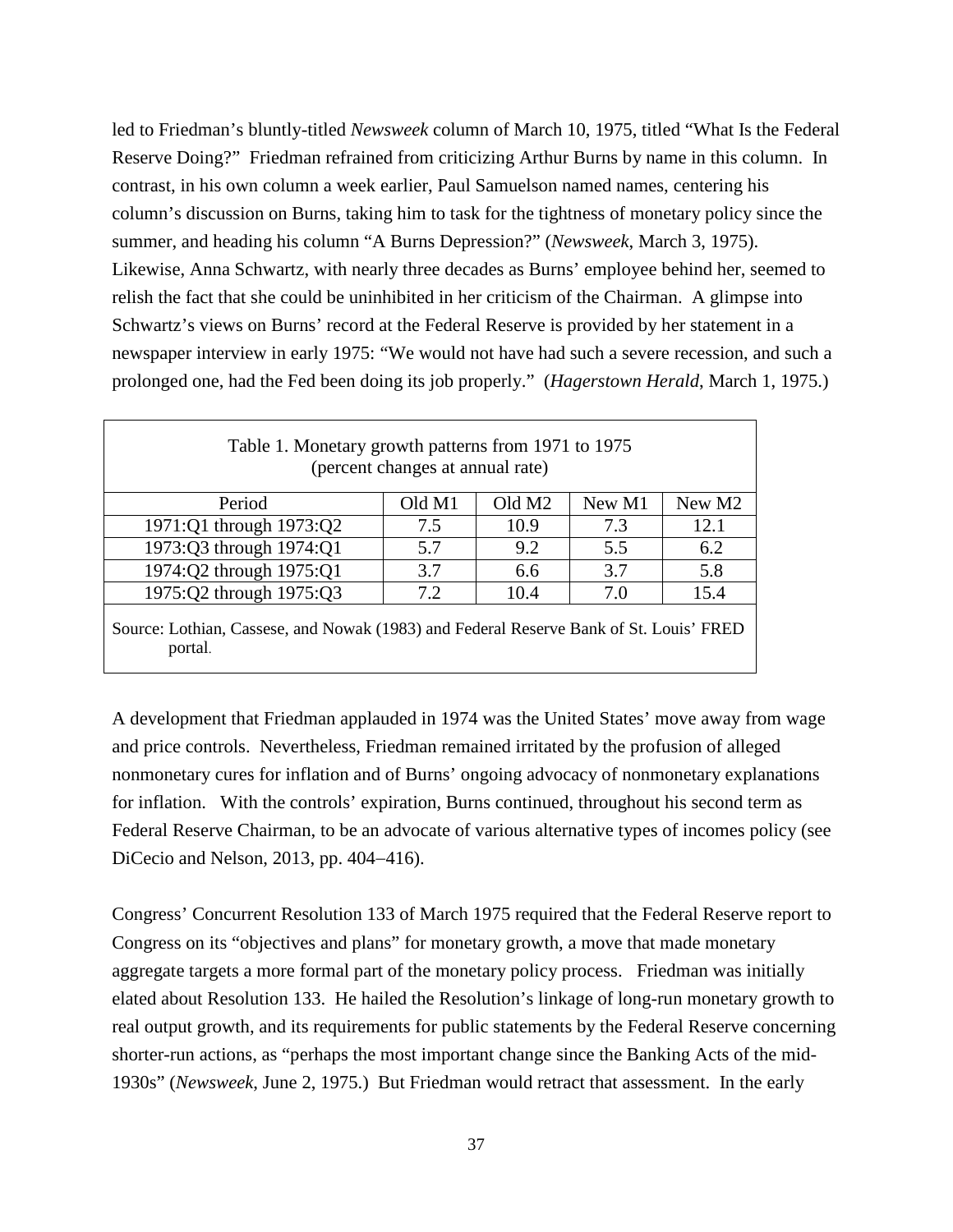1980s, he poured scorn on his initial euphoria and indicated that he now viewed Resolution 133 as only a "noteworthy minor step."[60](#page-38-0) Citing a variety of factors—the continued use of an interest-rate instrument, wide target ranges, major target misses combined with base drift, and the use of simultaneous targets for a set of monetary aggregates—Friedman would conclude that monetary targeting had been implemented in a way that had not led to the changes in monetary policy that he considered desirable.<sup>[61](#page-38-1)</sup> In this respect, the 1975 changes were, in Friedman's view, similar to those in 1970 (when the FOMC formally upgraded monetary growth in its policy deliberations) and in 1972 (when the FOMC seemed to embrace a reserves instrument). Indeed, the fact that the Federal Reserve and several other central banks found a way to reconcile monetary growth targets with policies that were contrary in substance to what Friedman recommended is likely the principal reason that Friedman stated (in *Financial Times*, June 7, 2003) that monetary targets had not been a success.

The extent to which Friedman held Burns personally responsible for the way monetary targeting was implemented is not clear. Despite all his continuing criticisms of Federal Reserve policy, Friedman was more subdued in late 1975 and during 1976 in his direct criticism of Arthur Burns; Friedman's hard-hitting August 1975 *Wall Street Journal* op-ed on Burns' "doubletalk" was not followed by similar pieces in the *Journal* or *Newsweek* in the rest of the year or in 1976. Testifying before a Congressional committee in January 1976, Friedman remarked, "Dr. Burns is a former teacher of mine and a long-time friend, so I would certainly grant that I have been very much influenced [by him]." (January 22, 1976, testimony, in Committee on Banking, Currency and Housing, 1976, p. 2192.)

Perhaps Friedman reasoned that an improved dialogue with Burns would strengthen the chances of a change in Federal Reserve operating procedures. Perhaps, also, Friedman softened his direct criticism of the Chairman in 1975−1976 because, although already convinced that inflation would rise in coming years, Friedman thought that the rise could be contained if monetary policy was moderate going forward, and that he should provide backing for Burns against the many Keynesian economists calling for greater monetary expansion. The Chairman countered such calls, and Friedman observed in 1977, "Burns' statements are excellent," although Friedman added that actual monetary growth had been high in recent years (*St. Louis Globe-Democrat*, December 7, 1977). In any event, the Burns-Friedman relationship was clearly away from its nadir of 1970−1974 and the foundations had been laid for the fuller restoration of their friendship that would occur in the late 1970s.

<span id="page-38-0"></span><sup>&</sup>lt;sup>60</sup> See Friedman (1982, p. 108). See also Friedman and Friedman (1984, pp. 96–97). <sup>61</sup> Se especially Friedman (1982, 1983, 1984).

<span id="page-38-1"></span>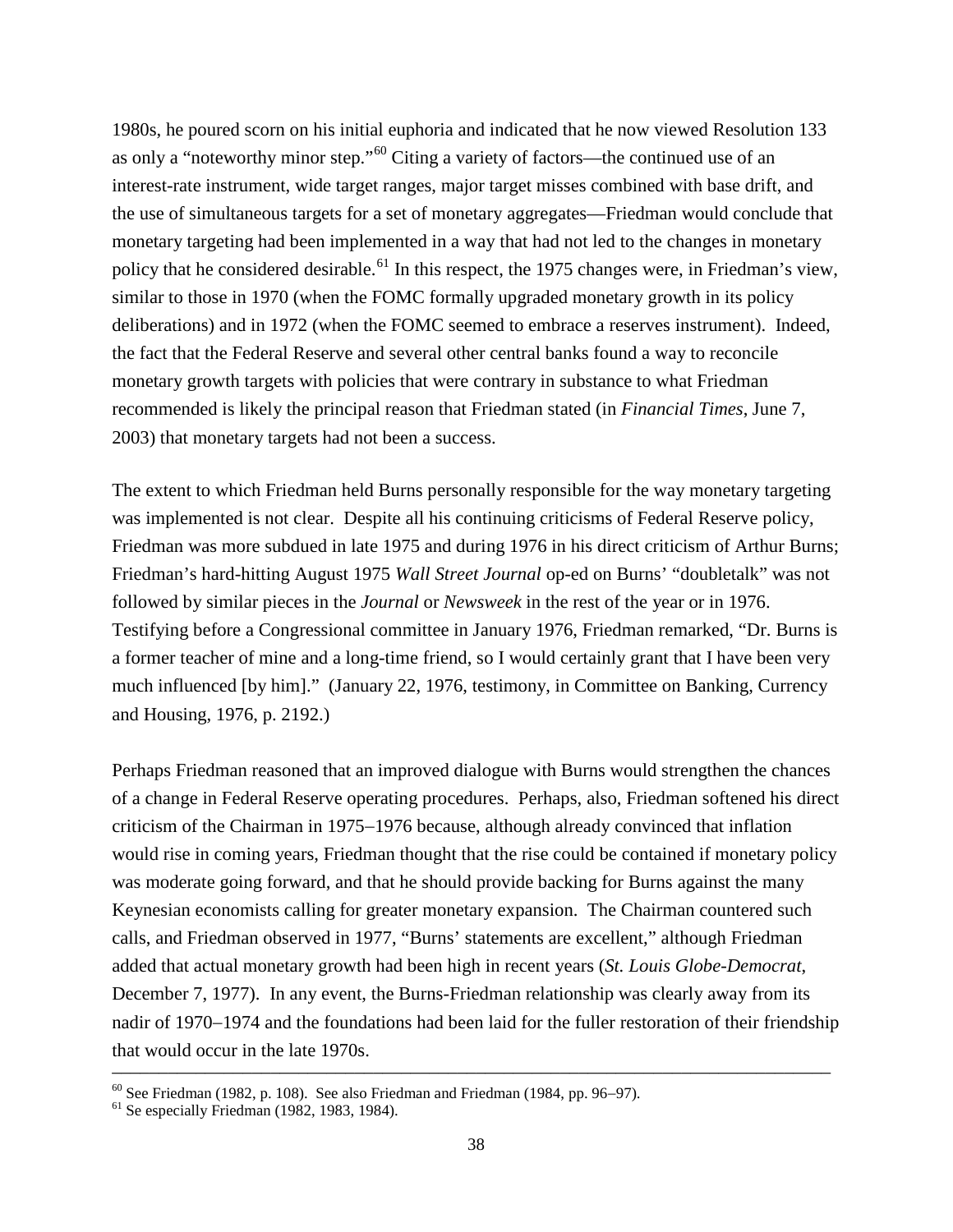In the meantime, with monetary growth having come down in 1973−1974 from its peaks earlier in the decade, and with output subsequently falling below potential, a partial disinflation took place, with inflation falling to about 5 percent in late 1976. However, not only did Friedman regard this rate as too high, he saw little prospect of the rate falling below that rate in the foreseeable future. He had expected a major takeoff in monetary growth in 1975 as part of an overreaction to the recession, but in 1976 Friedman granted that monetary growth in the previous year had not been as high as he had expected (Instructional Dynamics Economics Cassette Tape 183, January 1976). It would eventuate, however, that Friedman's fears of an overreaction did not turn out to be far off as monetary growth, using old M2, was higher in 1976 and 1977 than it had been in 1975. Thus in mid-1976 Friedman declared, "We are currently in the midst of a monetary explosion." (*Newsweek*, June 14, 1976.)

# **4.3 International economic policy**

From 1971 to 1973, the world international system shifted to more flexible exchange rates, while the official peg of the U.S. dollar price of gold—a major symbol of the Bretton Woods system was discontinued. These developments met with Friedman's strong approval, all the more so because they provided the impetus for the dismantling of foreign exchange controls in the United States from 1971 to 1974 and the legalization of U.S. private ownership of gold in 1975. Friedman credited George Shultz, a Cabinet member in the Nixon years, with making the running among policymakers on the issue of exchange-rate flexibility (*Newsweek*, April 1, 1974). Friedman suggested that the Federal Reserve had been an obstacle to the transition to a flexible-rate system, by, he claimed, urging intervention in the foreign exchange market and supporting the maintenance of exchange controls. However, Friedman did not specifically name Burns as an advocate of these measures.<sup>[62](#page-39-0)</sup> In general, Friedman seems to have regarded Burns as a supporter of the flexible-exchange-rate system and as someone who consciously helped to bringing it about.

#### **5. G. William Miller**

G. William Miller had a short tenure as Chairman (March 1978 to August 1979), and during Miller's term in office Friedman, who had moved to California in 1977, was preoccupied with

<span id="page-39-0"></span> $62$  Friedman may have had in mind President Alfred Hayes of the Federal Reserve Bank of New York as a skeptic concerning floating exchange rates. (Shortly after leaving office, Hayes called for exchange rate floating to end: *Daily News*, September 1, 1975.) Meltzer (2009b, pp. 781−782), however, provides some basis for believing that Burns resisted the move to flexible exchange rates.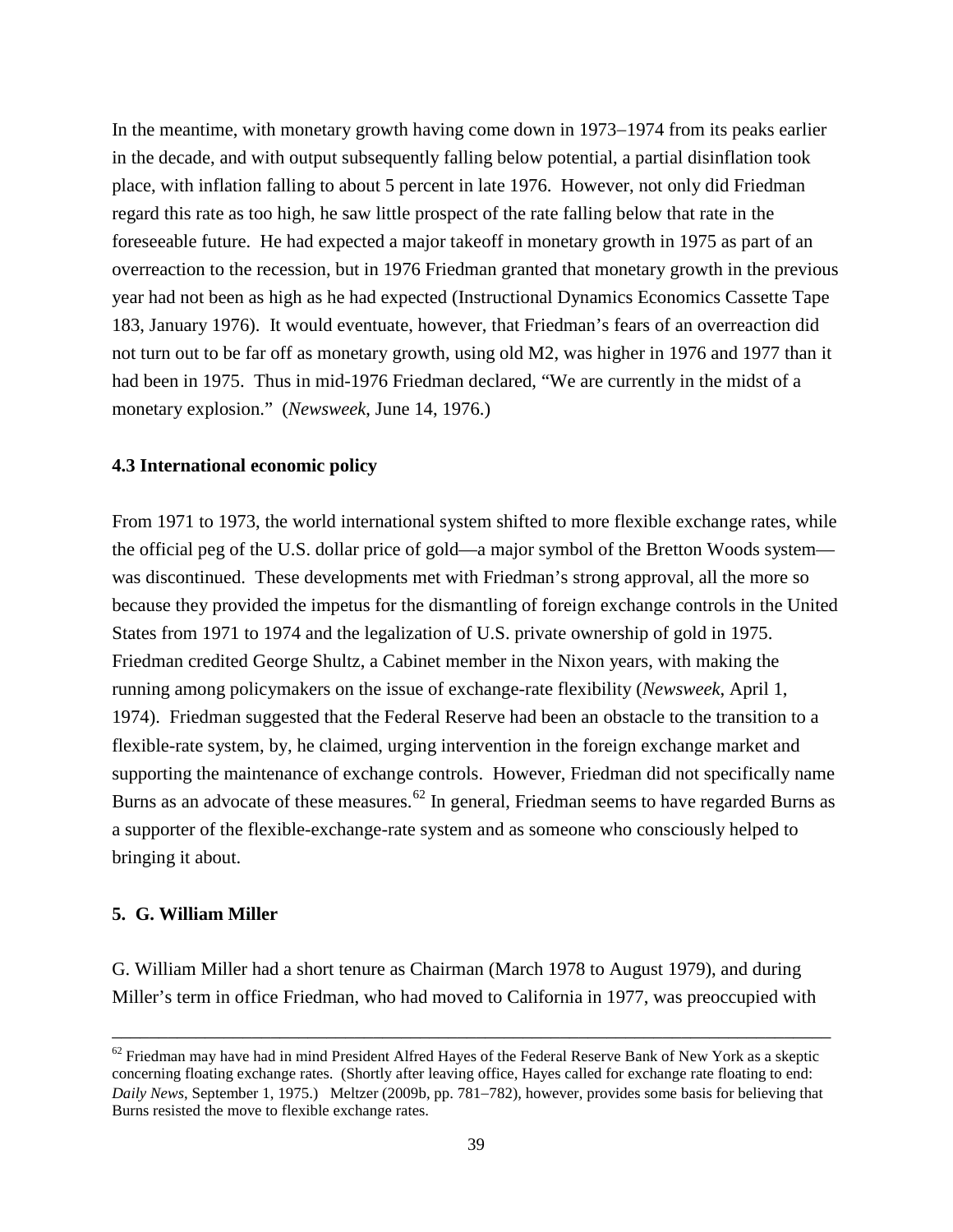various activities unrelated to monetary policy, including tax- and spending-limitation campaigns and getting plans for his own television program off the ground. Thus, there is not a vast amount of commentary on Friedman's part on Miller's tenure. There does, however, exist an amount sufficient to provide an outline of his impressions of Miller.

Friedman met Miller at the May 11, 1978, meeting of the Board's Academic Consultants. This was the last such meeting Friedman attended, as he had become disillusioned with these meetings as a forum for giving his policy recommendations (Friedman, 1982, p. 105). Shortly before the meeting, Friedman gave a negative retrospective on Burns' performance as Chairman, adding, "Let's hope it will be different with Miller." (*Evening Gazette*, May 3, 1978.) Asked later in the month to provide an assessment of Miller, Friedman said, "His statements to date are excellent. However, the real test is performance, and it is too early to judge that." (*Newsweek*, May 29, 1978.) Evidently, some of Miller's statements since his nomination had left a favorable impression on Friedman. But Miller's statements prior to joining the Federal Reserve indicated that he was well-disposed toward cost-push views of inflation (Romer and Romer, 2004, pp. 154−156) and Miller's statements as Federal Reserve Chairman would make clear that he continued to hold a nonmonetary view of inflation (Nelson, 2005). One statement by Miller, in July 1978, that "monetary policy cannot do the job alone," would particularly draw Friedman's ire; Friedman was still quoting it in the 1980s (*Newsweek*, May 2, 1983; Friedman, 1984, p. 55).

Another area of disappointment for Friedman was in monetary policy operation. Friedman expressed optimism that Miller's background in the business world might make him inclined to shake up monetary policy procedures, and in particular to initiate a move from the use of a federal funds rate instrument to the use of a bank reserves instrument (*Newsweek*, July 24, 1978). Miller, however, maintained the federal funds rate as the FOMC's operating instrument.

On May 9, 1978, Miller replied to a request by Representative Dawson Mathis to react to a *Newsweek* column (of April 24, 1978) that Friedman had written. Miller commented,

In the last section of his article Dr. Friedman asserts that "We need a long-term program dedicated to eliminating inflation." I agree wholeheartedly.

The difference with Friedman was brought out by Miller's next observation,

Monetary policy has a critical role to play, but it cannot alone bear the whole burden of combating inflation.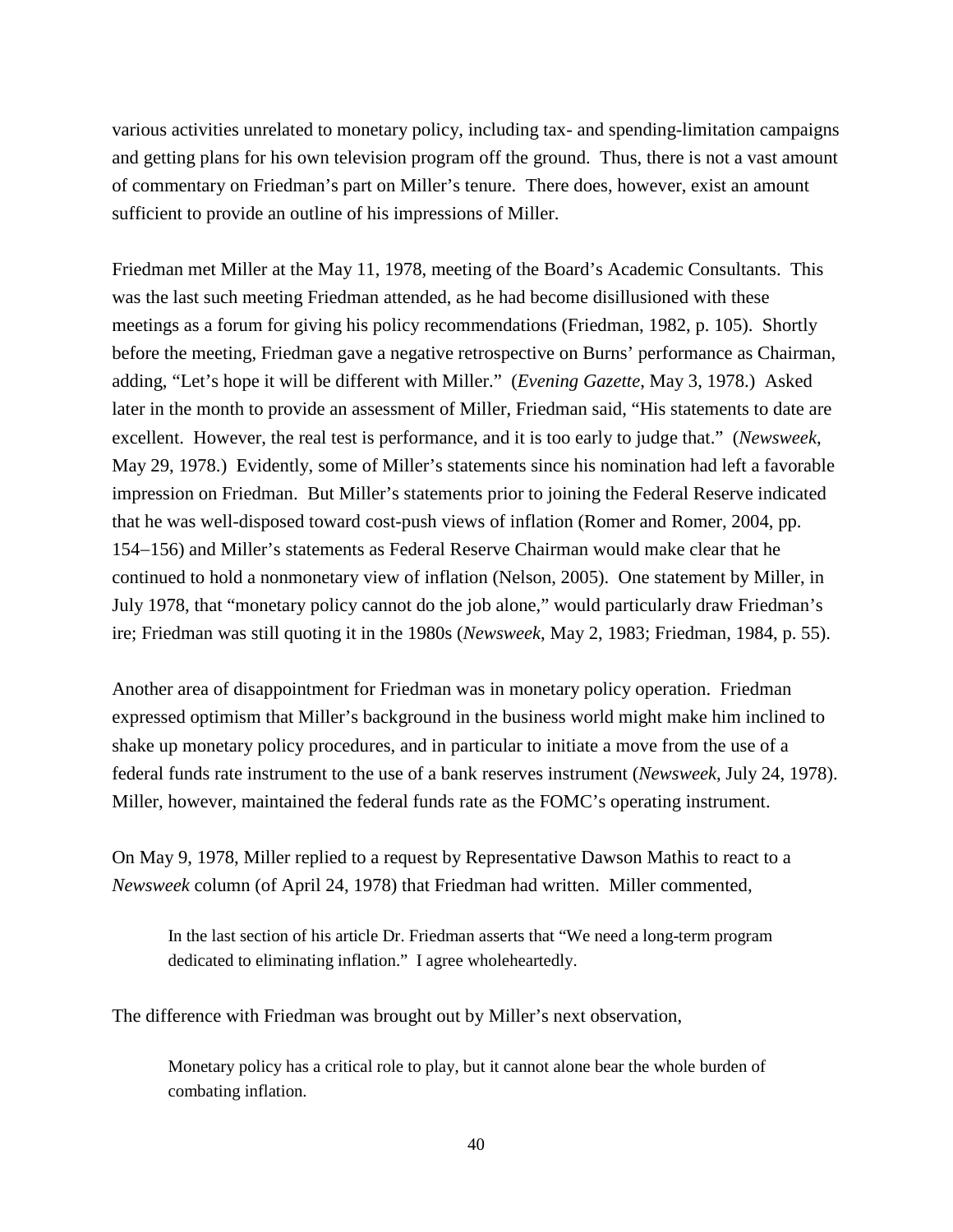Miller also took exception to Friedman's proposal to reduce M2 growth by one percentage point a year from 1978 to 1982, arguing that "the 4 percent rate of growth in M2 that Dr. Friedman sets as a goal for 1982 would be the lowest rate of growth in that aggregate since 1960, except for the 'credit crunch' year of 1969."<sup>[63](#page-41-0)</sup> Friedman and the Federal Reserve probably did not differ too much in their assessments of longer-term M2 velocity behavior; it was widely accepted that M2 velocity had been roughly trendless since the late 1950s (see, for example, Fellner and Larkins, 1975). If Miller took potential output growth to be about 3.5 percent, and this assumption is combined with a constant or gently rising longer-run pattern for M2 velocity, Miller's objection to 4 percent M2 growth might amount to a judgment that the appropriate longer-run inflation objective was about 2 percent rather than around zero. Such a judgment would be consistent with Romer and Romer's (2002b) position that Federal Reserve economic objectives have not changed appreciably over time. Friedman's 4 percent ultimate monetary growth target, in contrast, reflected his preference for roughly zero inflation.

In the late 1970s, however, the choice between zero and 2 percent inflation was a distinctly hypothetical one, as inflationary pressures were severe. In late 1976 and into 1977, Friedman had stuck his neck out when, against a background of placid inflation projections from professional economic forecasters, and with bond market indicators suggesting blue skies ahead on the inflation front, he predicted that inflation would shortly start rising again and that 7 to 9 percent inflation could be expected over 1977 and 1978 (Instructional Dynamics Economics Cassette Tape 204, December 1976; Friedman, 1977). In late 1977, again well ahead of the bond market and other major forecasts, Friedman indicated that a return of inflation to the double-digit range was in prospect for 1979 and 1980 (*Newsweek*, October 3, 1977). These predictions about inflation would be vindicated. And if one accepts Friedman's position that the inflation behavior from 1978 to 1980 was largely set in place by monetary developments before 1978, it puts a different complexion on Miller's record as Federal Reserve Chairman. Although writers on monetary policy often follow Friedman in taking inflation in year *t* as largely determined by events in years *t*−1 and earlier, it seems that they rarely do so when discussing the behavior of inflation under Chairman Miller. Very often, the fact that inflation was high and rising under Miller is taken as evidence that Miller's monetary policy was inflationary (examples include DeLong, 1997, and Levin and Taylor, 2013). In addition, the fact that monetary policy tightened under Chairman Volcker is sometimes taken as strongly implying that monetary policy did not tighten under Miller (see, for example, Goldfeld, 1990, p. 200, and Rotemberg, 2013). An alternative interpretation is available and is consistent with Friedman's commentaries during

<span id="page-41-0"></span><sup>63</sup> Miller letter of May 9, 1978, Federal Reserve Board records.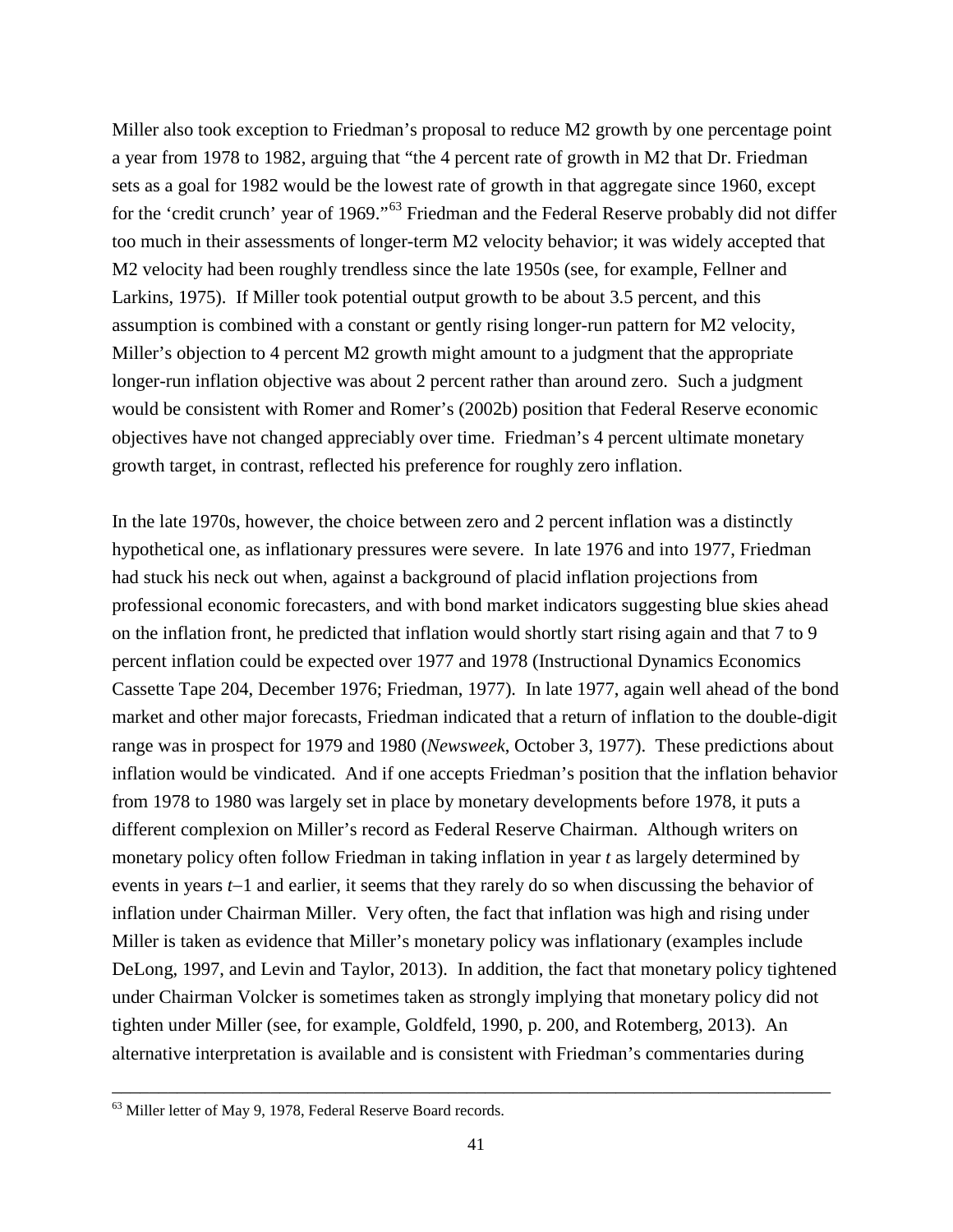1978 and 1979 and with the accounts of Romer and Romer (1989, 2002a) and Nelson (2005). Under this interpretation, the second peak of inflation in the 1970s reflected the aftereffects of the easy monetary policy of 1976 and 1977, and Miller tightened monetary policy notably during his tenure.

Evidence of an appreciable monetary policy tightening under Miller is provided by the fact that real interest rates turned positive for a considerable part of his tenure (see Table 2). In addition, narrative evidence of a Miller tightening underlies the inclusion in the "Romer dates" of an FOMC tightening in August 1978 (Romer and Romer, 1989, p. 136). M2 growth visibly fell in 1978—see Figure 4—and in later years Miller would emphasize his success in hitting M2 targets and the fact that most of his tenure witnessed a firming of policy (see Biven, 2002, p. 143).<sup>[64](#page-42-0)</sup> Friedman himself pointed in his *Newsweek* column of February 19, 1979, to the sharply lower monetary growth in the period from October 1978 to January 1979; (old) M2 growth, Friedman related, was down to 3.3 percent, which was "fine as an ultimate target" but represented too drastic a decline from the prior rate. In quoting this column, Rotemberg (2013) implies that it is obvious that Friedman was wrong that monetary policy had tightened; but, as the pieces of evidence related in this paragraph indicates, such a judgment is far from obvious.

After Friedman's *Newsweek* column appeared, Senator Orrin Hatch used it as the basis for written questions to Miller. Senator Hatch stated,

Many economic observers, although pleased that the Federal Reserve has decided to restrain the growth of the money supply, are concerned that the Fed is reducing the rate of money growth too rapidly. Milton Friedman, one of the few economists to foresee our present accelerating inflation and predict last year's high inflation rate, has become too critical of the Fed for reducing money supply growth too drastically. He argues that the Fed is putting us back on the roller coaster of inflation, recession, and more inflation.

Miller ignored Friedman in his reply and cast doubt on the significance of the money figures before concluding, "The Federal Reserve believes that the deceleration implied by its current longer-run growth ranges for the monetary aggregates is consistent with the avoidance of recession."

<span id="page-42-0"></span><sup>&</sup>lt;sup>64</sup> Miller may have found a move to monetary restriction to be consistent with his views of inflation because a monetary tightening would have shored up the exchange value of the dollar, thus providing a basis for a monetary policy tightening even from a cost-push perspective. See Nelson (2005).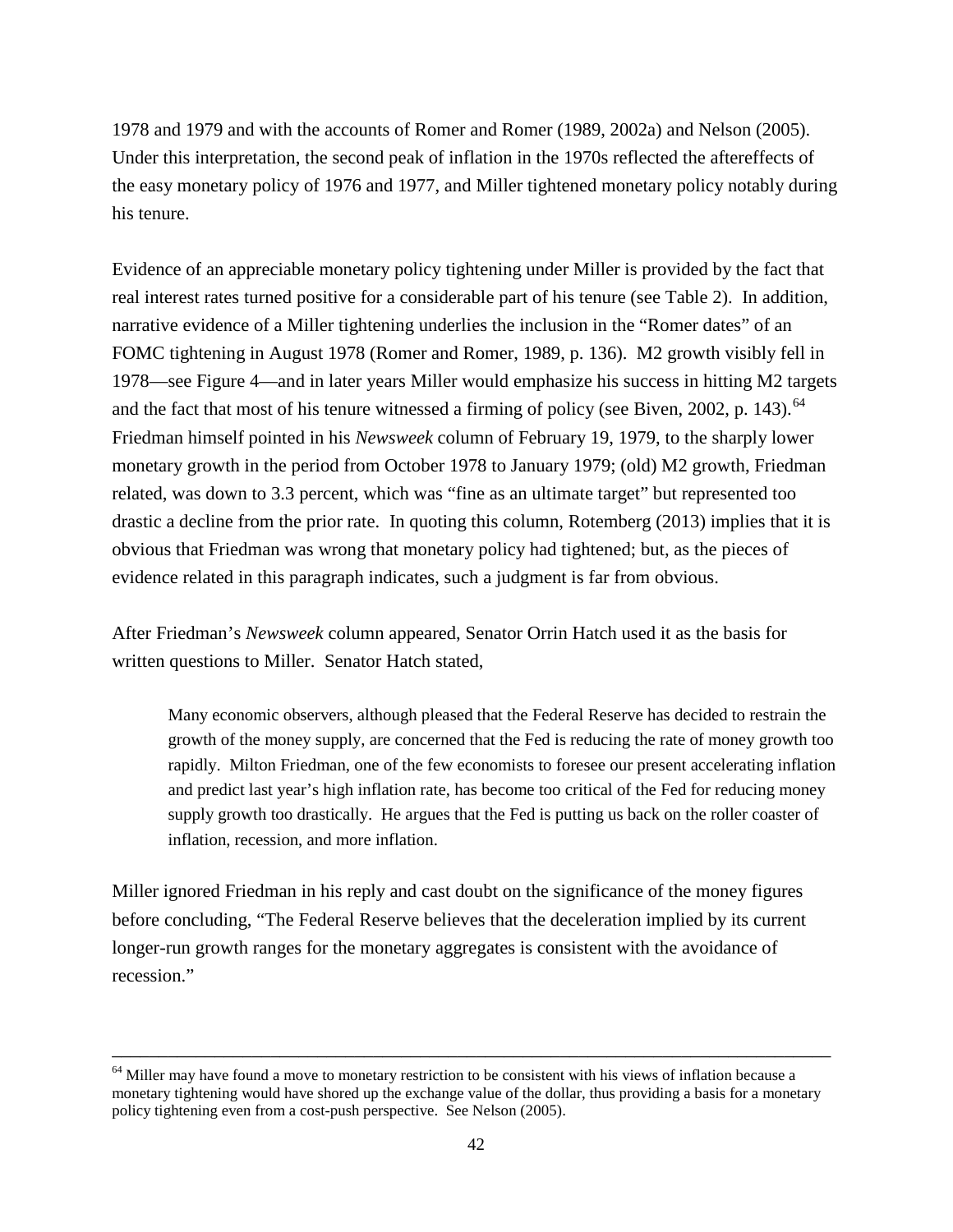

 $\overline{\phantom{a}}$ 



Figure 5. The real federal funds rate in the 1970s Note: Real federal funds rate approximated by nominal federal funds rate (monthly average) minus contemporaneous twelve-month CPI inflation. Source: FRED data portal, Federal Reserve Bank of St. Louis.

| Table 2. The behavior of the real federal funds rate in the 1970s              |                                              |                                                     |  |  |
|--------------------------------------------------------------------------------|----------------------------------------------|-----------------------------------------------------|--|--|
| Period                                                                         | Average real interest rate<br>(annual units) | Number of months in which real<br>rate was positive |  |  |
| Burns—whole period<br>(February 1970–January 1978)                             | $-0.05$ percent                              | 47 (of 96)                                          |  |  |
| Burns—first term<br>(February 1970–January 1974)                               | 1.28 percent                                 | 41 (of 48)                                          |  |  |
| Burns—first term, period before<br>price controls<br>(February 1970–July 1971) | $0.75$ percent                               | 12 (of 18)                                          |  |  |
| Burns—second term<br>(February 1974–January 1978)                              | $-1.38$ percent                              | $6($ of 48)                                         |  |  |
| Miller—whole period<br>(March 1978–August 1979)                                | $0.04$ percent                               | 11 (of 18)                                          |  |  |
| Source: As for Figure 5.                                                       |                                              |                                                     |  |  |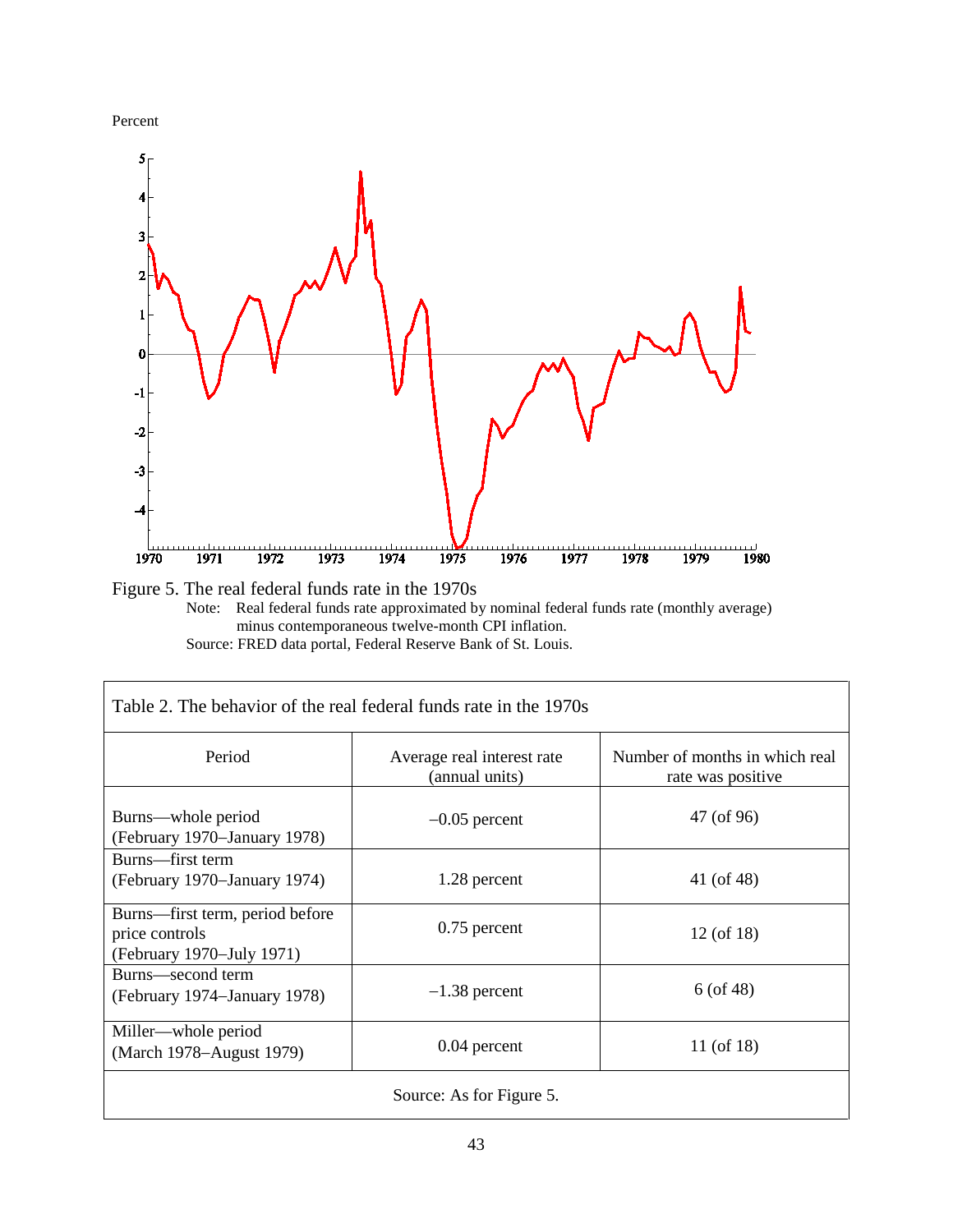Senator Hatch's next question included the passage,

Milton Friedman and other monetarists successfully forecast last year's 9 percent increase in the CPI by looking at the rapid, accelerating rate of money growth beginning in 1976. By pumping money into the economy at a rapid rate during most of 1977 and 1978, hasn't the Federal Reserve guaranteed that inflation will not diminish significantly over the next couple of years? Based on his reading of the rate of monetary growth over the past few years, Milton Friedman has indicated that inflation may not have yet peaked. Do you believe that there is anything the Fed or the federal government can do to significantly reduce inflation over the next year?

Miller again avoided mentioning Friedman in his reply, but his final paragraph was revealing about his view of inflation:

Monetary and fiscal policy actions can have a noticeable impact on inflation this year. By applying appropriate restraint, they can moderate aggregate demand pressures in the economy. In addition, they can have a salutary effect on inflation expectations and thus help to brake the wage-price spiral.<sup>[65](#page-44-0)</sup>

In a sense, this answer is enlightened, as it acknowledges forward-looking aspects of price setting and allows for an expectations channel through which inflation can respond to monetary policy relatively promptly. But Miller's reply also perhaps reflected inadequate absorption of a lesson about policymaking that has since become widely accepted and is attributed to Friedman: that inflation responds to monetary policy actions with a noticeable lag. Indeed, the model of Christiano, Eichenbaum, and Evans (2005) adds mechanisms to the New Keynesian baseline system in order to slow down the response of inflation to monetary policy; Christiano, Eichenbaum, and Evans (2005, pp. 5, 8) explicitly motivate these mechanisms by pointing to Friedman's work on lags in effects of monetary policy actions. Thus, notwithstanding the wide adoption since 1978 of models for monetary analysis that incorporate forward-looking elements, there would not be great support today for Miller's contention in 1978 that monetary policy actions can have a noticeable impact on inflation in the same year.

For his part, Friedman in some 1980s writings judged Miller in terms of actual inflation performance during Miller's tenure (*Newsweek*, May 2, 1983; Friedman, 1984, p. 55). This might be considered a just criterion in light of Miller's statement above. It was, however, a yardstick that contradicted Friedman's own views on the lags between monetary growth and inflation; and on other occasions (such as Friedman and Friedman, 1984, p. 89), Friedman

<span id="page-44-0"></span><sup>65</sup> In Committee on the Budget, U.S. Senate (1979, pp. 204−205).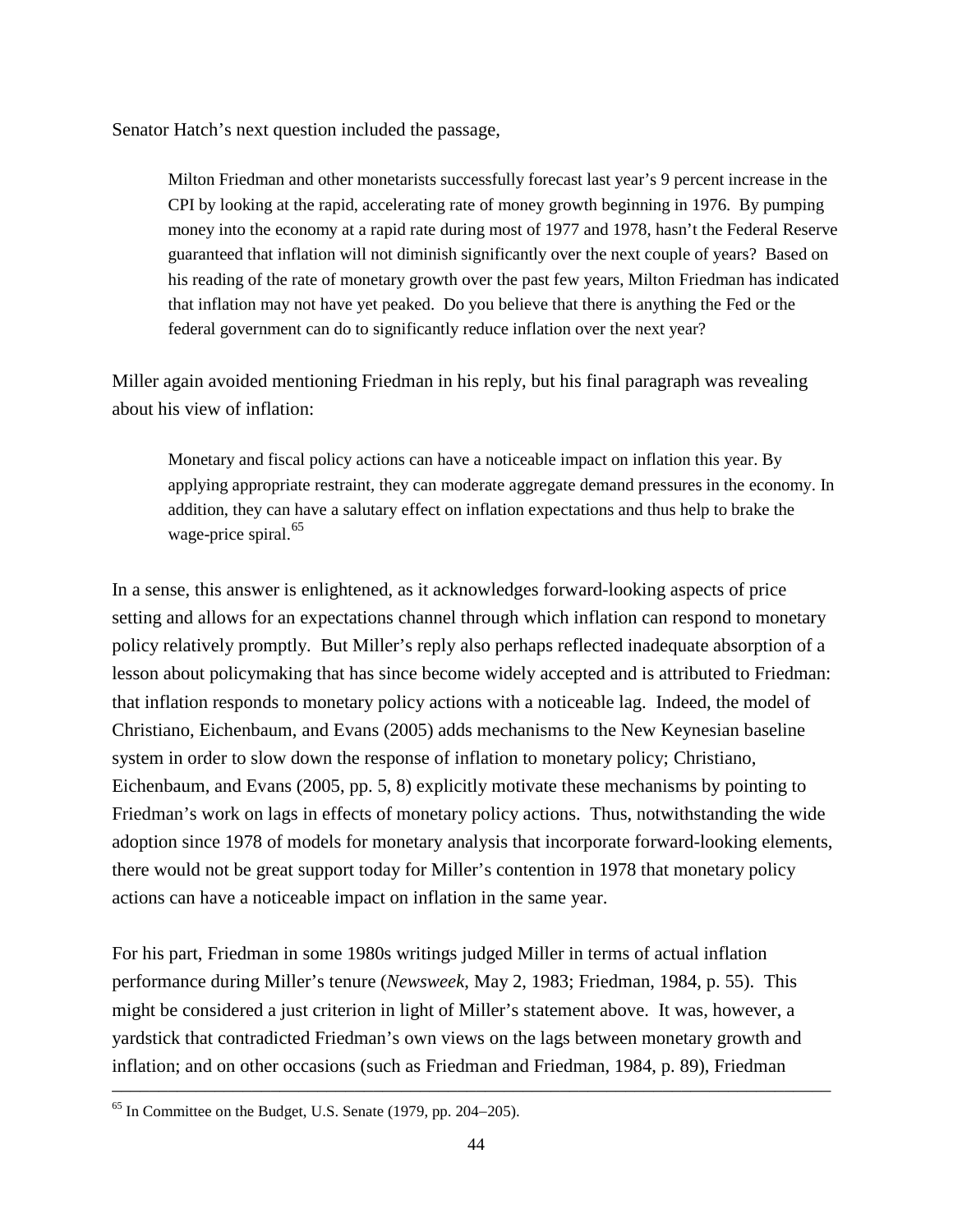acknowledged that monetary growth had been brought down in 1978 and that the early 1980s disinflation could therefore be traced in part to the monetary tightening that commenced under Miller.

# **6. Conclusion**

Several points emerge from the preceding analysis of Friedman's commentary on and relationship with three Federal Reserve Chairmen from 1951 to 1979.

First, Friedman had good reason to be pleased with the overall development of international economic policy, as Friedman's preferred positions in the early 1950s—of a flexible-exchangerate regime, with no connection of monetary arrangements to gold, and removal of foreign exchange controls—had largely become reality by the late 1970s.

Second, with respect to the acceptance by the Federal Reserve Chairmen of his views on internal monetary policy, Friedman could claim only to have made limited headway. The nominal/real interest rate distinction that he emphasized was firmly part of Federal Reserve Chairmen's analysis by the end of the 1960s, and Friedman's stress on the link between money and output fluctuations, which underlay his and Anna Schwartz's indictment of Depression-era monetary policy, had also seeped through into official thinking. But both Chairmen Burns and Miller in the 1970s rejected Friedman's view that monetary policy actions could by themselves control inflation.

Third, on the issue of the operating procedures of monetary policy, Friedman expressed hope at various times that Martin, Burns, or Miller would shift from a federal funds rate instrument to a reserves-type instrument, and he was disappointed in each case by the resilience of the Federal Reserve's attachment to a federal-funds-rate-oriented operating procedure. The ascension in 1979 of Paul Volcker to the position of Federal Reserve Chairman saw further changes in monetary policy. These included a temporary (and, for Friedman, incomplete) move away from the use of the federal funds rate as a policy instrument. More enduringly, monetary policy after 1979 was founded on a strategy that accepted Friedman's emphasis on monetary policy as the appropriate device, and the only effective device, for the control of inflation.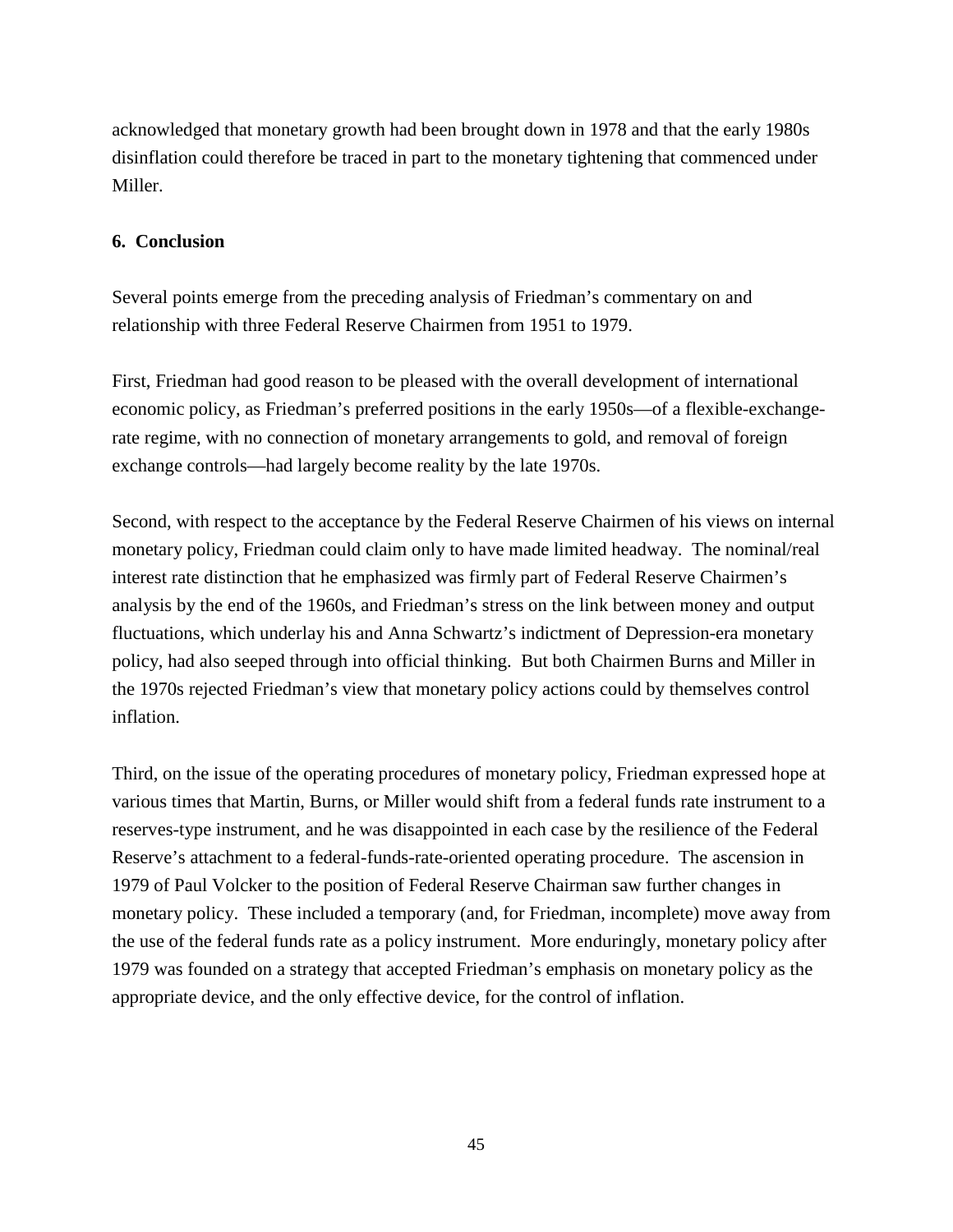# **Appendix. Newspaper and other media items cited**

*Press*-Chicago News Wire, "Ike's Economist Opposes Tax Hike, Investment Credit," *Cleveland Press*, August 2, 1966.

Alfred L. Malabre, Jr., "The New Confusion: More Analysts Question Some Basic Concepts of the 'New Economics,'" *Wall Street Journal*, November 17, 1967, pages 1 and 15.

"The New Attack on Keynesian Economics," *Time*, January 10, 1969.

Albert L. Kraus, "A Dollar Standard? If U.S. Severs Its Gold Ties, Europe Must Accept the Fact Or Go It Alone," *New York Times*, May 21, 1969, pages 59 and 70.

"The President's Men," WNET broadcast date October 22, 1969 (transcript).

Milton Friedman, "A New Chairman at the Fed," *Newsweek*, February 2, 1970, page 68.

Joseph Newman, "Economist Friedman Says: Unemployment at 6% a Possibility in 1970," *Philadelphia Evening Bulletin*, April 26, 1970.

Vera Glaser, "Economist Hits Burns on Inflation Plan," *Philadelphia Inquirer*, May 29, 1970. Also appeared as Vera Glaser, "Income Policy Splits Friedman and Burns," *St. Petersburg Times*, May 29, 1970, page 6C.

Jesse Glasgow, "Friedman Expects Rapid Growth Soon," *Baltimore Sun*, February 19 1971, page C7.

A. Joseph Newman, Jr., "Economist Friedman Offers Advice on Bonds, Elections, and the Making of Money," *The Sunday Bulletin* (Philadelphia), April 25, 1971, Section 2, page 10.

UPI, "Leaders Help Dig Business Grave," *Sarasota Journal*, January 5, 1972, page 2A.

Thomas Oliphant, "Whatever Happened to Monetarism?," *Boston Sunday Globe*, January 16, 1972, page A84.

"Liberal Economists Warn Congress," *Evening Star* (Washington, DC), July 27, 1972, page A4.

Milton Friedman, "The Fed on the Spot," *Newsweek*, October 16, 1972, page 98.

Milton Friedman, "What the President Should Have Done," *Newsweek*, July 16, 1973, page 72.

Milton Friedman, "The Inflationary Fed," *Newsweek*, August 27, 1973, page 73.

Soma Golden, "Friedman Blames Fed for Inflation," *New York Times*, February 26, 1974, pages 49 and 58.

Milton Friedman, "A Dramatic Experiment," *Newsweek*, April 1, 1974, page 65.

"An Expensive Gamble to Slow Inflation," *Business Week*, June 15, 1974, pages 76−80 and 84.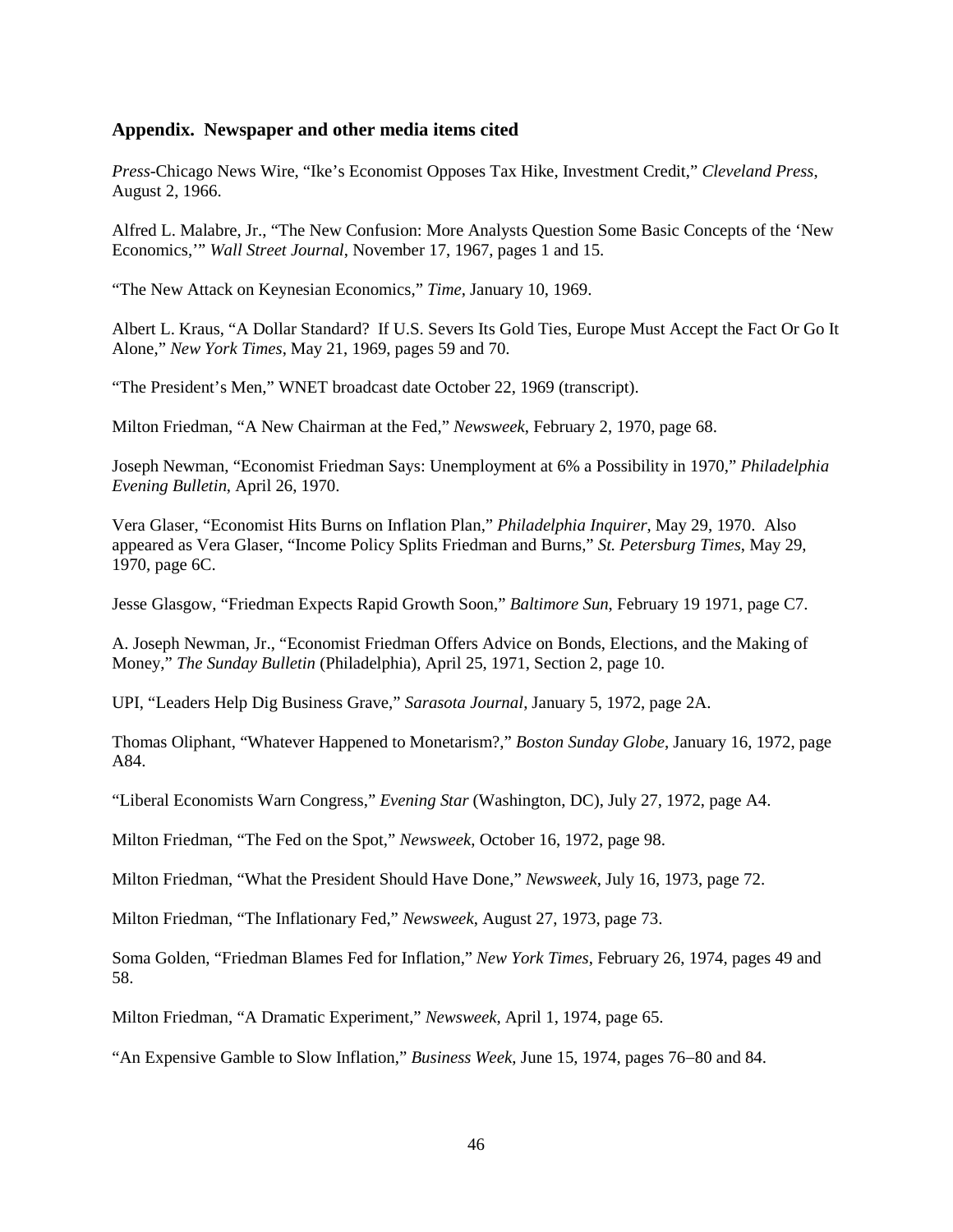Milton Friedman, "Controversy Over Burns and Fed's Role," *New York Times*, September 1, 1974, page 122.

Richard Hughes (UPI), "Depression A Possibility, Says Economist," *Hagerstown Herald*, March 1, 1975.

Paul Samuelson, "A Burns Depression?," *Newsweek*, March 3, 1975, page 63.

Milton Friedman, "What Is the Federal Reserve Doing?," *Newsweek*, March 10, 1975, page 63.

Milton Friedman, "Five Examples of Fed Doubletalk," *Wall Street Journal*, August 21 1975, page 6.

"Hayes Calls for an End to Free Floating Rates," *Daily News* (New York), September 1, 1975, page 24.

Milton Friedman, "Are These Monetary Swings Necessary?," *Newsweek*, June 14, 1976, page 80.

David Rosenthal, "Man of the Week: Milton Friedman—A Nobel for Economics," *New York Post*, October 18, 1976.

Milton Friedman, "To Jimmy from James," *Newsweek*, December 6, 1976, page 45.

Milton Friedman, "Why Inflation Persists," *Newsweek*, October 3, 1977, page 54.

Donald C. Bauder, "Economist Assails Growth in Monetary Aggregates," *St. Louis Globe-Democrat*, December 7, 1977.

Milton Friedman, "Inflationary Recession," *Newsweek*, April 24, 1978, page 81.

David T. Maybery, "Friedman: Forget Economic Recovery—Bring on Recession," *Evening Gazette* (Worcester), May 3 1978, page 26.

Milton Friedman and Paul Samuelson, "Answering the Big Questions [Panel Q&A]," *Newsweek*, May 29, 1978.

Milton Friedman, "Inertia and the Fed," *Newsweek*, July 24, 1978, page 70.

Milton Friedman, "The Fed: At It Again," *Newsweek*, February 19, 1979, page 65.

*Free to Choose*, television series, U.S. version, Episode 9, "How to Cure Inflation," PBS broadcast date March 7, 1980; online transcript.

Milton Friedman, "Monetary Overkill," *Newsweek*, July 14, 1980, page 62.

Milton Friedman, "More Double Talk at the Fed," *Newsweek*, May 2, 1983, page 72.

Simon London, "Lunch with the *FT—*Milton Friedman: The Long View," *Financial Times* (*Financial Times Magazine* supplement, Issue No. 7), June 7, 2003, pages 12−13. (ft.com date: June 5, 2003.)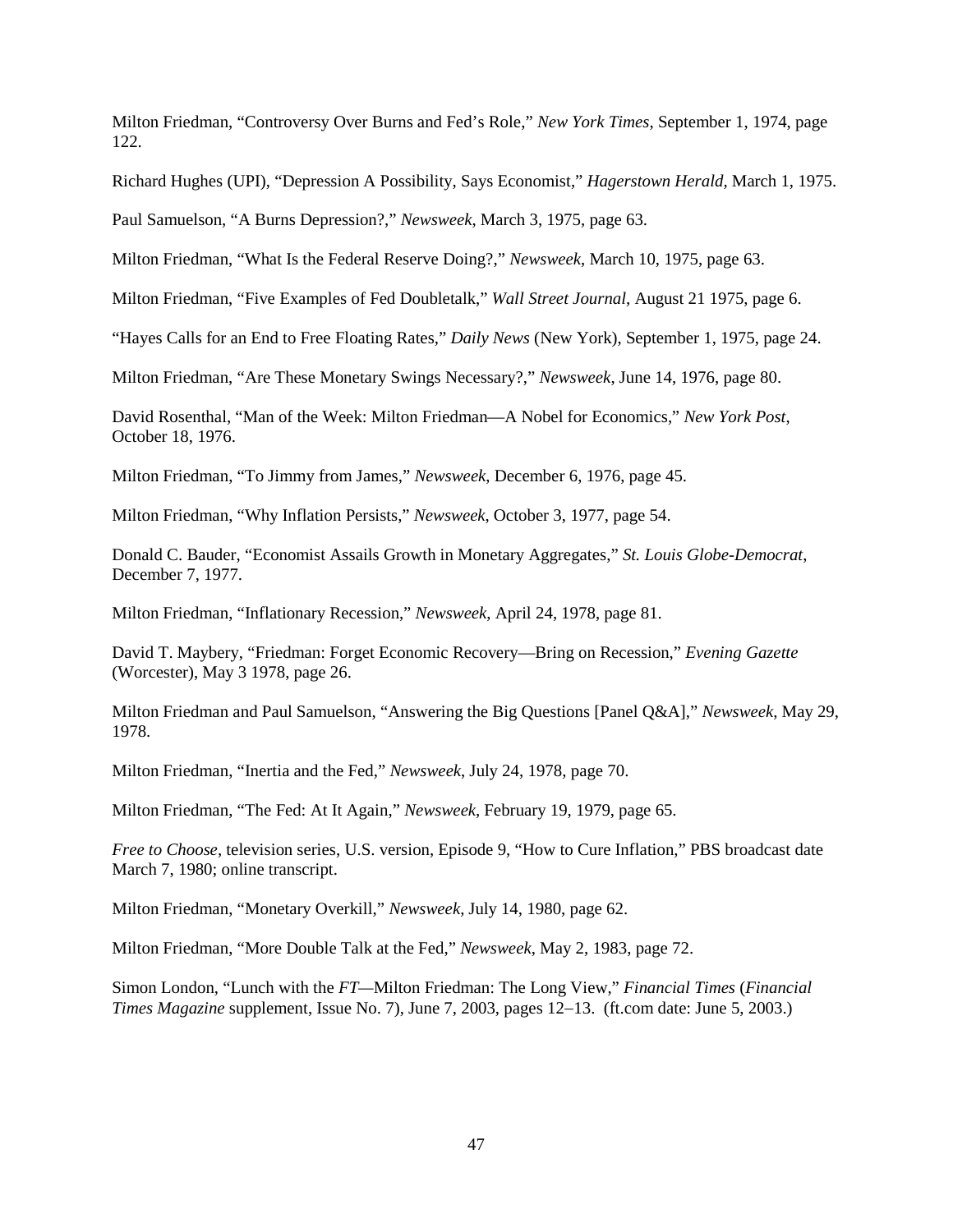# **References**

Abrams, Burton A. (2006). "How Richard Nixon Pressured Arthur Burns: Evidence from the Nixon Tapes," *Journal of Economic Perspectives*, Vol. 20(4), 177−188.

Abrams, Burton A., and James L. Butkiewicz (2010). "The Political Business Cycle: Evidence from the Nixon Tapes." Manuscript, University of Delaware.

Bach, George L., Phillip D. Cagan, Milton Friedman, Clifford G. Hildreth, Franco Modigliani, and Arthur Okun (1976). *Improving the Monetary Aggregates: Report of the Advisory Committee on Monetary Statistics*. Washington, DC: Federal Reserve Board.

Barsky, Robert B., and Lutz Kilian (2001). "Do We Really Know That Oil Caused the Great Stagflation? A Monetary Alternative," *NBER Macroeconomics Annual*, Vol. 16(1), 137−183.

Bernanke, Ben S. (2004). "Friedman's Monetary Framework: Some Lessons." In M.A. Wynne, H. Rosenblum, and R.L. Formaini (eds.), *The Legacy of Milton and Rose Friedman's Free to Choose*: *Economic Liberalism at the Turn of the 21st Century*. Dallas: Federal Reserve Bank of Dallas. 207−217.

Biven, W. Carl (2002). *Jimmy Carter's Economy: Policy in an Age of Limits*. Chapel Hill, NC: University of North Carolina Press, 2002.

Bordo, Michael D., and Barry Eichengreen (2013). "Bretton Woods and the Great Inflation." In M.D. Bordo and A. Orphanides (eds.), *The Great Inflation: The Rebirth of Modern Central Banking*. Chicago: University of Chicago Press for NBER. 449−489.

Brunner, Karl (1969). "Monetary Analysis and Federal Reserve Policy." In K. Brunner (ed.), *Targets and Indicators of Monetary Policy*. San Francisco: Chandler Publishing Company.

Burns, Arthur F. (1957). *Prosperity Without Inflation*. New York: Fordham University Press

Burns, Arthur F. (1968a). "The New Economics and Our Current Needs." Address at the Commonwealth Club, San Francisco, June 7, 1968. Abridged version published in *The Commonwealth*, 1968; unabridged typescript version appears in A.F. Burns, *Addresses, Essays, Lectures of Arthur Frank Burns, Volume 1, 1962*−*1970*, Federal Reserve Board Library.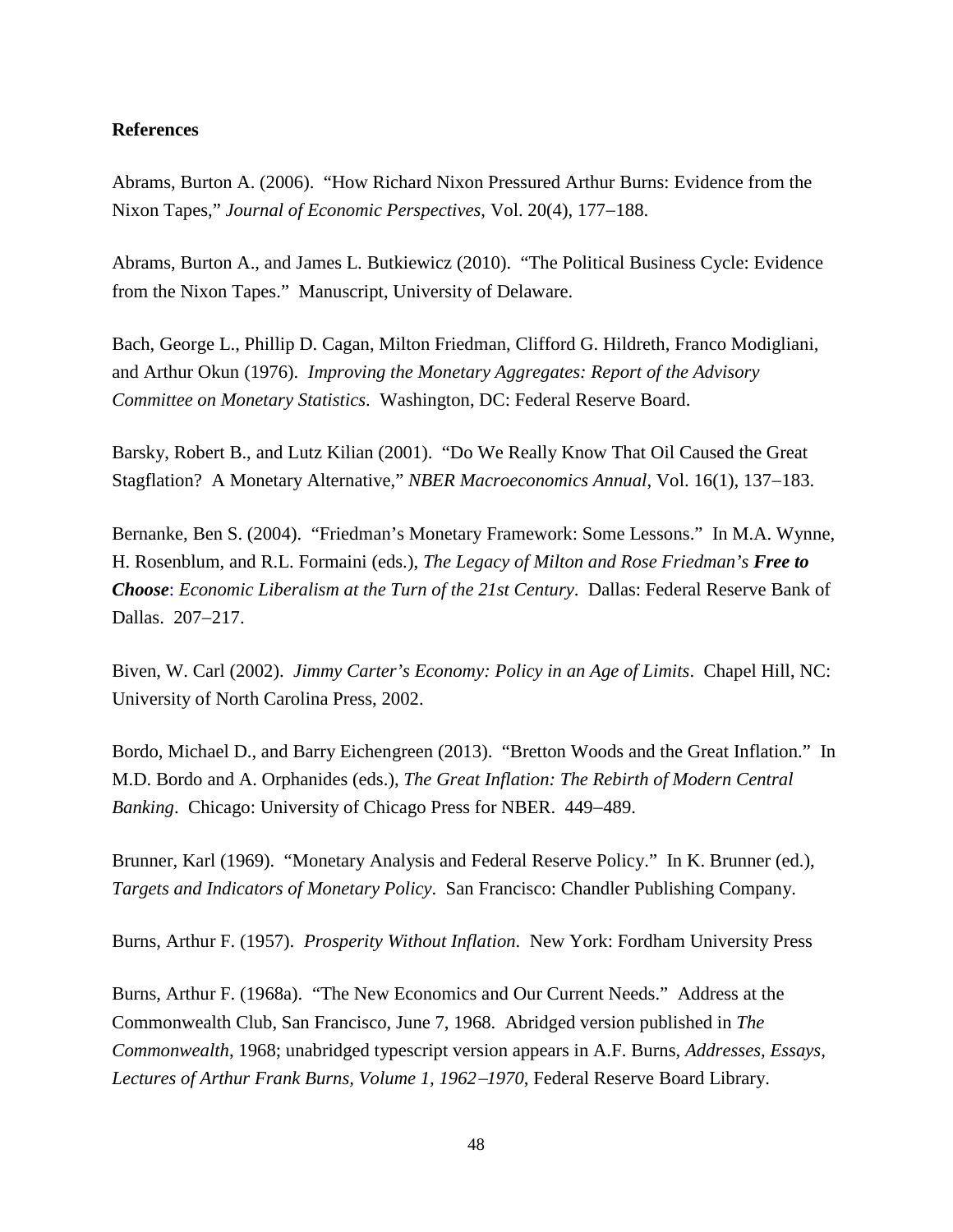Burns, Arthur F. (1968b). "The Perils of Inflation." Address given at Town Hall, Los Angeles, April 23, 1968. Reprinted in A.F. Burns, *The Business Cycle in a Changing World*. New York: Columbia University Press, 1969. 286−302.

Burns, Arthur F. (1970). Remarks at National Bureau of Economic Research Fiftieth Anniversary Dinner, Waldorf-Astoria Hotel, New York City, February 27, 1970. In NBER, National Bureau of Economic Research Fiftieth Anniversary Dinner: Transcript of Proceedings, *National Bureau Report*, No. 6 (Supplement), June, 25−30.

Burns, Arthur F. (1973). "Letter on Monetary Policy," *Federal Reserve Bank of St. Louis Review*, Vol. 55(11), 15−22.

Burns, Arthur F., and Paul A. Samuelson (1967). *Full Employment, Guideposts and Economic Stability*. Washington, DC: American Enterprise Institute.

Christiano, Lawrence J., Martin Eichenbaum, and Charles L. Evans (2005). "Nominal Rigidities and the Dynamic Effects of a Shock to Monetary Policy," *Journal of Political Economy*, Vol. 113(1), 1−45.

Committee on Banking and Currency, U.S. House of Representatives (1964). *The Federal Reserve System After Fifty Years: Hearings Before the Subcommittee on Domestic Finance*. Washington, DC: Government Printing Office.

Committee on Banking and Currency, U.S. House of Representatives (1973). *The Credit Crunch and Reform of Financial Institutions: Hearings.* Washington, DC: Government Printing Office.

Committee on Banking and Currency, U.S. Senate (1968). *The Gold Cover: Hearings*. Washington, DC: Government Printing Office.

Committee on Banking and Currency, U.S. Senate (1969). *High Interest Rates: Hearings*. Washington, DC: Government Printing Office.

Committee on Banking and Currency, U.S. Senate (1970a). *Nomination of Arthur F. Burns: Hearing on the Nomination of Arthur F. Burns To Be a Member of the Federal Reserve Board, December 18, 1969*. Washington, DC: Government Printing Office.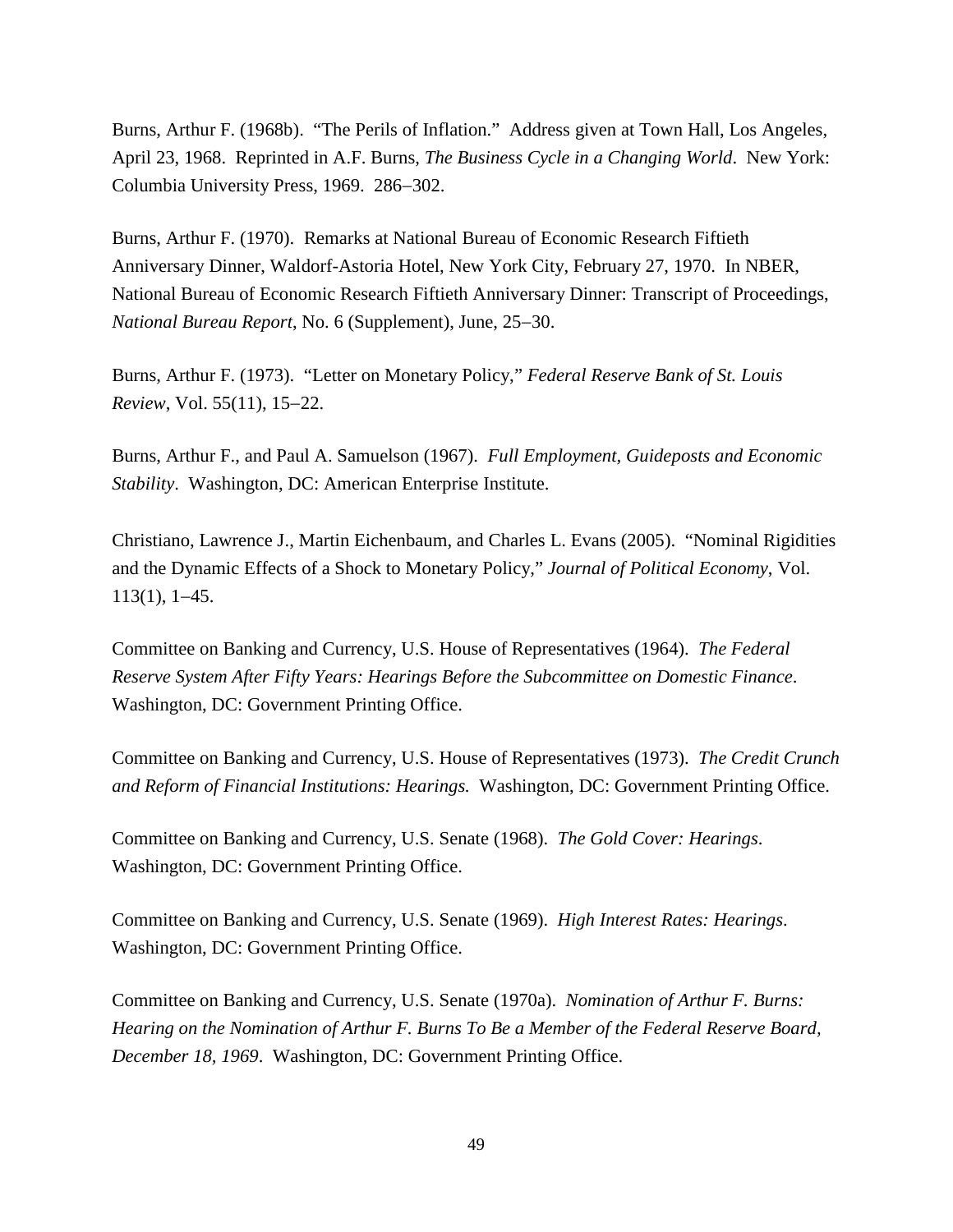Committee on Banking and Currency, U.S. Senate (1970b). *State of the National Economy: Hearing*, *March 18, 1970*. Washington, DC: Government Printing Office.

Committee on Banking, Currency and Housing, U.S. House of Representatives (1976). *Hearings on Financial Institutions and the Nation's Economy* (*FINE*): *"Discussion Principles*,*" Hearings before the Subcommittee on Financial Institutions, Supervision, Regulation and Insurance, Part 3*. Washington, DC: Government Printing Office.

Committee on Banking, Housing, and Urban Affairs, U.S. Senate (1971). *State of the National Economy—1971: Hearing, March 10, 1971*. Washington, DC: Government Printing Office.

Committee on the Budget, U.S. Senate (1975). *The 1976 First Concurrent Resolution on the Budget: Hearings*. Washington, DC: Government Printing Office.

Committee on the Budget, U.S. Senate (1979). *First Concurrent Resolution on the Budget— Fiscal Year 1980, Volume I: Fiscal and Monetary Policy for FY 1980*. Washington, DC: Government Printing Office.

DeLong, J. Bradford (1997). "America's Peacetime Inflation: The 1970s." In C.D. Romer and D.H. Romer (eds.), *Reducing Inflation: Motivation and Strategy*. Chicago: University of Chicago Press for NBER. 247−276.

DiCecio, Riccardo, and Edward Nelson (2013). "The Great Inflation in the United States and the United Kingdom: Reconciling Policy Decisions and Data Outcomes." In M.D. Bordo and A. Orphanides (eds.), *The Great Inflation: The Rebirth of Modern Central Banking*. Chicago: University of Chicago Press for NBER. 393−438.

Dornbusch, Rudiger, and Stanley Fischer (1978). *Macroeconomics*. New York: McGraw-Hill.

Dornbusch, Rudiger, and Stanley Fischer (1981). *Macroeconomics—Second Edition*. New York: McGraw-Hill.

Ebenstein, Lanny (2007). *Milton Friedman: A Biography*. New York: Palgrave Macmillan.

Fellner, William, and Dan Larkins (1975). "Interpretation of a Regularity in the Behavior of M2," *Brookings Papers on Economic Activity*, Vol. 7(3), 741−763.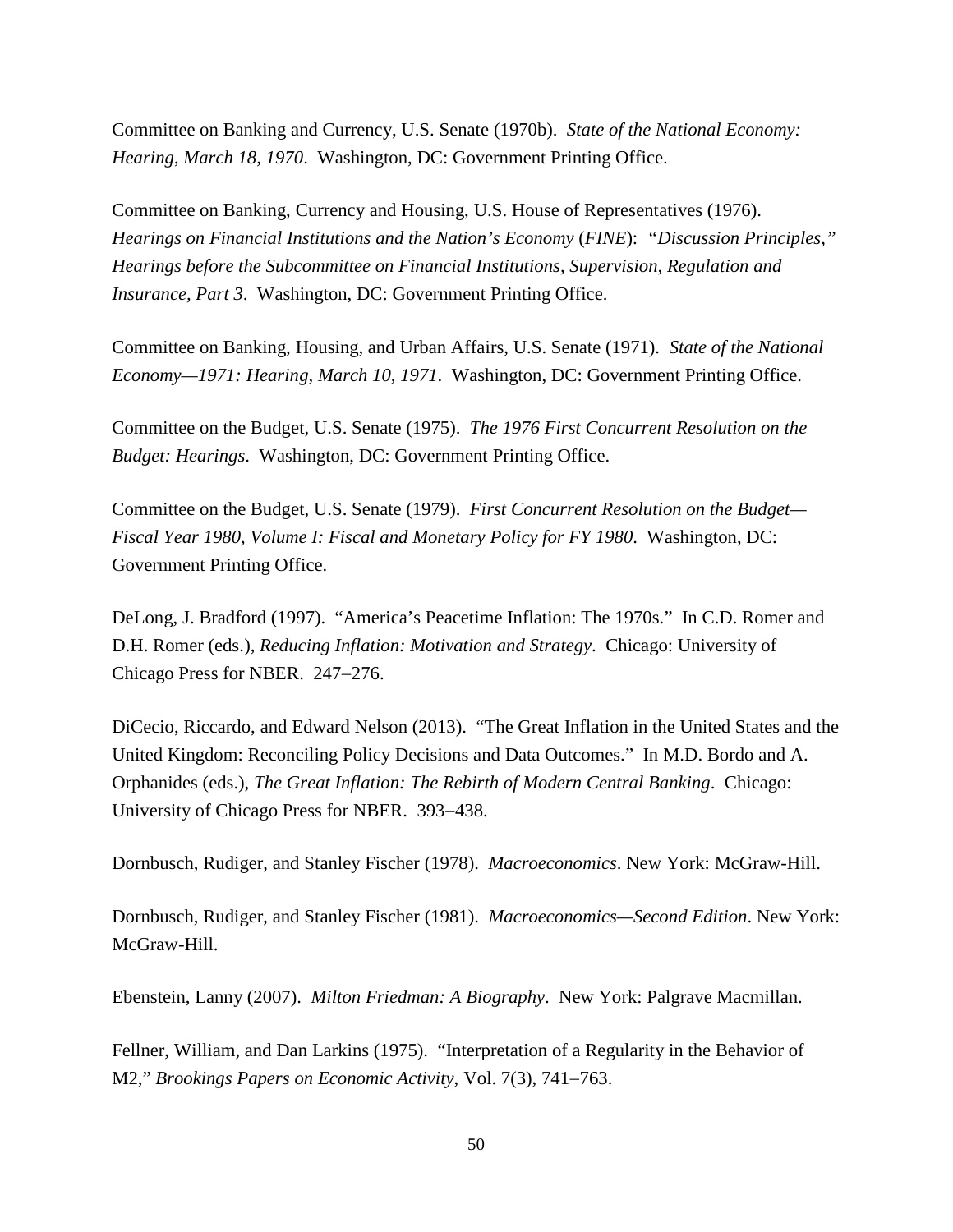Fischer, Stanley (1979). ["The Korteweg and Lucas reviews of the McCracken Report:](http://www.sciencedirect.com/science/article/pii/016722317990040X)  [Comments,](http://www.sciencedirect.com/science/article/pii/016722317990040X)" *Carnegie-Rochester Conference Series on Public Policy*, Vol. 11(1), 169−176.

Frazer, William (1988). *Power and Ideas: Milton Friedman and the Big U-Turn*. Gainesville, FL: Gulf-Atlantic.

Friedman, Benjamin M. (1980). "Postwar Changes in the American Financial Markets." In M. Feldstein (ed.), *The American Economy in Transition*. Chicago: University of Chicago Press for NBER. 9−78.

Friedman, Milton (1948). "A Monetary and Fiscal Framework for Economic Stability," *American Economic Review*, Vol. 38(2), 245−264.

Friedman, Milton (1951a)*.* "Commodity-Reserve Currency," *Journal of Political Economy*, Vol. 59(3), 203−232.

Friedman, Milton (1951b). "Some Comments on the Significance of Labor Unions for Economic Policy." In D.M. Wright (ed.), *The Impact of the Union*. New York: Harcourt Brace. 204−234.

Friedman, Milton (1952)*.* "Price, Income, and Monetary Changes in Three Wartime Periods," *American Economic Review* (*Papers and Proceedings*), Vol. 62(2): 612−625.

Friedman, Milton (1953). "The Case for Flexible Exchange Rates." In M. Friedman, *Essays in Positive Economics*. Chicago: University of Chicago Press. 157−203.

Friedman, Milton (1954). "Why the American Economy is Depression Proof," *Nationalekonomiska Föreningens Förhandlingar*, No. 3, 58−77. Reprinted in M. Friedman, *Dollars and Deficits*. Eaglewood Cliffs, N.J.: Prentice Hall, 1968. 72−96.

Friedman, Milton (1957). "Consumer Credit Control as an Instrument of Stabilization Policy." In *Consumer Instalment Credit*, *Part 2, Vol. 2*: *Conference on Regulation*. Washington, DC: NBER and Federal Reserve Board. 73−103.

Friedman, Milton (1958). "The Supply of Money and Changes in Prices and Output." In Joint Economic Committee, *The Relationship of Prices to Economic Stability and Growth*.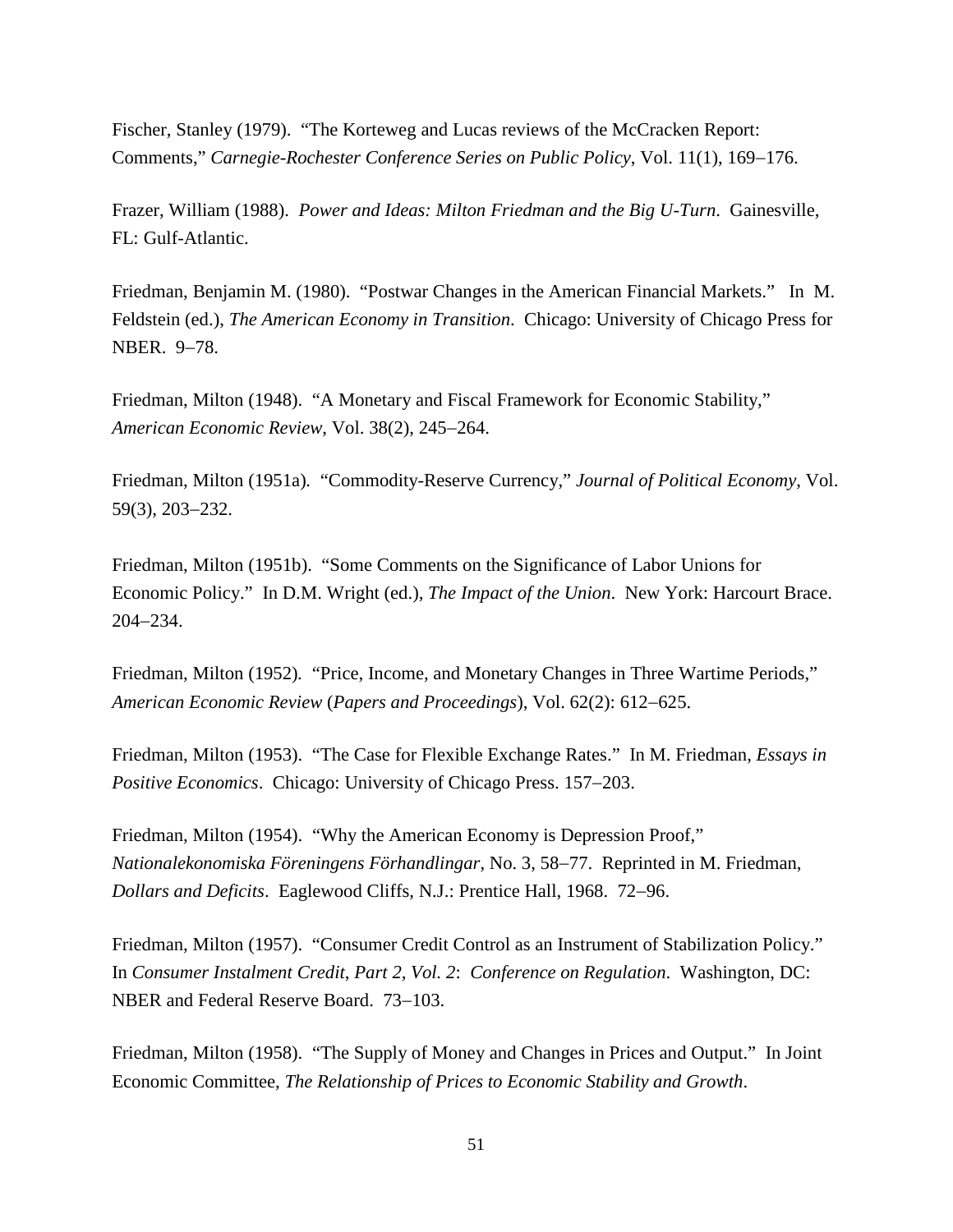Washington, DC: Government Printing Office. 241−256. Reprinted in M. Friedman, *The Optimum Quantity of Money and Other Essays*. Chicago: Aldine, 1969. 171−187.

Friedman, Milton (1960). *A Program for Monetary Stability*. Fordham, NY: Fordham University Press.

Friedman, Milton (1961). "The Lag in Effect of Monetary Policy," *Journal of Political Economy*, Vol. 69(5), 447−466.

Friedman, Milton (1962). "A Program for Monetary Stability: Part One." In U.S. Savings and Loan League, *Proceedings of the Conference on Savings and Residential Financing*. Chicago: U.S. Savings and Loan League. 11−32.

Friedman, Milton (1968a). *Dollars and Deficits*. Eaglewood Cliffs, N.J.: Prentice Hall.

Friedman, Milton (1968b). "The Role of Monetary Policy," *American Economic Review*, Vol. 58(1), 1−17.

Friedman, Milton (1969). "Preface." In M. Friedman, *The Optimum Quantity of Money and Other Essays*. Chicago: Aldine. v−vi.

Friedman, Milton (1970a). "Comment on Tobin," *Quarterly Journal of Economics*, Vol. 84(2), 318−327.

Friedman, Milton (1970b). "The Counter-Revolution in Monetary Theory." Institute of Economic Affairs Occasional Paper No. 33. Reprinted in M. Friedman, *Monetarist Economics*. Oxford: Basil Blackwell, 1991. 1−20.

Friedman, Milton (1970c). "Monetarism: A Counter-Revolution in Economic Thought." Lecture at Florida Presbyterian College, February 21.

Friedman, Milton (1971). "The Dollar Standard: Its Problems and Prospects," *Montana Business Quarterly*, Vol. 9(1), 5−12.

Friedman, Milton (1972a). "Have Monetary Policies Failed?," *American Economic Review*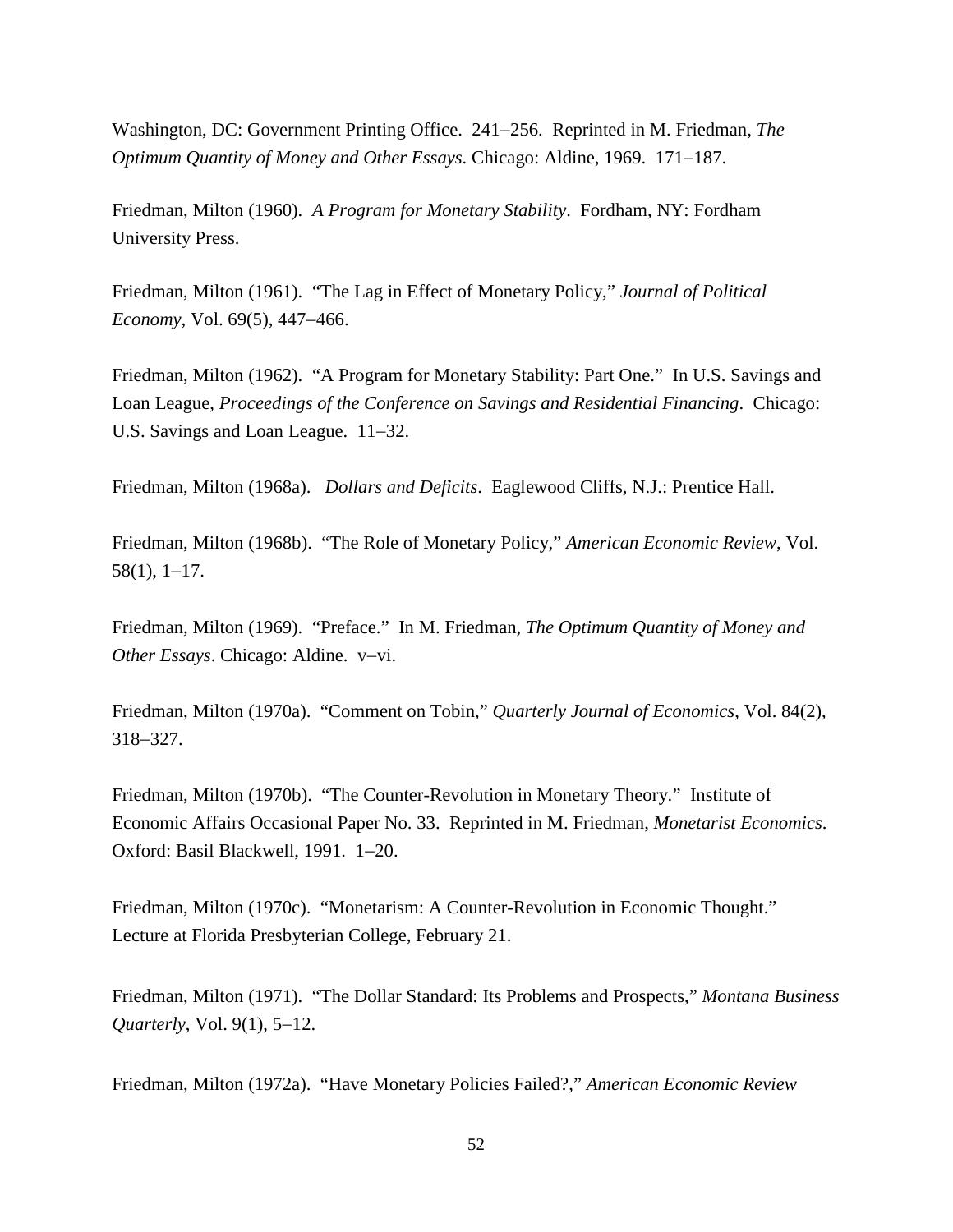(*Papers and Proceedings*), Vol. 62(2), 11−18.

Friedman, Milton (1972b). "Comments on the Critics," *Journal of Political Economy*, Vol. 80(5), 906−950.

Friedman, Milton (1973). "Facing Inflation," *Challenge*, Vol. 16(5), 29−37.

Friedman, Milton (1974). "Letter on Monetary Policy," *Federal Reserve Bank of St. Louis Review*, Vol. 56(3), 20−23.

Friedman*,* Milton (1976). "Comments on Tobin and Buiter." In J.L. Stein (ed.), *Monetarism*. Amsterdam: North-Holland. 310−317.

Friedman, Milton (1977). The Economy and You: What Lies Ahead?," *Stanford Magazine* (Fall), 22−27.

Friedman, Milton (1980). "Comment: The Changing Character of Financial Markets." In M. Feldstein (ed.), *The American Economy in Transition*. Chicago: University of Chicago Press for NBER. 78−86.

Friedman, Milton (1982). "Monetary Policy: Theory and Practice," *Journal of Money, Credit and Banking*, Vol. 14(1), 98−118.

Friedman, Milton (1983). "Monetarism in Rhetoric and in Practice," *Bank of Japan Monetary and Economic Studies*, Vol. 1(2), 1–14.

Friedman, Milton (1984). "Monetary Policy for the 1980s." In J.H. Moore (ed.), *To Promote Prosperity: U.S. Domestic Policy in the Mid-1980s*. Stanford, CA: Hoover Institution Press. 23−60.

Friedman, Milton (1992). "Preface." In M. Friedman, *A Program for Monetary Stability*, tenth printing with new preface. Fordham, NY: Fordham: University Press. vii−xii.

Friedman, Milton, and Rose D. Friedman (1984). *Tyranny of the Status Quo*. New York: Harcourt Brace Jovanovich.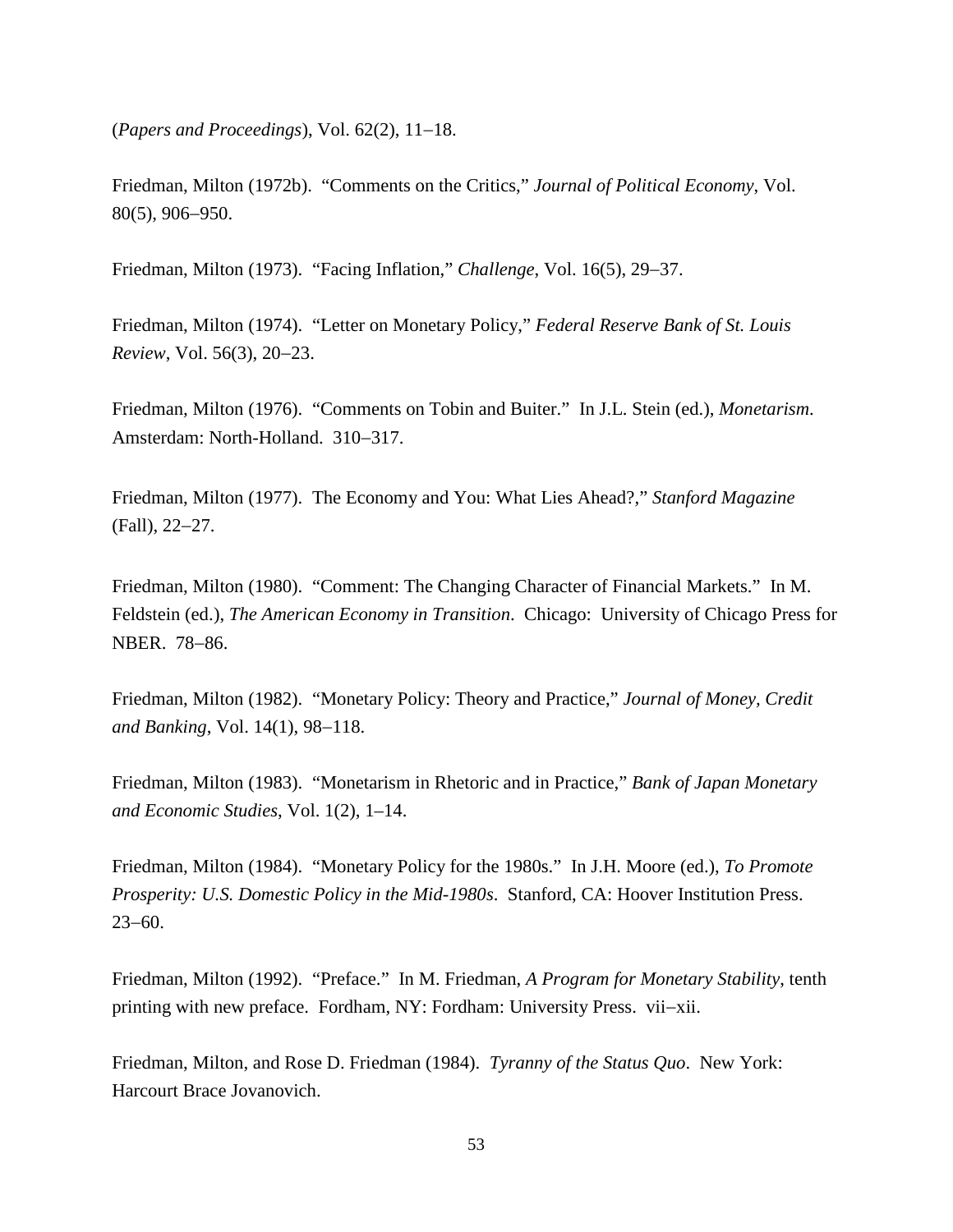Friedman, Milton, and David Meiselman (1963). "The Relative Stability of Monetary Velocity and the Investment Multiplier in the United States, 1897−1958." In Commission on Money and Credit, *Stabilization Policies*. Englewood Cliffs, N.J.: Prentice Hall. 165−268.

Friedman, Milton, Lloyd A. Metzler, Frederick H. Harbison, Lloyd W. Mints, D. Gale Johnson, Theodore W. Schultz, and H.G. Lewis (1951). "The Failure of the Present Monetary Policy." In Joint Committee on the Economic Report, Congress of the United States, *January 1951 Economic Report of the President*. Washington, D.C.: GPO. 458−460.

Friedman, Milton, and Franco Modigliani (1977). "Discussion of 'The Monetarist Controversy,'" *Federal Reserve Bank of San Francisco Economic Review*, Vol. 3(1), 12−26.

Friedman, Milton, and Anna J. Schwartz (1963). *A Monetary History of the United States, 1867*−*1960*. Princeton, N.J.: Princeton University Press.

Friedman, Milton, and Anna J. Schwartz (1970). *Monetary Statistics of the United States*. New York: Columbia University Press.

Friedman, Milton, and Anna J. Schwartz (1982). *Monetary Trends in the United States and the United Kingdom: Their Relation to Income, Prices, and Interest Rates, 1867*−*1975*. Chicago: University of Chicago Press for NBER.

Fuhrer, Jeffrey C., Giovanni P. Olivei, and Geoffrey M.B. Tootell (2012). "Inflation Dynamics When Inflation is Near Zero *Journal of Money, Credit and Banking*, Vol. 44(1), 83−122.

Goldfeld, Stephen M. (1990). "New Evidence on the Monetary Transmission Mechanism: Comment," *Brookings Papers on Economic Activity*, Vol. 21(1), 199−204.

Gordon, Robert J. (1976)*.* "Comments on Modigliani and Ando." In J.L. Stein (ed.), *Monetarism*. Amsterdam: North-Holland. 52−66.

Greenspan, Alan (2010). "The Crisis," *Brookings Papers on Economic Activity*, Vol. 41(1), 201–246.

Hafer, R.W., and David C. Wheelock (2001). "The Rise and Fall of a Policy Rule: Monetarism at the St. Louis Fed, 1968−86," *Federal Reserve Bank of St. Louis Review*, Vol. 83(1), 1−24.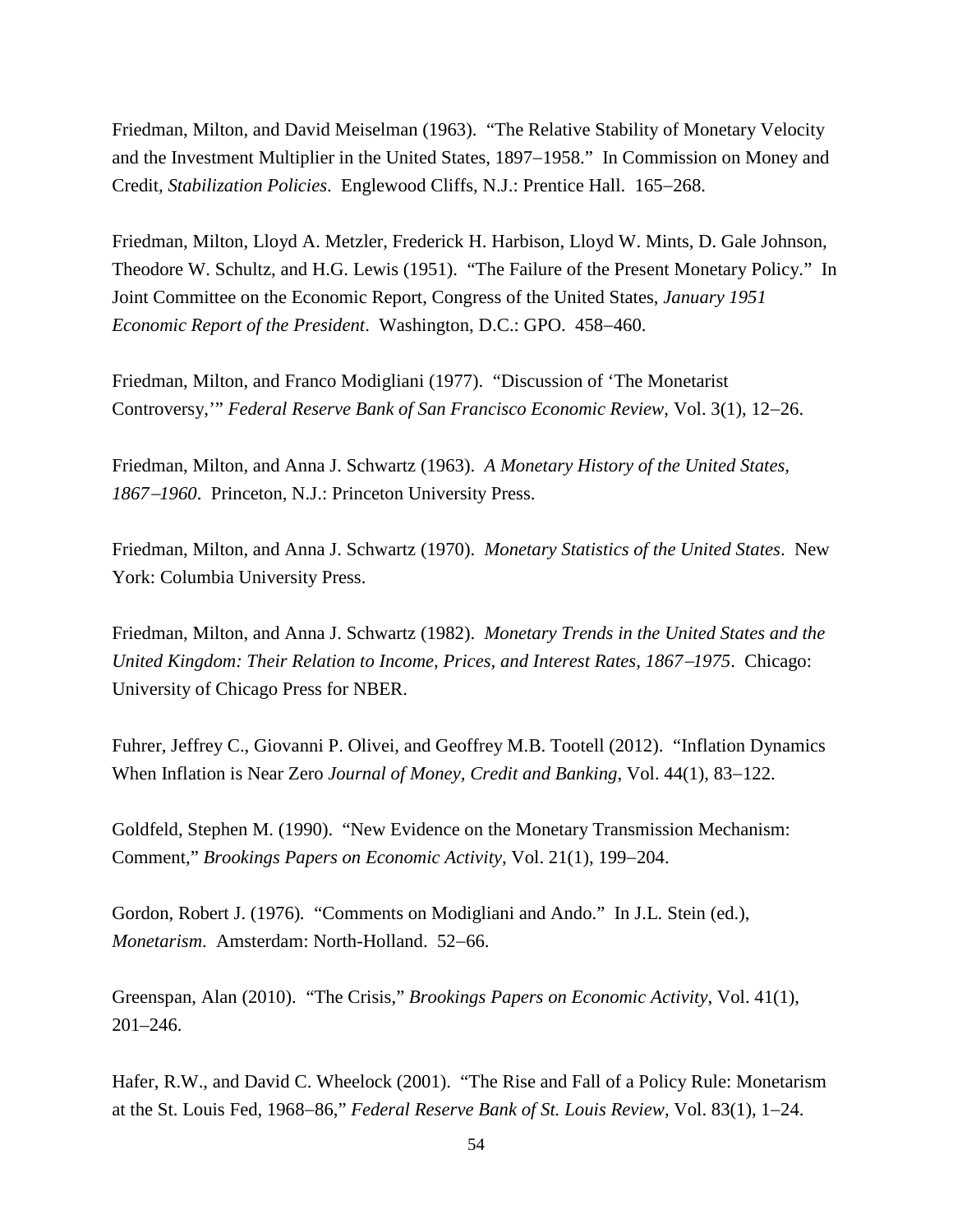Hetzel, Robert L. (1998)*.* "Arthur Burns and Inflation," *Federal Reserve Bank of Richmond Economic Quarterly*, Vol. 84(1): 21–44.

Hoffman, Eileen B. (1971). "Controls or Collective Bargaining," *Conference Board Record*, Vol. 8(8), 12−18.

Joint Economic Committee (1959). *Employment, Growth, and Price Levels: Hearings, Part 9A*. Washington, DC: Government Printing Office.

Joint Economic Committee (1961). *Review of Annual Report of the Federal Reserve System for the Year 1960: Hearings, June 1 and 2, 1961*. Washington, DC: Government Printing Office.

Joint Economic Committee (1963). *The United States Balance of Payments: Hearings, Part 3*. Washington, DC: Government Printing Office.

Joint Economic Committee (1968). *The 1968 Economic Report of the President: Hearings, Part 1.* Washington, DC: Government Printing Office.

Joint Economic Committee (1973). *How Well Are Fluctuating Exchange Rates Working*?: *Hearings of the Subcommittee on International Economics*. Washington, DC: Government Printing Office.

Joint Economic Committee (1974). *The 1974 Economic Report of the President: Hearings, Part 3*. Washington, DC: Government Printing Office.

Leeson, Robert (2009). "The Legacy of Milton Friedman." In K. Puttaswamaisah (ed.), *Milton Friedman: Nobel Monetary Economist*. Enfield, NH : Isle Publishing. 177−188.

Levin, Andrew T., and John B. Taylor (2013). "Falling Behind the Curve: A Positive Analysis of Stop-Start Monetary Policies and the Great Inflation." In M.D. Bordo and A. Orphanides (eds.), *The Great Inflation: The Rebirth of Modern Central Banking*. Chicago: University of Chicago Press for NBER. 217−244.

Lothian, James R., Anthony Cassese, and Laura Nowak (1983). "Data Appendix." In M.R. Darby and J.R. Lothian (eds.), *The International Transmission of Inflation*. Chicago: University of Chicago Press for NBER. 525−718.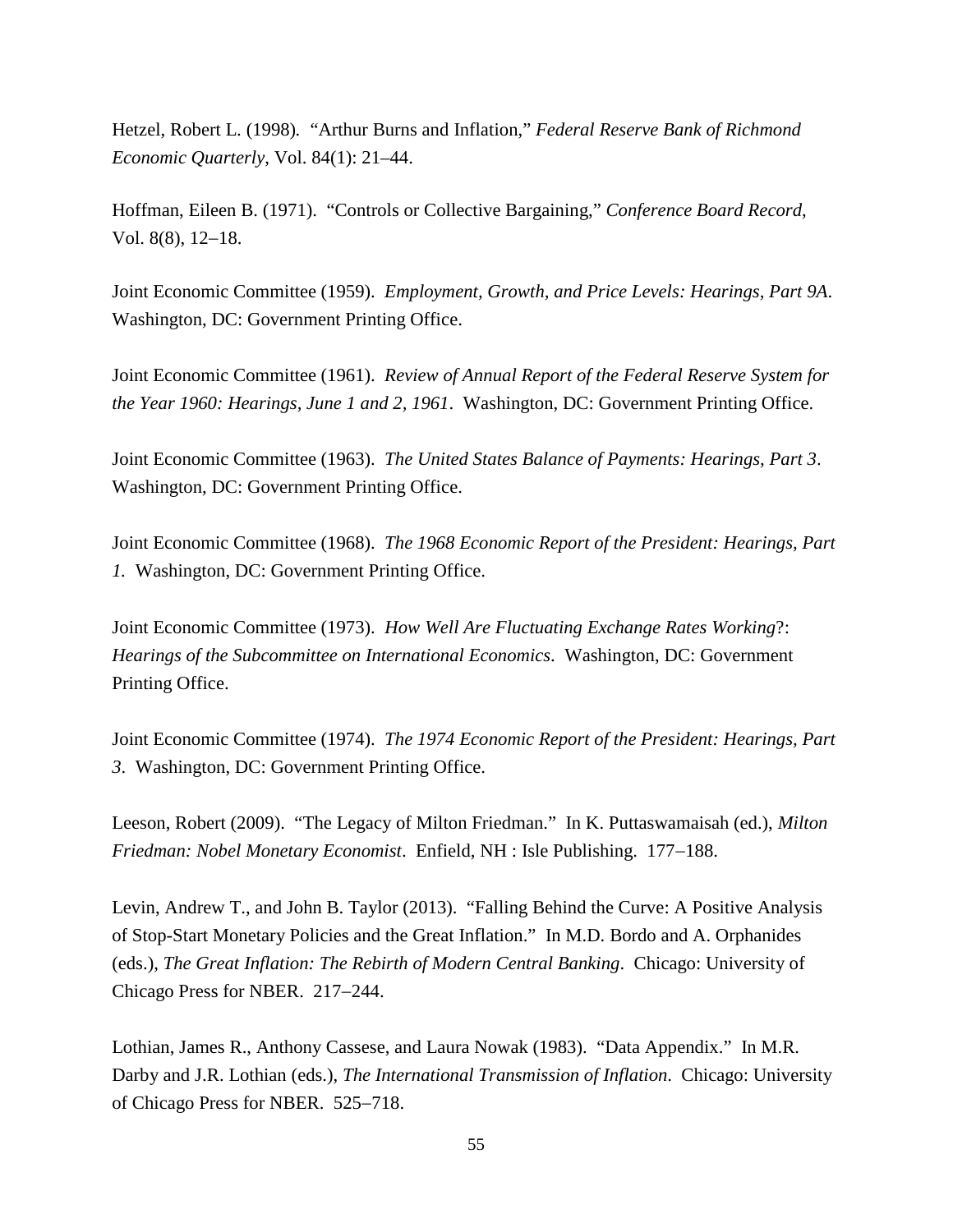McKinley*,* David H. (1960). "The Discount Rate and Rediscount Policy." In H.V. Prochnow (ed.), *The Federal Reserve System*. New York: Harper and Brothers. 90−112.

Meltzer, Allan H. (1969). "The Role of Money in National Economic Policy: Panel Discussion." In Federal Reserve Bank of Boston, *Controlling Monetary Aggregates*. Boston: Federal Reserve Bank of Boston. 25−29.

Meltzer, Allan H. (2009a). *A History of the Federal Reserve, Volume 2, Book 1, 1951*−*1969*, Chicago: University of Chicago Press.

Meltzer, Allan H. (2009b). *A History of the Federal Reserve, Volume 2, Book 2, 1970*−*1986*. Chicago: University of Chicago Press.

NBC (1950). "Must We Have a Deficit?" University of Chicago Round Table No. 632, April 30.

NBC (1955). "Dollars Across the Border." University of Chicago Round Table No. 877, January 30.

Nelson, Edward (2004). "An Interview with Anna J. Schwartz," *Macroeconomic Dynamics*, Vol. 8(3), 395−417.

Nelson, Edward (2005). "The Great Inflation of the Seventies: What Really Happened?," *Advances in Macroeconomics*, Vol. 5(1), Article 3, 1−48.

Nelson, Edward (2007). "Milton Friedman and U.S. Monetary History: 1961−2006," *Federal Reserve Bank of St. Louis Review*, Vol. 89(3), 153−182.

Nelson, Edward (2009). "Milton Friedman and U.K. Economic Policy, 1938−1979," *Federal Reserve Bank of St. Louis Review*, Vol. 91(5, Part 2), 465−506.

Nelson, Edward (2014). *Milton Friedman and Economic Policy: A Comprehensive Account of His Role in Economic Debates and Public Discourse in the United States, the United Kingdom, and the Wider World*. Book manuscript, in preparation.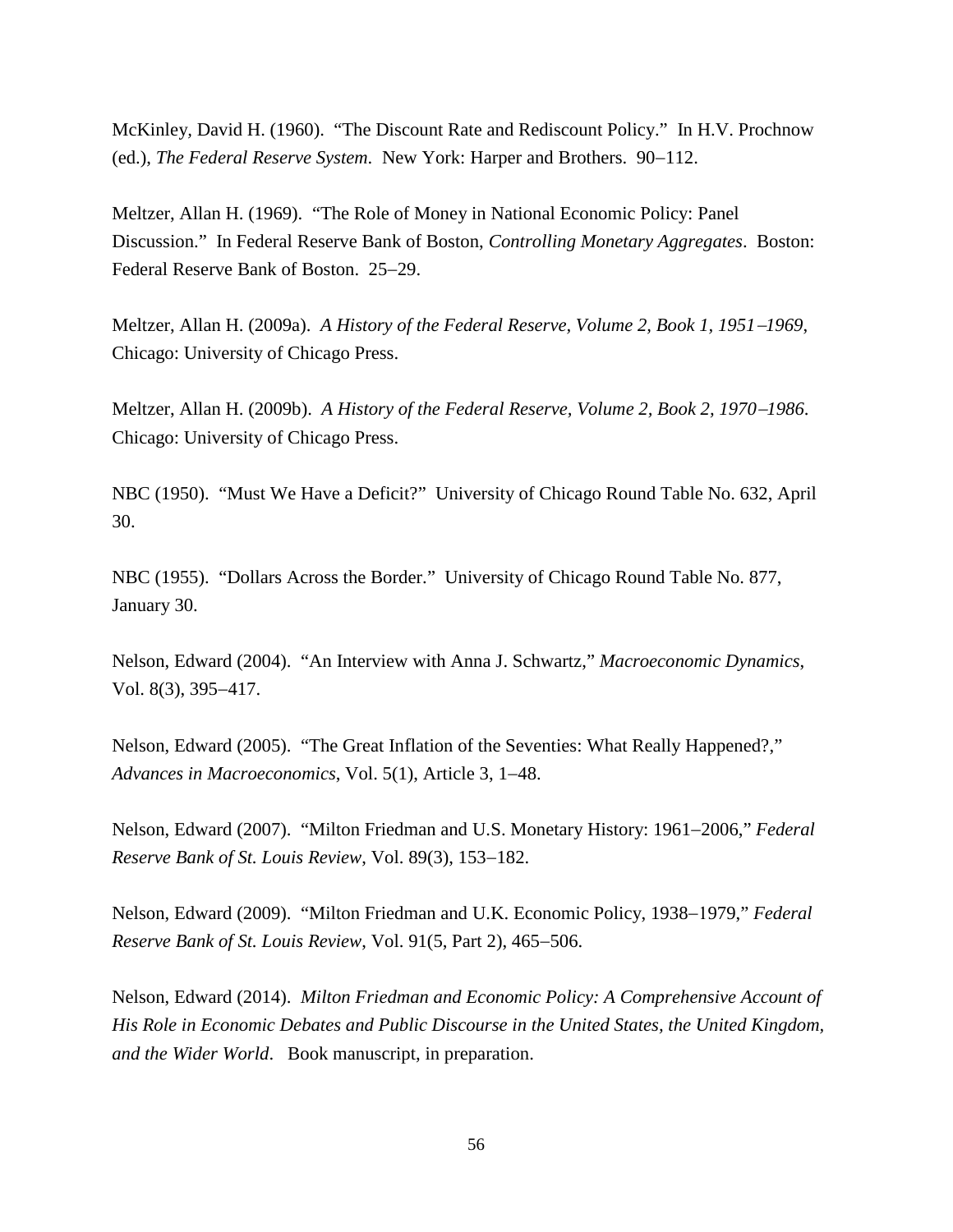Nelson, Edward, and Anna J. Schwartz (2008). "The Impact of Milton Friedman on Modern Monetary Economics: Setting the Record Straight on Paul Krugman's 'Who Was Milton Friedman?,'" *Journal of Monetary Economics*, Vol. 55(4), 835−856.

Ohanian, Lee E. (1998). *[The Macroeconomic Effects of War Finance in The United States:](http://www.worldcat.org/title/macroeconomic-effects-of-war-finance-in-the-united-states-taxes-inflation-and-deficit-finance/oclc/39633933&referer=brief_results)  [Taxes, Inflation, And Deficit Finance](http://www.worldcat.org/title/macroeconomic-effects-of-war-finance-in-the-united-states-taxes-inflation-and-deficit-finance/oclc/39633933&referer=brief_results)*. New York: Garland.

Orphanides, Athanasios (2003). "The Quest for Prosperity Without Inflation," *Journal of Monetary Economics*, Vol. 50(3), 633−663.

Poole, William (1979). "Burnsian Monetary Policy: Eight Years of Progress?," *Journal of Finance*, Vol. 34(2), 473−484.

Poole, William, Robert H. Rasche, and David C. Wheelock (2013). "The Great Inflation: Did the Shadow Know Better?"In M.D. Bordo and A. Orphanides (eds.), *The Great Inflation: The Rebirth of Modern Central Banking*. Chicago: University of Chicago Press for NBER. 61−107.

Rasche, Robert H. (1990). "Demand Functions for Measures of U.S. Money and Debt." In P. Hooper et al. (eds.) *Financial Sectors in Open Economies: Empirical Analysis and Policy Issues*. Washington, DC: Federal Reserve Board. 113−161.

Romer, Christina D., and David H. Romer (1989). ["Does Monetary Policy Matter? A New Test](http://ideas.repec.org/h/nbr/nberch/10964.html)  [in the Spirit of Friedman and Schwartz,](http://ideas.repec.org/h/nbr/nberch/10964.html)" *NBER Macroeconomics Annual*, Vol. 4(1), 121−184.

Romer, Christina D., and David H. Romer (1993). "Credit Channels or Credit Actions?: An Interpretation of the Postwar Transmission Mechanism." In Federal Reserve Bank of Kansas City, *Changing Capital Markets: Implications for Monetary Policy*. Kansas City, MO: Federal Reserve Bank of Kansas City. 71−116.

Romer, Christina D., and David H. Romer (1994). "What Ends Recessions?," *NBER Macroeconomics Annual*, Vol. 9(1), 13−57.

Romer, Christina D., and David H. Romer (2002a). ["A Rehabilitation of Monetary Policy in the](http://ideas.repec.org/a/aea/aecrev/v92y2002i2p121-127.html)  [1950's,](http://ideas.repec.org/a/aea/aecrev/v92y2002i2p121-127.html)" *[American Economic Review](http://ideas.repec.org/s/aea/aecrev.html)* (*Papers and Proceedings*), Vol. 92(2), 121−127.

Romer, Christina D., and David H. Romer (2002b). ["The Evolution of Economic Understanding](http://ideas.repec.org/a/fip/fedkpr/y2002p11-78.html)